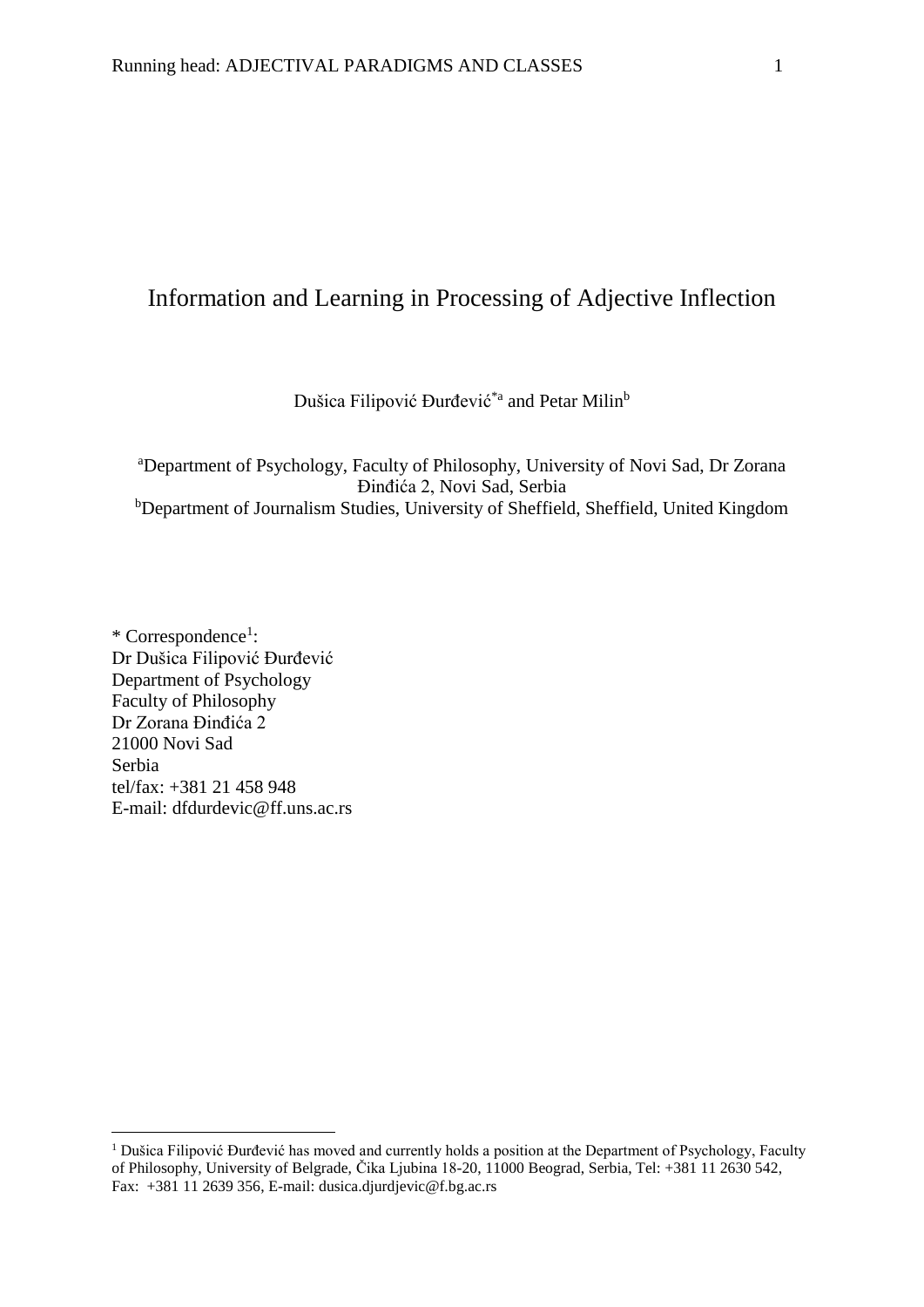#### Abstract

We investigated the processing of inflected Serbian adjective forms to bring together quantitative linguistic measures from two frameworks – information theory and discrimination learning. From each framework we derived several quantitative descriptions of an inflectional morphological system and fitted two separate regression models to the processing latencies that were elicited by inflected adjectival forms presented in a visual lexical decision task. The model, which was based on lexical distributional and information theory revealed a dynamic interplay of information. The information was sensitive to syntagmatic and paradigmatic dimensions of variation; the paradigmatic information (formalized as respective relative entropies) was also modulated by lemma frequency. The discrimination learning based model revealed an equally complex pattern, involving several learning-based variables. The two models revealed strikingly similar patterns of results, as confirmed by the very high proportion of shared variance in model predictions (85.83%). Our findings add to the body of research demonstrating that complex morphological phenomena can arise as a consequence of the basic principles of discrimination learning. Learning discriminatively about inflectional paradigms and classes, and about their contextual or syntagmatic embedding, sheds light on human language-processing efficiency and on the fascinating complexity of naturally emerged language systems.

Keywords: adjectives, discrimination learning, inflectional morphology, prepositional phrases, relative entropy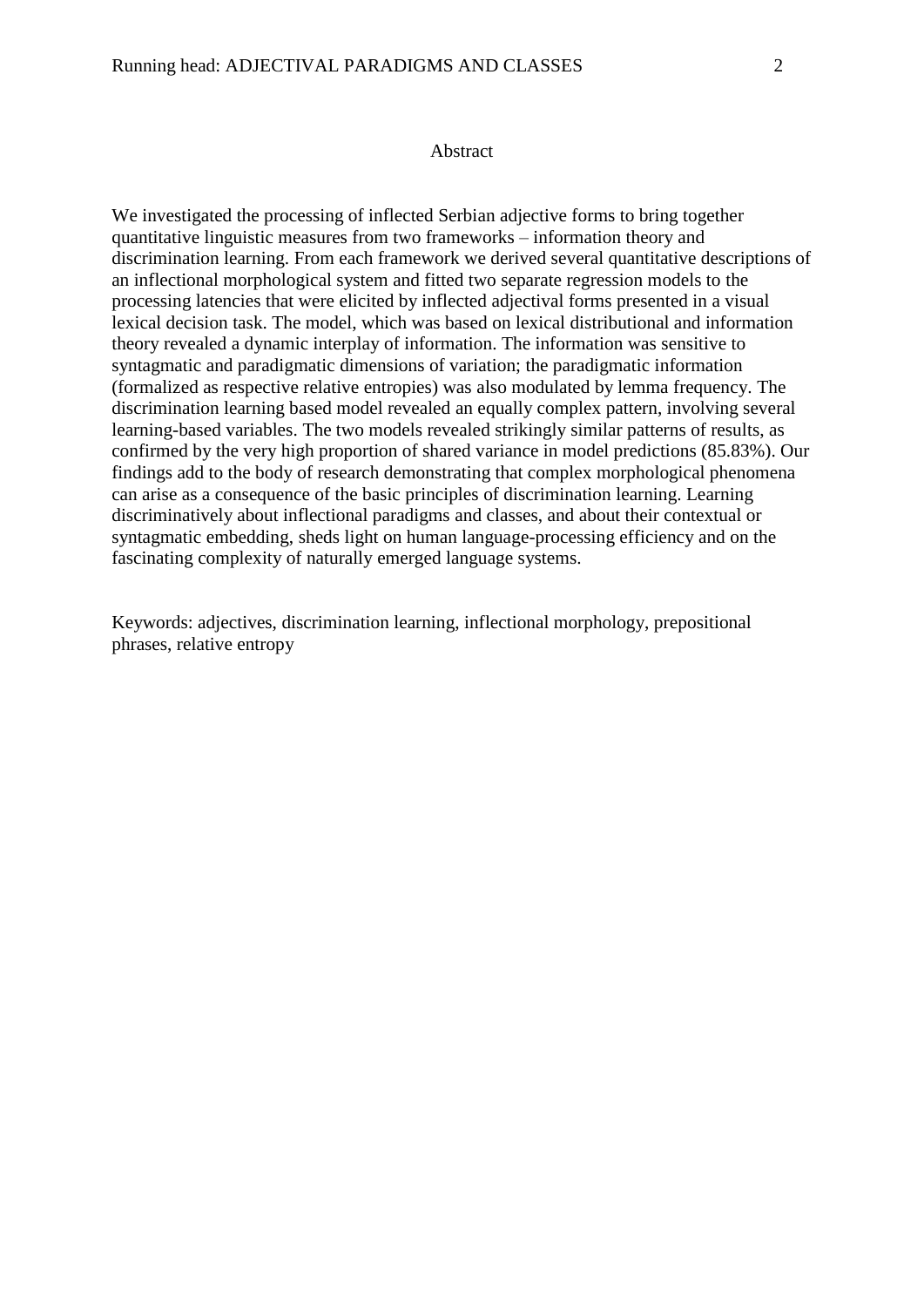#### 1. Introduction

In this paper we take advantage of the rich inflectional morphology of the Serbian language to investigate further how the human cognitive system engages with probabilistic features of language.<sup>2</sup> In this study we make use of probabilistic formalizations originally developed as information-theoretic measures (cf., Shannon, 1948; MacKay, 2003). We then relate this cognitive *sensitivity to probabilistic patterns* to the fundamental processes of learning and discrimination learning in particular, as inspired by Rescorla and Wagner (1972) and established by Ramscar and associates (Ramscar & Yarlett, 2007; Ramscar, Yarlett, Dye, Denny, & Thorpe 2010; Arnon & Ramscar, 2012). We aim to demonstrate that sensitivity to patterns, which are identified via information-theoric tools, can arise straightforwardly from principles of discrimination learning.

#### 1.1. The information-theoretic framework

1

Information theory (Shannon, 1948) has been shown to be a fruitful framework for describing various phenomena in language and related to language. Several quantitative descriptions of language based on information theory have been established as predictors of response latencies (Frank, 2013; Hale, 2001; 2003; 2006; Kostić, 1991; 1995; Moscoso del Prado Martín, Kostić, & Baayen, 2004; Schmidtke, Kuperman, Gagné, & Spalding, 2016), eyefixations (Boston, Hale, Patil, Kliegl, & Vasishth, 2008; Demberg, & Keller, 2008), as well as neural activity during word processing (Frank, Otten, Galli, & Vigliocco, 2015; Henderson, Choi, Lowder, & Ferreira, 2016; Hendrix & Baayen, 2014; Linzen, Marantz, & Pylkkänen, 2013). In this paper, we focus on paradigmatic relative entropy, whose effects were originally demonstrated in the processing of inflected nouns (Milin, Filipović Đurđević, & Moscoso del Prado Martin, 2009).

Inflection is used to denote the specific syntactic role of a given word. For example, the Serbian feminine noun form *vila* (*fairy*; Nom. Sg.) could indicate the subject in a sentence (e.g. *Vila je nestala*. /*The fairy disappeared*./), whereas *vilu* (*fairy*; Acc. Sg.) could function as (among other roles) an object of some action (e.g. *Video je vilu*. /*He saw a fairy*/). The set of all possible inflected forms of a given lemma (word stem) constitutes its *inflectional paradigm*, which can be described probabilistically in terms of the occurrence counts (i.e., frequencies) of respective inflected forms. At the same time, each lemma can also be attributed to a set consisting of all words that inflect in exactly the same way  $-$  i.e., attaching the same affixes to the stem to form possible inflected variants. This constitutes an *inflection class* (e.g., regular feminine nouns). Inflection classes can be described in terms of occurrences, as in inflectional paradigms, where we must take the cumulative frequencies of all the class members appearing in a given inflected form (i.e., exhibiting a particular affix).

For each individual lemma (or word stem), the shapes of the two frequency distributions – at the level of an individual paradigm and at the level of the whole class – can be compared. It turns out that some lemmata have a paradigm-based distribution that is very similar to the corresponding class-based distribution, whereas other words have a paradigmbased distribution that is very different from the distribution of their class. To put it simply, lemmata can be positioned along a continuum with respect to the degree of difference between two frequency distributions, local (paradigm) and global (class). A standard measure

<sup>2</sup> For a comprehensive overview of statistical learning and language, see Jost & Christiansen, 2016; Armstrong, Frost, & Christiansen, 2017.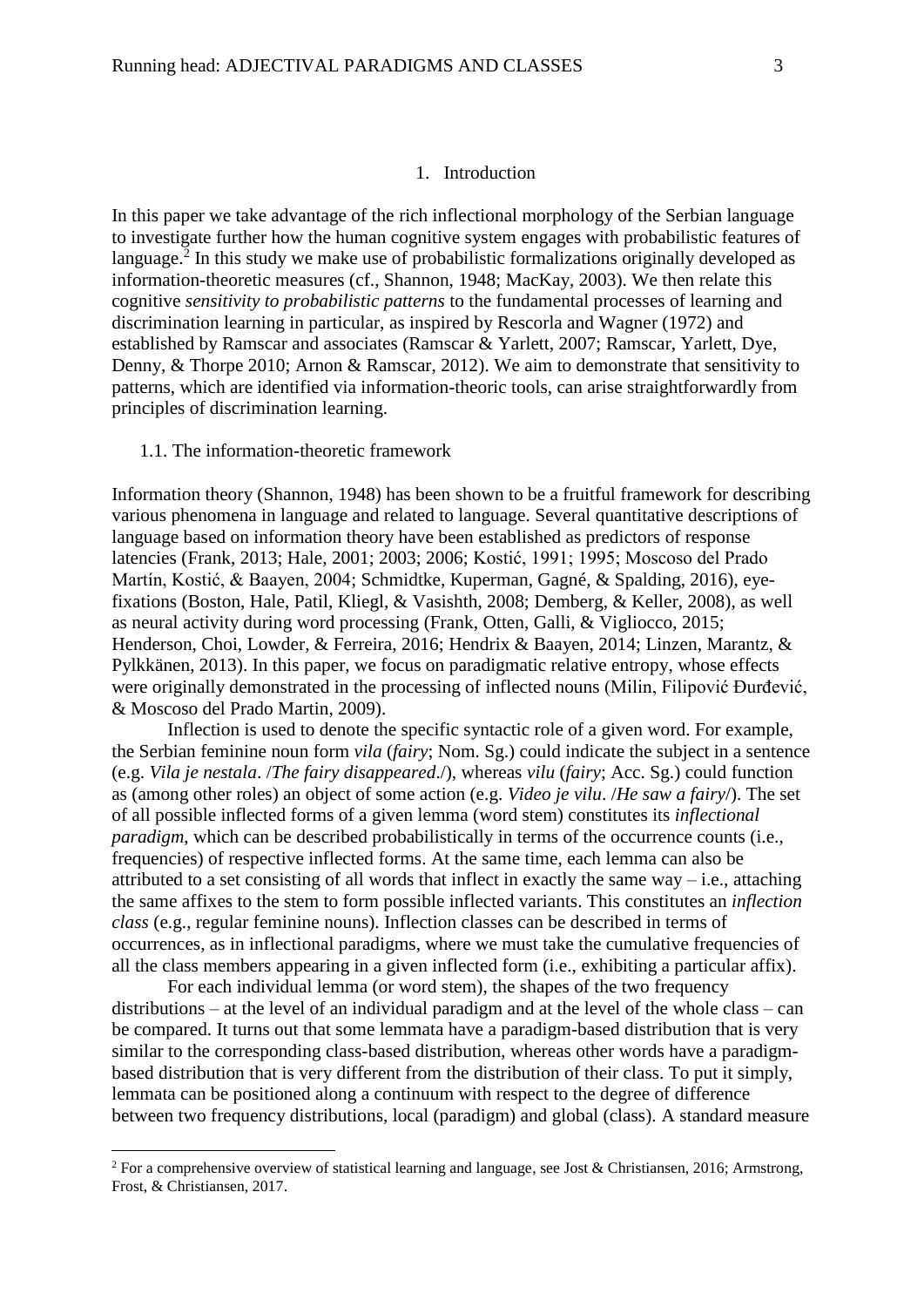from Information Theory known as the relative entropy or Kullback-Leibler divergence  $(D(p||q))$ ; Cover & Thomas, 1991), can be used as an indicator of the dissimilarity between two probability distributions: the more two distributions diverge, the larger the relative entropy. Milin et al. (2009) were the first to demonstrate that the divergence of paradigmbased probability distribution from class-based probability distribution is predictive of word processing latency and accuracy, even when words are presented in isolation. Their finding revealed that the time spent in recognizing an inflected noun form is influenced by the difference between two probability distributions (which are obtained as estimates from frequency counts): the greater the divergence, the longer the processing.

The findings of Milin et al. (2009) added to an existing body of research by demonstrating that local and global form-related features (i.e., morphological features) affected processing of 'morphologically complex' words. <sup>3</sup> Baayen, Milin, Filipović Đurđević, Hendrix, and Marreli (2011) then extended this finding to processing of Serbian inflected nouns in the context of a sentence, and/or a prime, and applied the same approach to English prepositional phrases. The effects demonstrated in the declensional domain also arise in verb paradigms and classes (conjugations), as shown by Filipović Đurđević and Gatarić (in press) for visually presented Serbian verbs, and by Nenadić, Tucker, and Milin (2016) for auditorily-presented Romanian verbs. Additional supporting evidence has been reported in the processing of English words (Kuperman et al., 2010; Milin, Kuperman et al., 2009). This behavioural evidence has also been reinforced by studies that have shown that electrophysiological responses in the brain can be predicted from relative entropy (Hendrix & Baayen, 2014; Linzen, Marantz, & Pylkkänen, 2013).

1.2. The discrimination learning framework

1

Baayen et al. (2011) interpreted the effects of paradigmatic relative entropy by proposing a model based on Naive Discrimination Learning (NDL). The model is based on the set of equations as introduced by Rescorla and Wagner (1972), which are themselves related to the learning rule of Widrow and Hoff (1960), who proposed incremental updating to minimise prediction error (essentially, iteratively obtained regression-like weights). Rescorla-Wagner discrimination learning was firstly used as an explanatory framework for language acquisition and processing by Ellis (2006) and Ramscar and colleagues (Ramscar & Yarlett, 2007; Ramscar et al., 2010; Ramscar & Port, 2016).

The NDL model is built on a simple two-layer network architecture, in which one layer is devoted to the input stimulation, and the other one to the output. In the original formulation (Baayen et al., 2011), the input was represented by bigraphs that constituted the word form, and the output captured lexical and grammatical units. In later modifications of the model, the output was devoted to so-called 'lexomes' (a term chosen to avoid any baggage associated with related notions such as 'lemma' or 'lexeme'). Lexomes were defined as pointers to 'meanings' which are realized contextually, distributed in a high-dimensional semantic vector space (for details consult Milin, Feldman, Ramscar, Hendrix, & Baayen, 2017). Essentially, the model learns to discriminate cues that are good predictors of an outcome from those that are non-discriminative, where such 'discriminability' (i.e., predictivity) is indicated as the learning weights – i.e., association strengths among cues and outcomes. The weights' updating is based on the equations of Rescorla and Wagner (1972): the weights remain the same in the absence of the given cue, their value increases if both cue

<sup>3</sup> See Milin, Kuperman, Kostić, & Baayen, 2009 for a more detailed and formal account of information-theoretic approaches.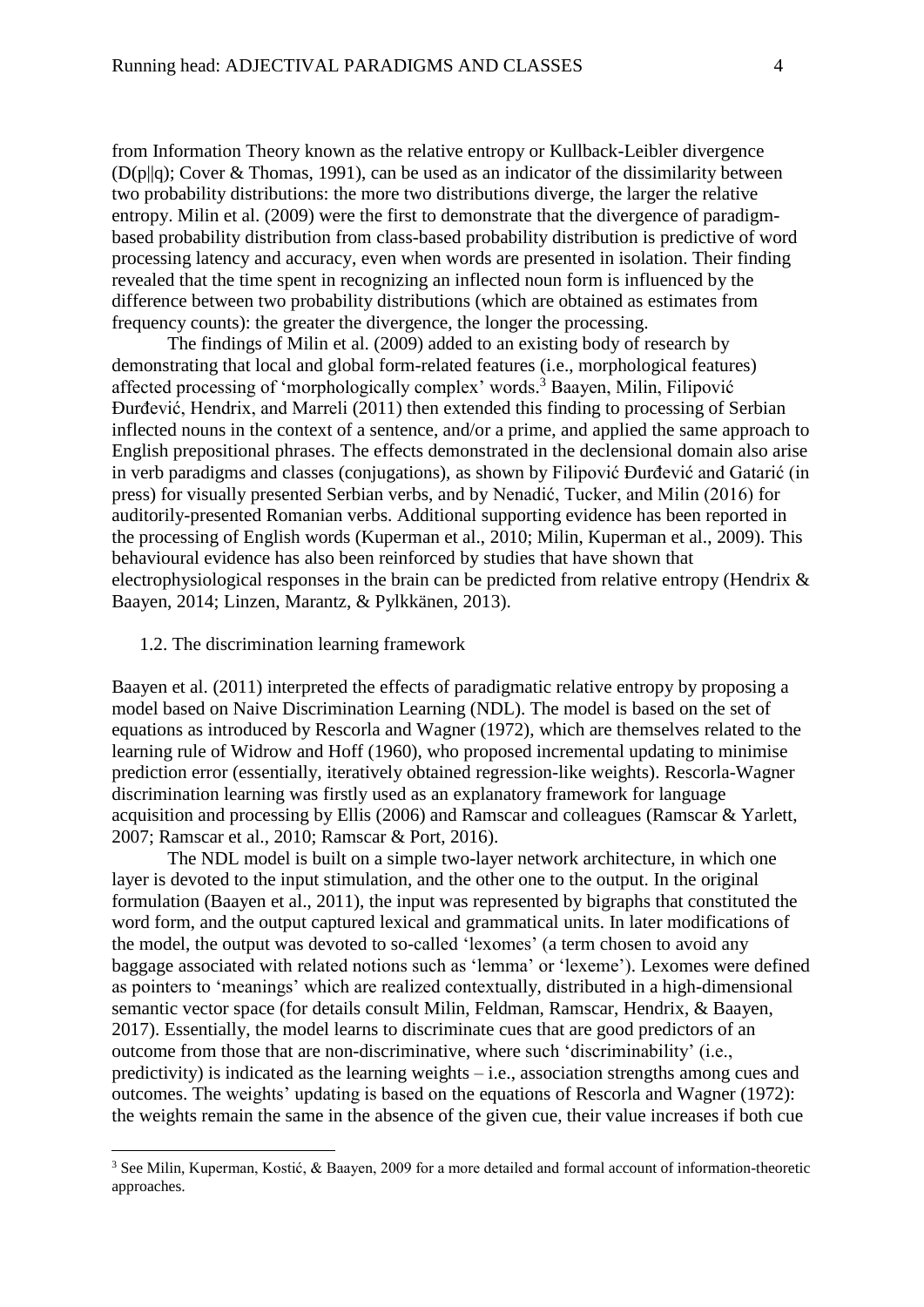and outcome are present, and decreases if the cue is present in the absence of the outcome (for technical details consult Baayen et al., 2011; Milin et al., 2017). Again, the weights serve as indicators of predictive (or discriminative) power of the given cues for the given outcomes.

Importantly for the present study, it was shown that this model captures the effect of relative entropy between a word's paradigm and class (Baayen et al., 2011; Filipović Đurđević & Gatarić, in press), as well as numerous other set-related effects, such as the effect of morphological family size (De Jong, Schreuder, & Baayen, 2000), the effect of inflectional entropy (Moscoso del Prado Martín, Kostić, & Baayen, 2004), and so on. The authors argued that the observed paradigmatic effects arise as a consequence of the learned discrimination of cues for grammatical case outcomes, where discrimination weights indicate the predictive potential of a given bigram input cue for the case outcome. In particular, the observed paradigmatic effects arise from dynamic competition between input cues when discriminating paradigmatic relatives (i.e., variants of the same lemma).

The NDL model introduced in Baayen et al. (2011) has evolved during the course of years (Baayen, Milin, & Ramscar, 2016; Milin et al., 2017). In addition to some other differences (which will be discussed in section 1.3.2), this model permitted the derivation of several quantitative measures from the matrix (i.e., network) of learned discrimination weights, which showed compelling predictive potential across language processing tasks. Although Milin et al. (2017) demonstrated the predictive validity of these measures, to the best of best knowledge, these new measures have never been explicitly linked to measures derived from an information-theoretic framework, nor have the two categories of measures (information theory based, and discrimination learning based) been compared, or tested against each other.

#### 1.3. Current goal

In this paper, we examine inflected Serbian adjectives, guided by four specific research goals. First, we aim to demonstrate that the information-theoretic measure of relative entropy can predict the recognition time of inflected adjectival forms, following the earlier results of Milin et al. (2009) and others. We also probe simultaneously paradigmatic (Milin et al., 2009) and syntagmatic relative entropy effects (similar to Baayen et al., 2011). Second, we test several measures derived from the naïve discrimination learning framework (Milin, Feldman, Ramscar, Hendrix, & Baayen, 2017) as predictors of the recognition latencies of the same set of inflected adjectival forms. Finally, we aim to compare the two sets of measures (the one based on the information-theoric framework, and the other based on a naïve discrimination learning framework), and demonstrate that the two sets of measures produce 'mirroring' effects on processing latencies. Additionally, we show that discrimination learning based measures show several advantages compared to measures which are based on information theory.

The adjectives in Serbian represent a very fruitful ground for testing various hypotheses regarding the processing of grammatical features. They are defined as the nonautonomous, or dependent PoS category, as they are typically coupled with a noun (Jakić, 2016; Stanojčić & Popović, 1992). As in other languages, they carry semantic information and help to identify the object denoted by the noun. They are also highly inflected and help disambiguate the grammatical case, number, and gender of the noun. However, grammatical features are not unambiguously mapped onto inflected forms (e.g. a single inflected form can point to multiple case/number combinations and multiple genders simultaneously). Additionally, unlike nouns, which have intrinsic gender, adjectives can appear in all gender categories. To fully disambiguate all grammatical features, it is necessary to consider the full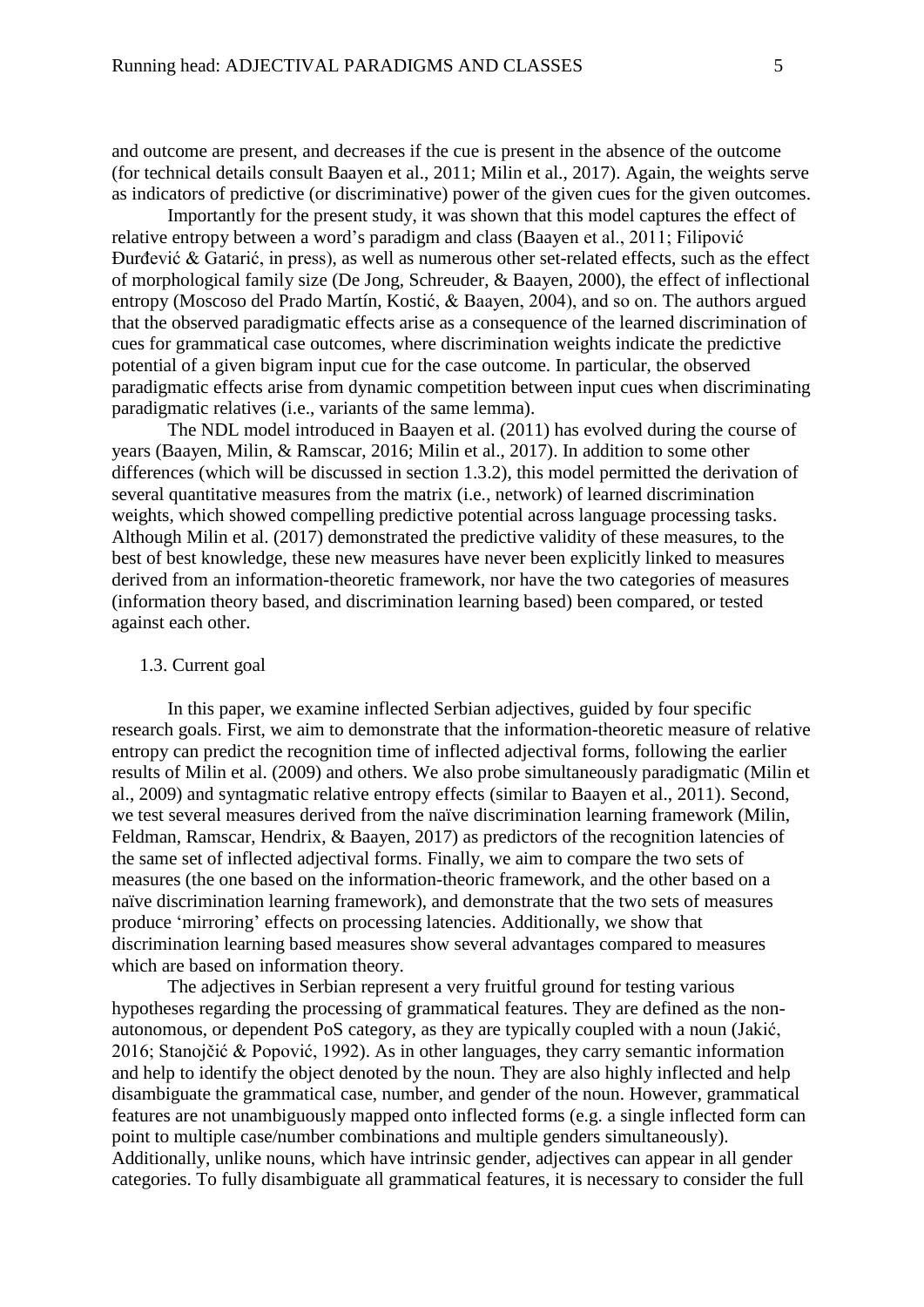adjective-noun pair, and sometimes a triplet consisting of the preposition, adjective and noun. Bearing in mind that these constituents appear in sequences (consecutively), with each carrying partial disambiguating information, they form an ideal ground for studying the sensitivity of the human processing system to rich language patterns of sequential dependencies. In studies that focus on the processing of isolated words, inflected adjectival forms are the hardest to disambiguate, thus they represent the ideal candidate for our current inquiry.

#### 1.3.1. Lexical-distributional and information-theoretic predictors

Whereas Milin et al. (2009) focused only on paradigmatic entropy (the relative entropy derived from distributions of individual Serbian inflected forms), and Baayen et al. (2011) investigated syntagmatic entropy (the relative entropy derived from frequencies of English prepositional phrases), here we will simultaneously investigate both variants of relative entropy calculated for the same set of words of a highly inflected language. We will take a set of Serbian adjectives and calculate both paradigmatic and syntagmatic relative entropy.

## 1.3.1.1.Paradigmatic relative entropy

Previous research on inflected Serbian adjectives revealed that the appropriate adjectival paradigm/class is the one that includes frequencies of grammatical case/number combinations regardless of grammatical gender (Filipović Đurđević & Kostić 2003; 2004). Therefore, we calculated paradigmatic relative entropy based on this specification of adjectival paradigms and classes, by applying equation 1, given in Table 1.

$$
D(p(x)||q(x)) = \sum_{x} p(x) \log \frac{p(x)}{q(x)}
$$
  
= 
$$
\sum_{i=1}^{n} f(w_i) / f(w) \log \frac{f(w_i) / f(w)}{f(e_i) / f(e)}
$$
(1)

Equation (1) is taken from Milin et al. (2009) and adapted to fit the specifications of adjectival inflection. Here,  $p(x)$  denotes the frequency distribution of grammatical case/number combinations of the inflectional paradigm for the given adjective, and *q(x)* denotes the distribution of cumulative frequencies of grammatical case/number combinations for all adjectives, i.e. adjectival inflectional class. The subscript *i* denotes unique case/number combinations within a given distribution. The expression  $f(w_i)$  represents the frequency of the *i*-th case/number category of the adjective *w*, and  $f(w)$  is the cumulative frequency of all the case/number combinations of the adjective *w*, that is, stem frequency of *w*. Likewise,  $f(e_i)$ denotes the frequency of the *i*-th case/number category within the whole adjectival inflectional class, that is, the sum of frequencies of *i*-th case/number category of all the adjectives. Finally, *f(e)* stands for the cumulative frequency of all case/number categories, for all adjectives, i.e. for all the case/number categories across the whole inflectional class.

Table 1. Frequencies of unique combinations of case and number (merged across gender categories) for the adjective *nov* (new), their cumulative analogues from the corresponding inflectional class, and the result of applying Equation (1) to those frequencies.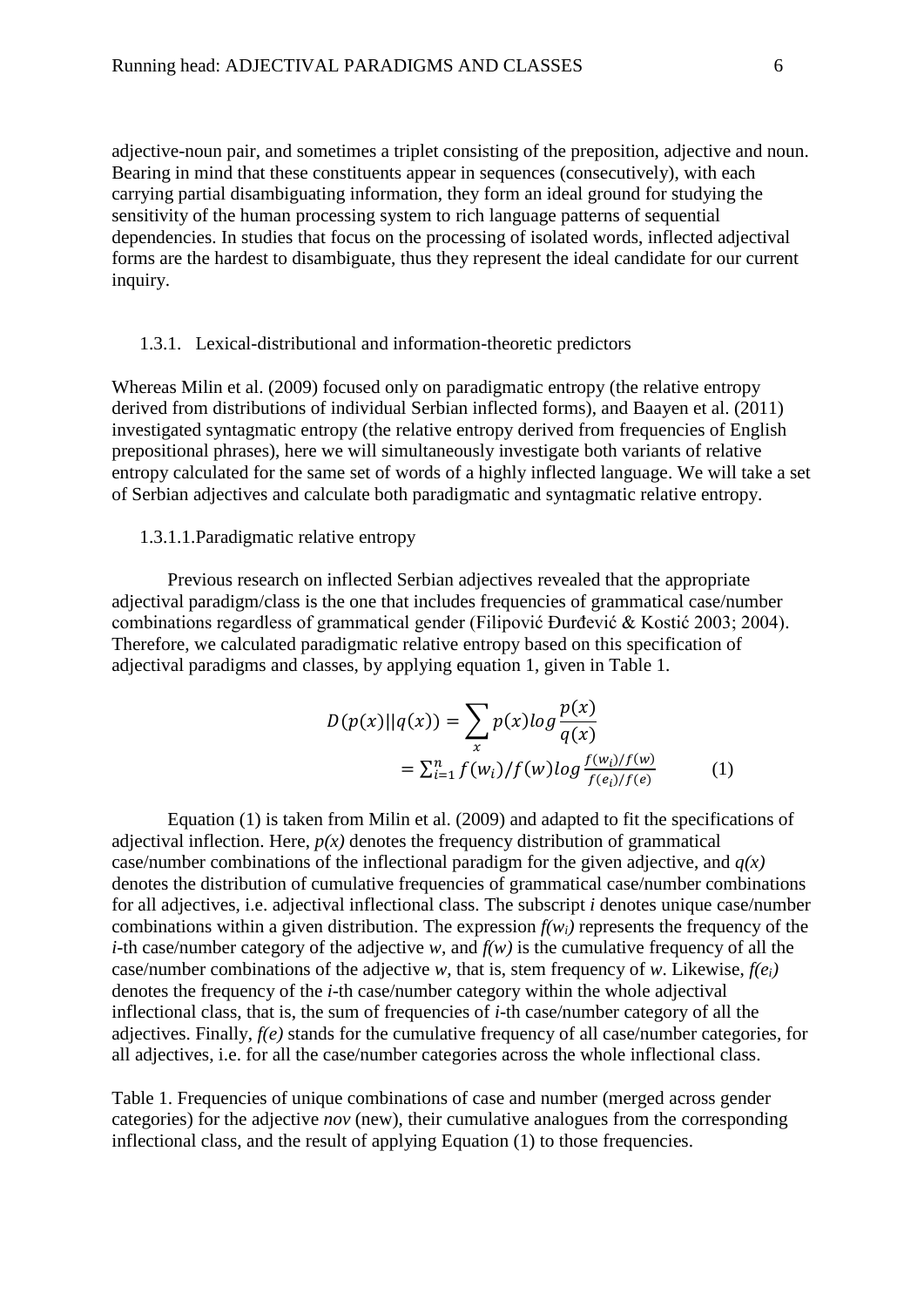| Case<br>(paradigm) | $f(w_i)$    | $p(i)=f(w_i)/f(w)$ | Case<br>(class) | $f(e_i)$      | $q(i)=f(e_i)$<br>f(e) | p(i)log(p(i)/q(i)) |
|--------------------|-------------|--------------------|-----------------|---------------|-----------------------|--------------------|
| Nom. Sg.           | 813         | 0.25               | Nom. Sg.        | 60101         | 0.30                  | $-0.02$            |
| Gen. Sg.           | 391         | 0.12               | Gen. Sg.        | 26970         | 0.13                  | 0                  |
| Dat. Sg.           | 51          | 0.02               | Dat. Sg.        | 3023          | 0.02                  | $\overline{0}$     |
| Acc. Sg.           | 585         | 0.18               | Acc. Sg.        | 27887         | 0.14                  | 0.02               |
| Ins. Sg.           | 149         | 0.05               | Ins. Sg.        | 8855          | 0.04                  | $\theta$           |
| Loc. Sg.           | 198         | 0.06               | Loc. Sg.        | 12610         | 0.06                  | $\overline{0}$     |
| Nom. Pl.           | 312         | 0.1                | Nom. Pl.        | 24461         | 0.12                  | $-0.01$            |
| Gen. Pl.           | 299         | 0.09               | Gen. Pl.        | 19567         | 0.10                  | $\overline{0}$     |
| Dat. Pl.           | 24          | 0.01               | Dat. Pl.        | 1148          | 0.01                  | $\overline{0}$     |
| Acc. Pl.           | 378         | 0.12               | Acc. Pl.        | 8298          | 0.04                  | 0.06               |
| Ins. Pl.           | 49          | 0.01               | Ins. Pl.        | 3858          | 0.02                  | $\theta$           |
| Loc. Pl.           | 32          | 0.01               | Loc. Pl.        | 4503          | 0.02                  | $\theta$           |
|                    | $f(w)=3281$ |                    |                 | $f(e)=201281$ |                       | $D(p/ q) = 0.05$   |

#### 1.3.1.2.Syntagmatic relative entropy

1

A full grasp of the *informativity* of adjectives (and other PoS) can only be understood contextually: their *syntagmatic uncertainty* is realized over time-distributed units such as words or phrases and sentences, as they naturally occur in a typical discourse. Conversely, *paradigmatic uncertainty* arises at each point in time and within a set of the given word's forms. We could also say that communication – as exchange of information by 'economizing' uncertainty – is realized simultaneously – *longitudinally and latitudinally* – to achieve maximum efficiency. If this is so, then we cannotfocus on one dimension of uncertainty and ignore the other. In our testbed language, Serbian, an inflected form of an adjective *poznat-og* (familiar) can denote both genitive and accusative case, but pre-adjectival prepositions *od* (from) or *na* (on) resolve the apparent case ambiguity completely (genitive: *od poznatog* / from the familiar; accusative: *na poznatog* / on the familiar).

We therefore develop our previous hypothesis further by assuming that the full span of adjectival informativity must be realized in an interplay of the preposition and inflected adjectival form. This explicitly takes into account an adjective's syntagmatic and paradigmatic (or longitudinal and latitudinal) uncertainty. More formally, we operationalize adjectival paradigms as the sets of pairs of co-occurring prepositions and inflected variants of the given adjective. Similarly, the global adjectival class is operationalized as the set of cooccurring prepositions and inflected variants of all adjectives (a preposition and any adjective with the given suffix) combined. In this respect, we are taking the approach proposed by Baayen and colleagues (2011) who demonstrated phrasal paradigmatic effects in processing of English nouns<sup>4</sup> and consolidating it with the pioneering work of Milin et al. (2009) to provide a unified measure of the syntagmatic and paradigmatic complexity of adjectival processing.

The application of phrasal frequencies of preposition-article-noun trigrams (Baayen, et al., 2011) was a way to demonstrate paradigmatic effects in a language that does not manifest rich inflectional morphology on nouns. In order to take advantage of the rich Serbian morphology, we introduced a slight modification of Equation (1). Specifically, we

<sup>4</sup> Hendrix & Baayen 2014 demonstrated the same effect by recording EEG signals in a speech production task.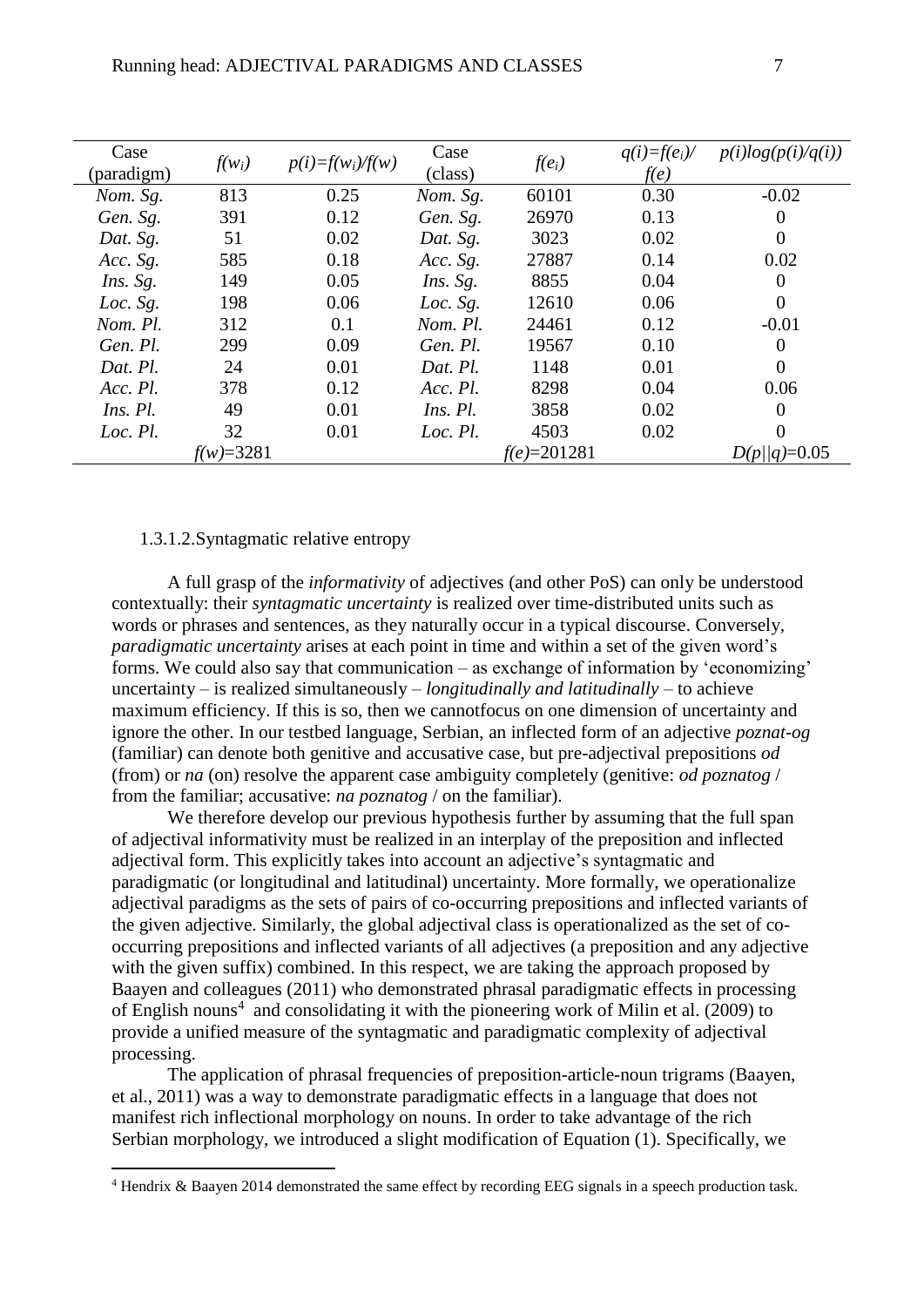introduced joint probabilities of prepositions and inflected adjectival variants (Cover & Thomas, 1991):

$$
D(p(x, y)||q(x, y)) = \sum_{\substack{x \\ y \\ z \neq 1}} \sum_{\substack{y \\ y \neq 1}} p(x, y) \log \frac{p(x, y)}{q(x, y)}
$$

$$
= \sum_{i=1}^{n} \sum_{j=1}^{m} f(w_i, r_j) / f(w) \log \frac{f(w_i, r_j) / f(w)}{f(e_i, r_j) / f(e)}
$$
(2)

In equation (2),  $p(x, y)$  refers to the joint probability of the given preposition and the given inflected adjectival variant  $-$  i.e., the probability of a specific preposition-adjective phrase (e.g. *od poznatog* / from the familiar), as determined by the corpus. Thus, *p(x,y)* mirrors the probability distribution of the paradigm and is the analogue of  $p(x)$  in Equation (1). At the same time,  $q(x, y)$  denotes the joint probability of the given preposition and the given inflected variant of all adjectives combined (i.e., summed). This is the probability of the given preposition appearing before any adjective ending with the given inflectional suffix (e.g. *od \_\_\_\_\_\_\_-og*). Hence,  $q(x, y)$  mirrors the probability distribution of the class and is the analogue to  $q(x)$  in Equation 1. The counter  $i=1, \ldots n$  refers to the number of inflected variants of an adjective, and the counter  $j=1, \ldots, m$  marks the number of prepositions in the sample. Analogously,  $f(w_i, r_i)$  denotes the phrasal frequency of a preposition-adjectival pair (a particular preposition and a particular inflected form of the given adjective) and *f(w)* marks the lemma frequency of the adjective. Finally,  $f(e_i, r_i)$  denotes the cumulative phrasal frequency of the given preposition and all adjectives ending with the given inflectional exponent, and *f(e)* refers to cumulative frequency of all the adjectives in the sample.

As this equation is being introduced for the first time, we will illustrate its application step by step. Table 2 and Equation 3 illustrate how (2) can be applied to calculate the relative entropy of the adjective *poznat* (familiar). In order to do so, we must first obtain frequencies of each preposition that precedes each inflected form of this particular adjective (e.g. *f(u poznat)*=161; *f(u poznatog)*=13, … *f(iz poznato)*=27), etc.). Next, we transform these frequencies to probabilities by dividing them by the lemma frequency of the same adjective (e.g. *p(u poznat)*=161/1774.4=0.09073). Then we obtain frequencies of each preposition preceding any adjective ending with a given inflectional suffix (e.g.  $f(u \_\_\_\_$  -  $\phi$ )=1245.8;  $f(u \_\_\_$  $-a_0 = -0.172, \ldots f(u -0) = 297.4$  and transform them to probabilities by dividing each frequency with the summed frequency of all the adjectives in the sample (e.g. *p(u \_\_\_-*  $\phi$ )=1245.8/103932.7=0.01199). Finally, we apply (2) to calculate the syntagmatic relative entropy of the adjective *poznat*:

$$
D(p(preposition, poznat)||q(preposition, adjective)) = \sum_{x} \sum_{y} p(x, y) \log \frac{p(x, y)}{q(x, y)}
$$

$$
= \sum_{i=1}^{n} \sum_{j=1}^{m} f(w_i, r_j) / f(w) \log \frac{f(w_i, r_j) / f(w)}{f(e_i, r_j) / f(e)}
$$

$$
= \left[161/1774.4 \times \log_{10} \frac{161/1774.4}{1245.8/103932.7}\right] + \cdots
$$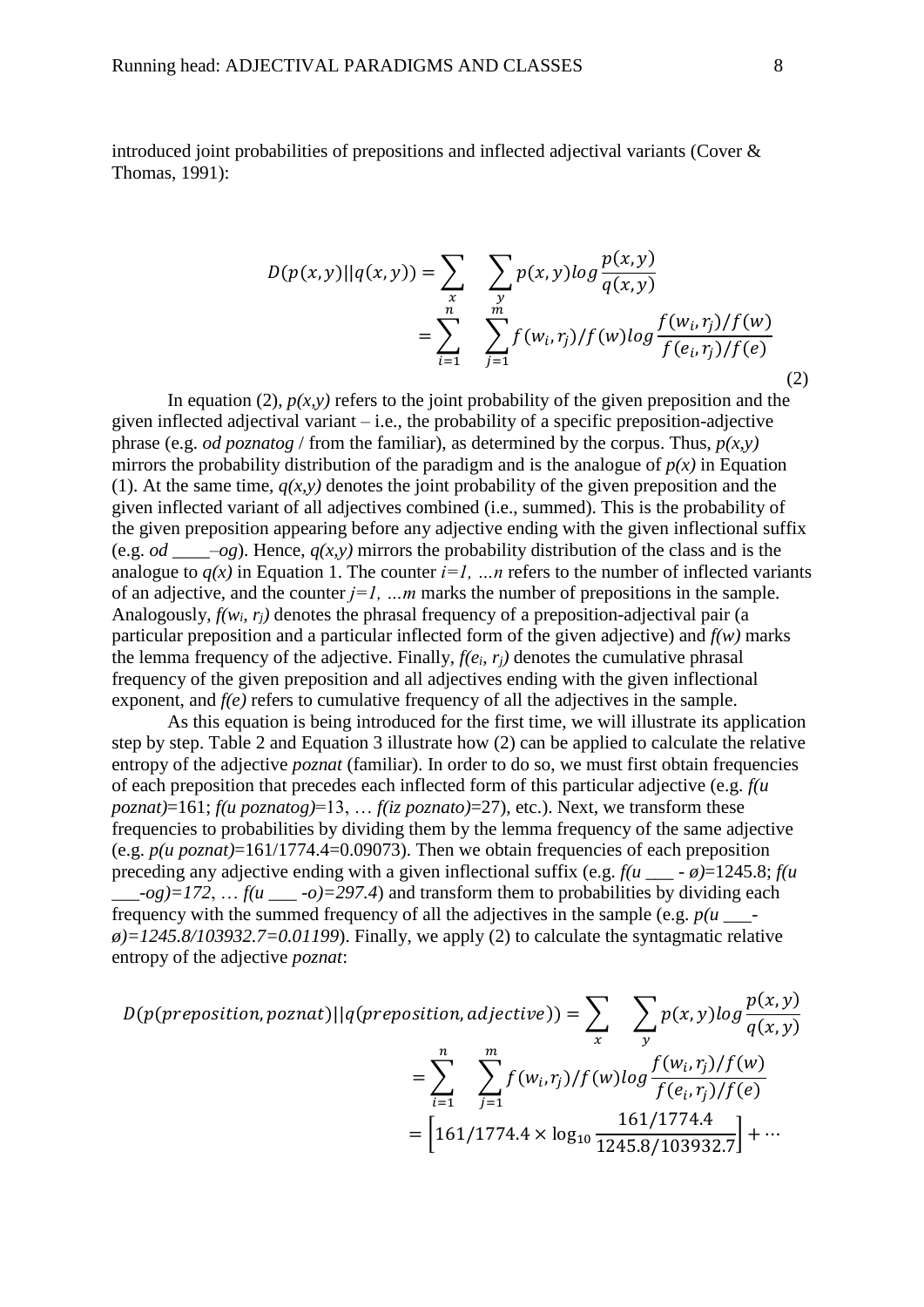$$
\begin{aligned}\n&\cdots + \left[27/1774.4 \times \log_{10} \frac{27/1774.4}{297.4/103932.7}\right] \\
&= \left[0.09073 \times \log_{10} \frac{0.09073}{0.01199}\right] + \cdots \\
&\cdots + \left[0.01522 \times \log_{10} \frac{0.01522}{0.00286}\right] \\
&= 0.07975 + \cdots + 0.01105\n\\ &= 0.219\n\end{aligned} \tag{3}
$$

This approach provides more information than the method applied in Baayen et al. (2011). It implies both the disambiguation of the adjectival form (as described previously) and of the preposition (some prepositions can denote multiple cases, depending on the inflected form that they co-occur with; e.g. *u sobi* [in the room] denotes locative, whereas *u sobu* [into the room] denotes accusative).

Table 2. Preposition-adjective phrasal frequencies – frequencies of selected prepositions immediately preceding the given infected form of the given adjective (paradigm) and immediately preceding the given inflected form of any adjective (class) and the process of applying Equation (2) to those frequencies.

|         |                   | $j=1:u$                 | $j=2:na$ | $j=3: za$      | $j=4$ : od   | $j=5$ : $iz$   |               |
|---------|-------------------|-------------------------|----------|----------------|--------------|----------------|---------------|
|         |                   | (in)                    | (0n)     | (for)          | (from)       | (from)         |               |
|         |                   | $f(w_i r_j)$            |          |                |              |                |               |
| $i=1$   | $poz$ nat- $\phi$ | 161                     | 33       | 18             | 25           | 26             |               |
| $i=2$   | poznat-og         | 13                      | 14       | 52             | 32           | 21             |               |
| $i=3$   | poznat-om         | 111                     | 38       | $\mathbf{1}$   | 0.1          | 6              |               |
| $i = 4$ | poznat-im         | 55                      | 37       | $\overline{2}$ | 0.1          | $\overline{2}$ |               |
| $i=5$   | poznat-i          | 88                      | 29       | 34             | 12           | 8              |               |
| $i=6$   | poznat-ih         | 21                      | 6        | $\overline{2}$ | 114          | 66             |               |
| $i=7$   | poznat-e          | 48                      | 30       | 32             | 19           | 42             |               |
| $i = 8$ | poznat-a          | 86                      | 16       | 23             | 10           | 16             |               |
| $i=9$   | poznat-oj         | 82                      | 24       | 0.1            | 0.1          | $\mathbf{2}$   |               |
| $i=10$  | poznat-u          | 15                      | 27       | 20             | $\mathbf{1}$ | $\overline{3}$ |               |
| $i=11$  | poznat-o          | 140                     | 41       | 26             | 17           | 27             | $f(w)=1774.4$ |
|         |                   | $p(ij)=f(w_i r_j)/f(w)$ |          |                |              |                |               |
| $i=1$   | $poz$ nat- $\phi$ | 0.09073                 | 0.0186   | 0.01014        | 0.01409      | 0.01465        |               |
| $i=2$   | poznat-og         | 0.00733                 | 0.00789  | 0.02931        | 0.01803      | 0.01183        |               |
| $i=3$   | poznat-om         | 0.06256                 | 0.02142  | 0.00056        | 0.00006      | 0.00338        |               |
| $i = 4$ | poznat-im         | 0.031                   | 0.02085  | 0.00113        | 0.00006      | 0.00113        |               |
| $i=5$   | poznat-i          | 0.04959                 | 0.01634  | 0.01916        | 0.00676      | 0.00451        |               |
| $i=6$   | poznat-ih         | 0.01183                 | 0.00338  | 0.00113        | 0.06425      | 0.0372         |               |
| $i=7$   | poznat-e          | 0.02705                 | 0.01691  | 0.01803        | 0.01071      | 0.02367        |               |
| $i = 8$ | poznat-a          | 0.04847                 | 0.00902  | 0.01296        | 0.00564      | 0.00902        |               |
| $i=9$   | poznat-oj         | 0.04621                 | 0.01353  | 0.00006        | 0.00006      | 0.00113        |               |
| $i=10$  | poznat-u          | 0.00845                 | 0.01522  | 0.01127        | 0.00056      | 0.00169        |               |
| $i=11$  | poznat-o          | 0.0789                  | 0.02311  | 0.01465        | 0.00958      | 0.01522        |               |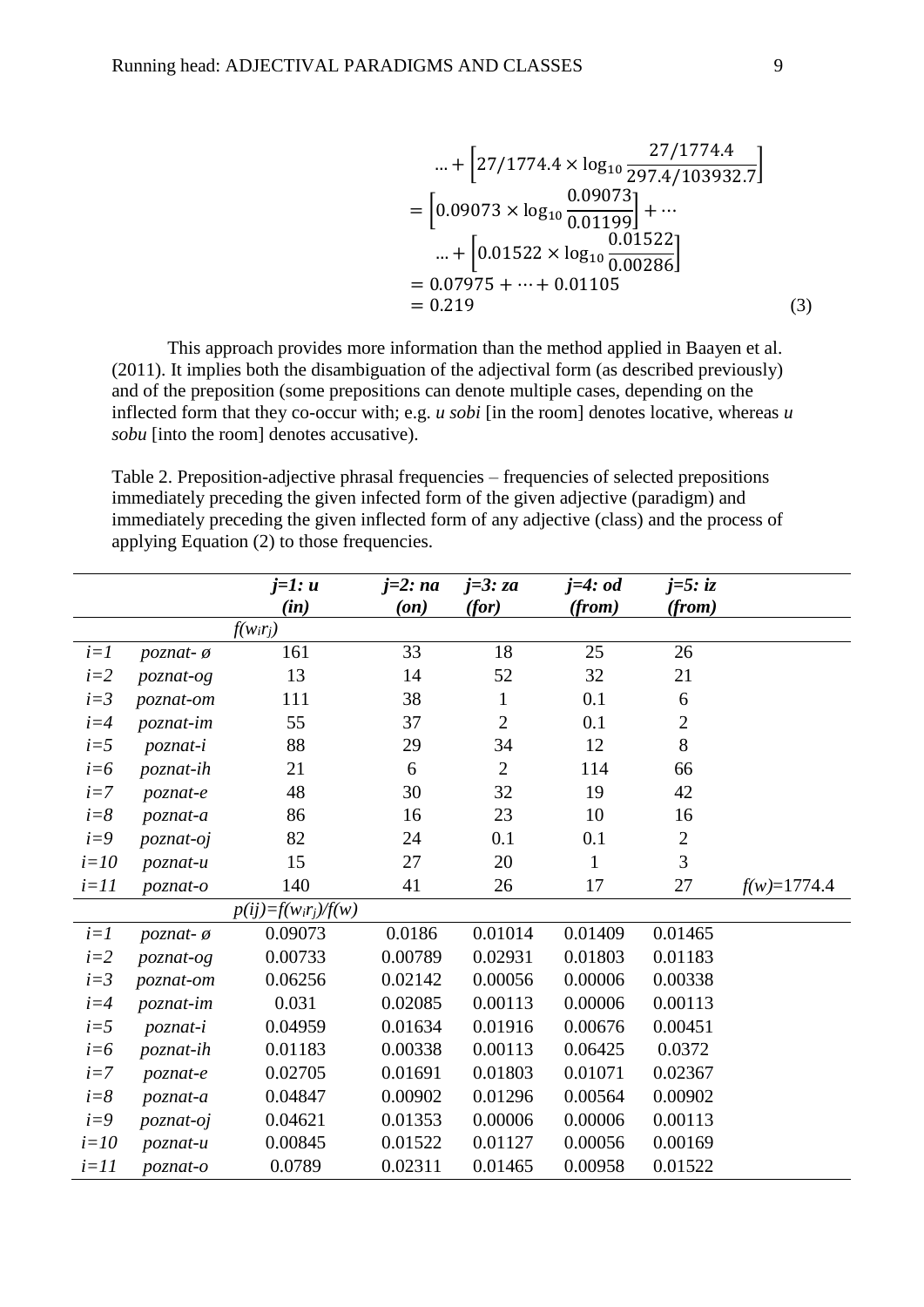|         |                    | $f(e_i r_j)$           |            |            |            |            |                   |
|---------|--------------------|------------------------|------------|------------|------------|------------|-------------------|
| $i=1$   | $ \phi$            | 1245.8                 | 1429.3     | 1241.5     | 219        | 69.1       |                   |
| $i=2$   | $-og$              | 172                    | 137.2      | 465.8      | 2751.3     | 2227.9     |                   |
| $i=3$   | $-om$              | 11793.5                | 8048.5     | 116.2      | 17.8       | 17.2       |                   |
| $i = 4$ | $-im$              | 4097.7                 | 1800.2     | 321.4      | 18.7       | 13.2       |                   |
| $i=5$   | $-i$               | 2262.1                 | 2232.9     | 2512.5     | 232        | 36         |                   |
| $i=6$   | $-ih$              | 177.2                  | 75.1       | 215.5      | 3240.3     | 1271.6     |                   |
| $i=7$   | - $\boldsymbol{e}$ | 1406                   | 1733.2     | 7770.8     | 1351.9     | 1815.2     |                   |
| $i = 8$ | - $\boldsymbol{a}$ | 1062.2                 | 513.4      | 3955.9     | 227.7      | 63.1       |                   |
| $i=9$   | $-oj$              | 9235.8                 | 3491       | 24.9       | 13.1       | 12.3       |                   |
| $i=10$  | $-u$               | 2105.2                 | 1821.4     | 3649.1     | 25.2       | 14.2       |                   |
| $i=11$  | - $\boldsymbol{o}$ | 5425.3                 | 2993.2     | 4915.1     | 1551.6     | 297.4      | $f(e)=103932.7$   |
|         |                    | $q(ij)=f(e_ir_j)/f(e)$ |            |            |            |            |                   |
| $i=1$   | $ \phi$            | 0.01199                | 0.01375    | 0.01195    | 0.00211    | 0.00066    |                   |
| $i=2$   | $-og$              | 0.00165                | 0.00132    | 0.00448    | 0.02647    | 0.02144    |                   |
| $i=3$   | $-om$              | 0.11347                | 0.07744    | 0.00112    | 0.00017    | 0.00017    |                   |
| $i = 4$ | $-im$              | 0.03943                | 0.01732    | 0.00309    | 0.00018    | 0.00013    |                   |
| $i=5$   | $-i$               | 0.02177                | 0.02148    | 0.02417    | 0.00223    | 0.00035    |                   |
| $i=6$   | $-ih$              | 0.0017                 | 0.00072    | 0.00207    | 0.03118    | 0.01223    |                   |
| $i=7$   | - $e$              | 0.01353                | 0.01668    | 0.07477    | 0.01301    | 0.01747    |                   |
| $i = 8$ | $-a$               | 0.01022                | 0.00494    | 0.03806    | 0.00219    | 0.00061    |                   |
| $i=9$   | $-oj$              | 0.08886                | 0.03359    | 0.00024    | 0.00013    | 0.00012    |                   |
| $i=10$  | $-u$               | 0.02026                | 0.01752    | 0.03511    | 0.00024    | 0.00014    |                   |
| $i=11$  | $-O$               | 0.0522                 | 0.0288     | 0.04729    | 0.01493    | 0.00286    |                   |
|         |                    | p(ij)log(p(ij)/q(ij))  |            |            |            |            |                   |
| $i=1$   | $poz$ nat- $\phi$  | 0.07975                | 0.00244    | $-0.00072$ | 0.01162    | 0.01972    |                   |
| $i=2$   | poznat-og          | 0.00475                | 0.00613    | 0.02391    | $-0.00301$ | $-0.00305$ |                   |
| $i=3$   | poznat-om          | $-0.01618$             | $-0.01196$ | $-0.00017$ | $-0.00003$ | 0.00439    |                   |
| $i = 4$ | poznat-im          | $-0.00324$             | 0.00168    | $-0.00049$ | $-0.00003$ | 0.00106    |                   |
|         | $i=5$ poznat-i     | 0.01773                | $-0.00194$ | $-0.00193$ | 0.00326    | 0.00501    |                   |
| $i=6$   | poznat-ih          | 0.00997                | 0.00227    | $-0.0003$  | 0.02017    | 0.01797    |                   |
| $i=7$   | poznat-e           | 0.00814                | 0.0001     | $-0.01114$ | $-0.0009$  | 0.00312    |                   |
| $i = 8$ | poznat-a           | 0.03277                | 0.00236    | $-0.00606$ | 0.00232    | 0.01055    |                   |
| $i=9$   | poznat-oj          | $-0.01312$             | $-0.00534$ | $-0.00004$ | $-0.00002$ | 0.0011     |                   |
| $i=10$  | poznat-u           | $-0.00321$             | $-0.00093$ | $-0.00556$ | 0.00021    | 0.00183    |                   |
| $i=11$  | poznat-o           | 0.01416                | $-0.00221$ | $-0.00746$ | $-0.00185$ | 0.01105    | $D(p/ q) = 0.219$ |

### 1.3.2. Discrimination based predictors

Baayen et al. (2011) showed that a simple model based on the principles of discrimination learning can serve as an explanatory framework for understanding inflectional paradigms. In their analysis, relative entropy was proportional to the summed activation of all the cues (bigraphs) that constitute a given inflected form. Recently, this model was developed further,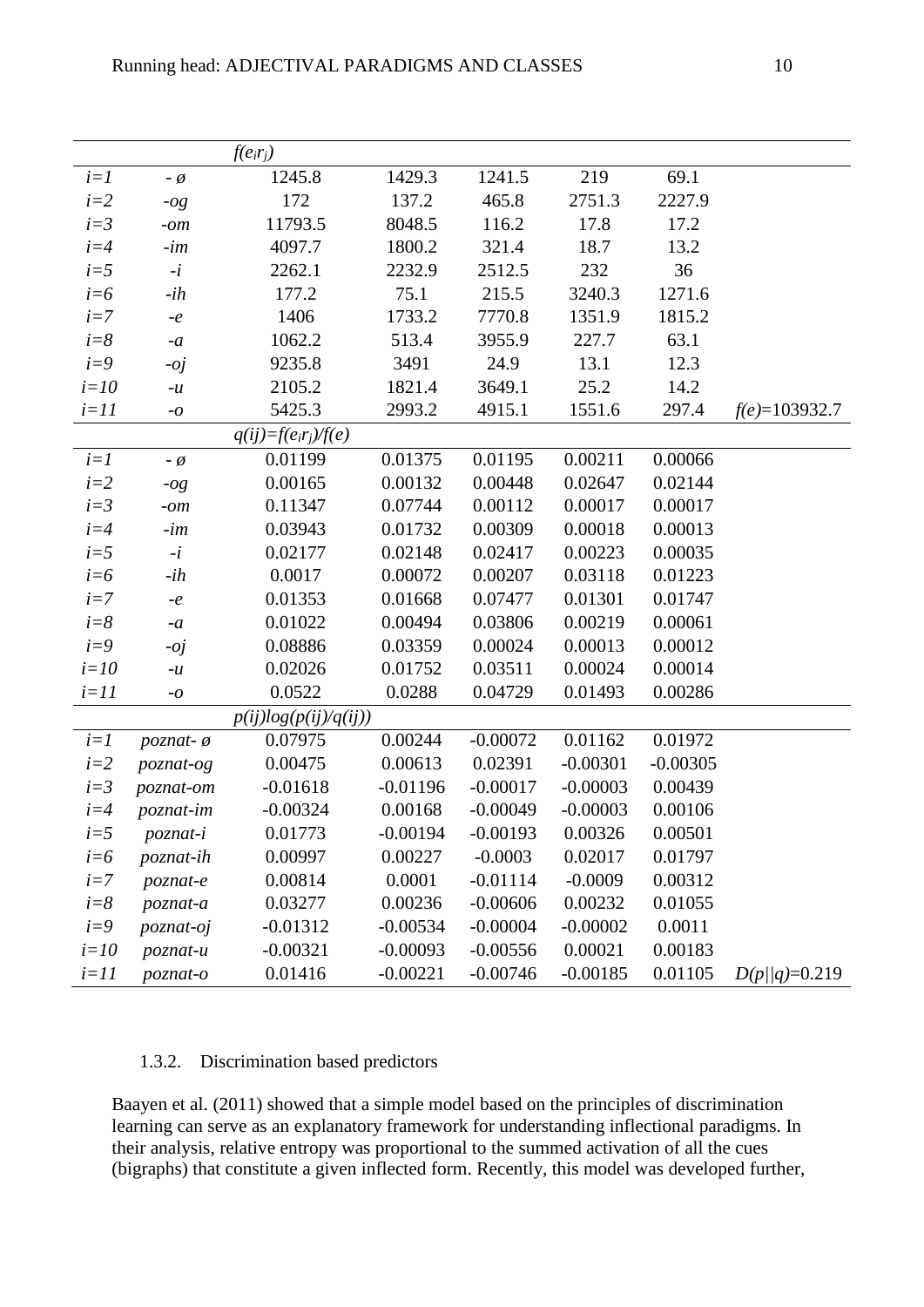and several discrimination-based quantifications have been proposed and attested as predictors of recognition latencies (Milin et al., 2017)

To shed more light upon adjective word form processing we ran an independent statistical modelling exercise with the discrimination-based predictors initially proposed by Milin, et al. (2017). The aim of this analysis is to provide a perspective on adjective lexical decision that complements the one based on lexical-distributional predictors (such as frequency and word length) and information-theoretic predictors (i.e., paradigmatic and syntagmatic relative entropy). In particular, this analysis is expected to provide important insights into how a discrimination learning framework can help us understand our decision behaviour in this task.

Working details of the particular type of two-layer network that we applied are explained in Baayen et al. (2011), Baayen, Milin, & Ramscar (2016), and Milin et al. (2017). The last two studies made use of two independently trained discrimination networks: a grapheme-to-lexome (G2L) and a lexome-to-lexome (L2L) network, where, as noted earlier, the term 'lexome' was defined as a pointer to locations in a distributed semantic space. As such, lexomes are a useful representational construct for gauging the role of discriminative learning on the association strengths between sub-lexical orthographic features (i.e., graphemes) and contextually distributed 'meanings'.

Milin et al. (2017) used the Rescorla-Wagner equations to build a G2L network using letter triplets as input cues and lexomes as outcomes, and an L2L network using lexomes as both cues and outcomes. Following this approach we also used letter trigraphs as input cues and word forms as outcomes in building a G2L network,. For example, the Serbian adjective word form *poznatog* (Eng. familiar, famous) would form one independent outcome with its own trigraph cues *#po*, *poz*, *ozn*, *zna*, *nat*, *ato*, *tog*, *og#* (# denotes the space character). However, following Milin et al. (2017), we also used all trigraphs that were present in the given utterance where the outcome word occurred. For example, in a sentence "Video je poznatog glumca" (Eng. [He] saw a famous actor), the trigraph cues from preceding and following words *(#je*, *je#*, *e#p*, *#po*, *poz*, *ozn*, *zna*, *nat*, *ato*, *tog*, *og#*, *g#g*, *#gl*, *glu*, *lum*, *umc*, *mca*, *ca#*) would all compete for the discrimination of the outcome adjective word *poznatog*.

In addition to the G2L network, we also built an L2L network, again following the procedure described by Milin et al. (2017). This network represents each lexome as the vector in the space of other lexomes, and implements the previously described definition of the lexome as the "pointer to a location in a high-dimensional co-occurrence based semantic space" (Milin et al., 2017; p. 10).

A Rescorla-Wagner network was trained through iterative exposure to utterances from a 65.5 million word corpus of Ebart Media Database (http://www.arhiv.rs). Three-word sequences were taken as a discrete event to learn association weights between trigraph cues and lexome outcomes. The discrimination learning of the network is summarized in a  $k \times n$ matrix of discrimination weights, with *k* cues and *n* outcomes (the G2L matrix). The same was performed for learning association weights in a matrix of *n* input and *n* output lexomes (the L2L matrix). However, despite the fact that the NDL is dealing with the same sample of *n* lexomes that form the  $n \times n$  L2L matrix, their role in learning is two-fold: once as predictor (a cue in *n* rows) and once as predictee (an outcome in *n* columns).

Weights served as a basis to derive discrimination-based predictors of reaction time latencies from our experiment. Following Milin et al. (2017) we targeted three discrimination-based indicators derived from the G2L network: (i) an adjective lexome's activation, representing its bottom-up support (G2L-Activation), (ii) the input cue diversity as a measure of uncertainty and/or competition among outcomes (G2L-Diversity), and (iii) a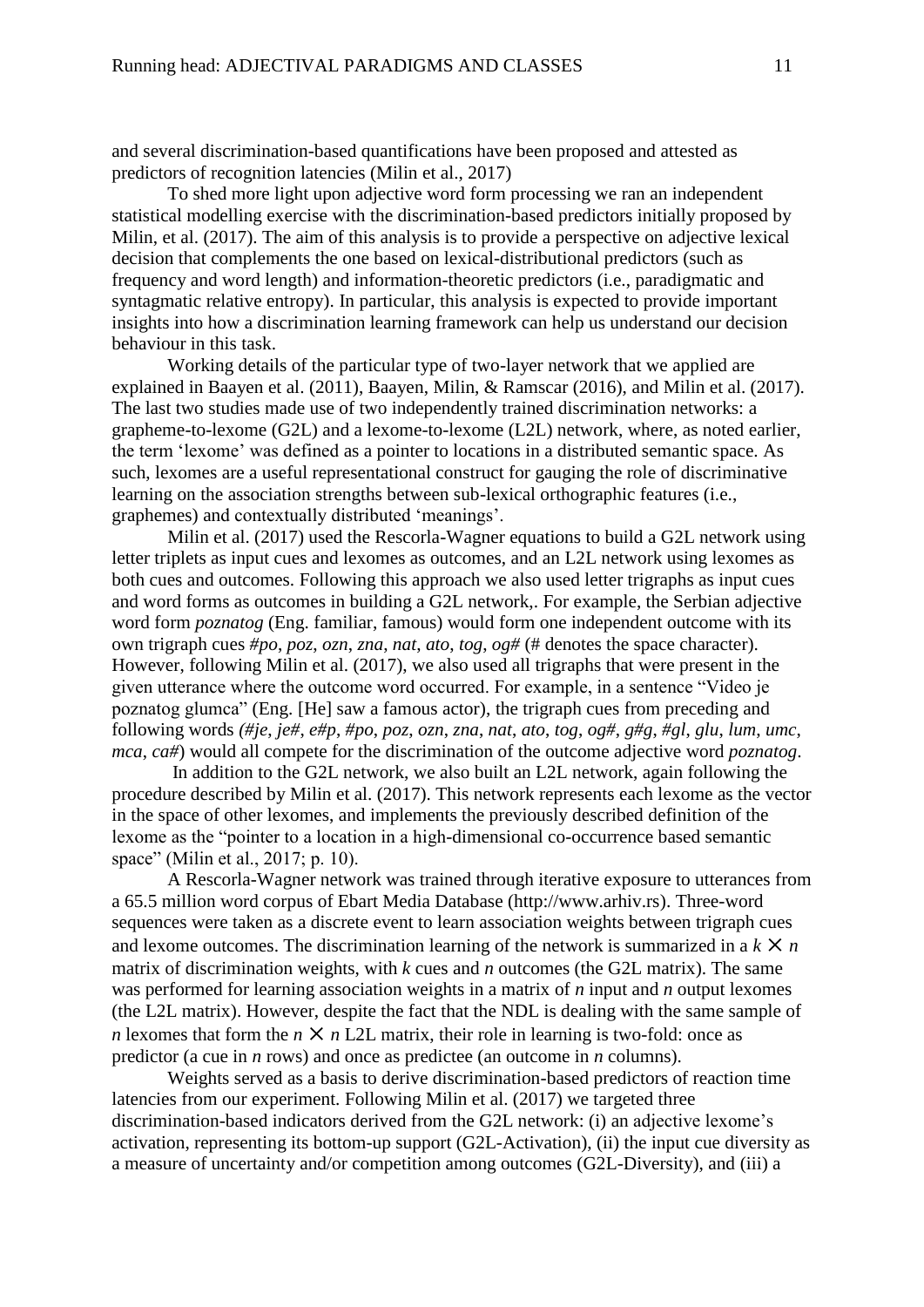lexome's long-term availability irrespective of any (perceptual) input (G2L-FormPrior). In addition to these three measures we also derived a measure of the availability of the whole paradigm by taking into account theavailability of all inflected forms of a given lexome (G2L-ParadigmPrior). Finally, based on the L2L network, we derived a measure of semantic typicality of the whole adjectival paradigm (Paradigm Typicality).

#### 1.3.2.1.G2L-Activations

As stated earlier, cells of the G2L matrix contain discrimination (associative) weights from *k* trigraph cues to *n* lexome outcomes. For the *j*-th lexome, its activation  $a_j$  is defined as

$$
a_j = \sum_{i \in C} w_{ij}
$$

summing over all active cues (elements of *C*). Typically, the set of active input cues are those that are visually or auditorily presented in the perceptual input (e.g., all trigraphs that are present in an adjective word form). This measure, initially applied in Baayen et al. (2011), has been shown to correlate with empirically observed processing latencies. If treated as the simulation of reaction time, it can account for the various empirical phenomena noted above, including the effect of N-gram frequency (Baayen, Hendrix, & Ramscar, 2013), paradigmatic relative entropy (Filipović Đurđević & Gatarić, in press), morphological family size (Baayen et al., 2011) etc. Non-zero values of G2L-Activations indicate the presence of bottom-up evidence for a given lexome.

#### 1.3.2.2.G2L-Diversity

G2L-Diversity is obtained as the 1-norm given the same active input cues' weights to all outcomes (i.e., 1-norm over rows of the Rescorla-Wagner matrix corresponding to active letter trigraphs):

$$
D_C = \sum_{i \in C, j} |w_{ij}|
$$

In this equation, we sum over all active cues (elements of *C*) and all *j* columns (outcomes), to get the absolute length of the activation vector. As Milin et al. (2017) explained, "[the] 1 norm highlights mathematically the extent to which there are lexomes that are relevant given the input" (p. 13). At the same time, lexomes that are irrelevant would have approximately zero-weights and, consequently, would not contribute to the 1-norm. Thus, this measure indicates the level of uncertainty at the output level and stands as a plausible proxy for a measure of competition among lexomes.

### 1.3.2.3.G2L-FormPrior

G2L-FormPrior was calculated as 1-norm of a column vector representing the target lexome (e.g., an inflected adjectival form). This vector places the lexome in the orthographic space of all possible orthographic cues, regardless of the cues that are available in the input. G2L-FormPrior represents the absolute length of this vector and indicates the prior availability of a given lexome, based on prior experiences: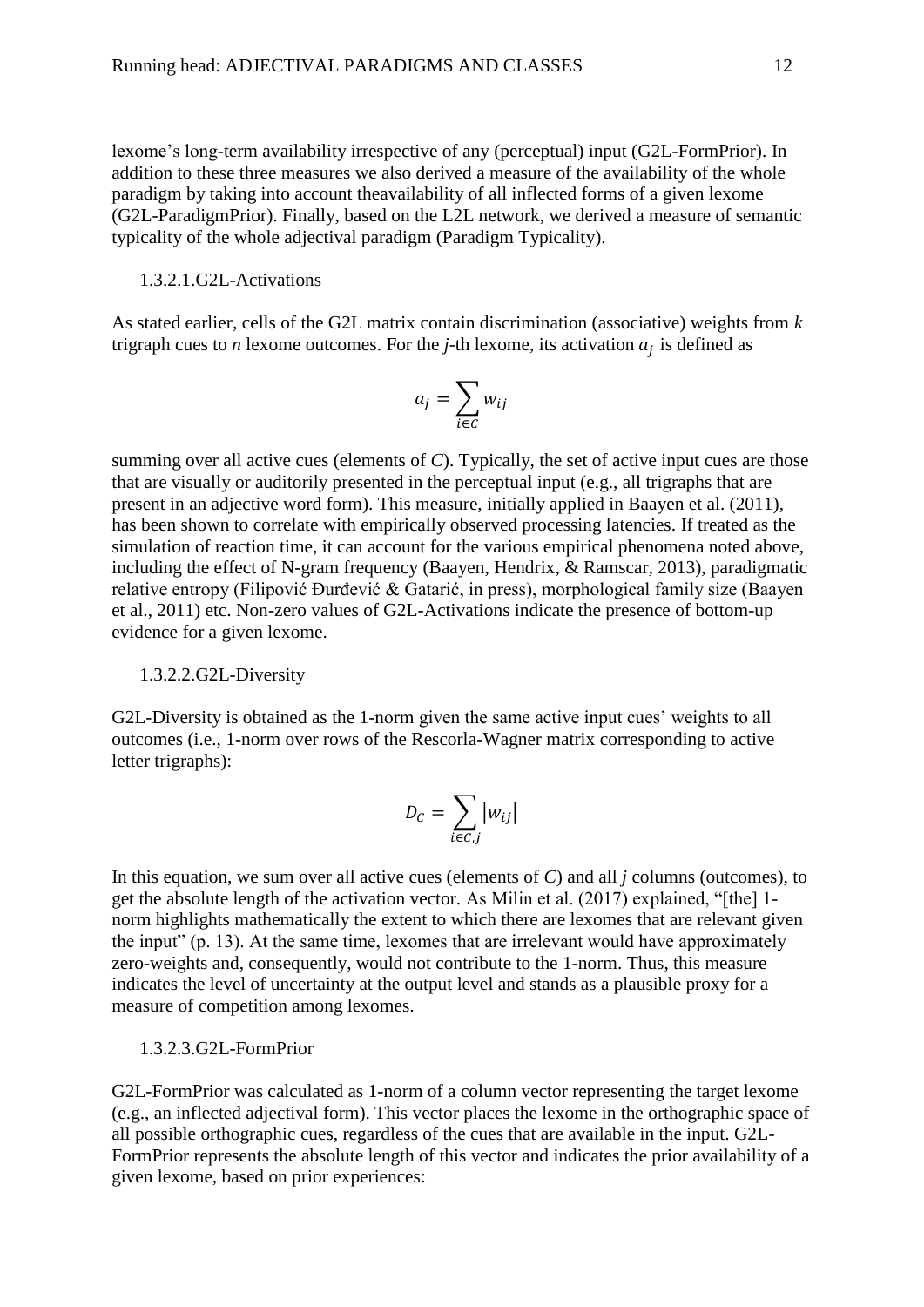$$
P_O = \sum_i |w_{io}|
$$

summing over all rows of the matrix for the lexome outcome  $O$ . Studies so far show that this measure is highly correlated with frequency counts.

#### 1.3.2.4.G2L-ParadigmPrior

For the G2L-ParadigmPrior 1-norm was calculated over all columns for inflected forms of the paradigm to which a given lexome belongs. In other words, it encapsulates the full inflectional paradigm of the lexome, and indicates the availability of the inflectional forms regardless of the input:

$$
P_{O-O} = \sum_{i,j \in P} |w_{ij}|
$$

where we account for all inflected forms of a given adjective paradigm *P*. In terms of traditional measures, this measure could be related to lemma frequency (i.e. cumulative frequency of inflected form frequencies).

#### 1.3.2.5.Paradigm Typicality

Paradigm Typicality is calculated as the cosine similarity of the average column vectors pertaining to all inflected forms of the given adjective and the average column vectors pertaining to the whole L2L network. First, we form a paradigm column vector (as row-wise averaged weights):  $P = \frac{1}{n}$  $\frac{1}{n}\sum_{j\in P} w_{.j}$ , where *n* is the number of columns in the paradigm *P*. Next, we calculate the average column vector of the L2L-matrix:  $L2L = \frac{1}{N}$  $\frac{1}{N}\sum_j w_{.j}$ , for N columns in the matrix. Finally, we use the two previously-obtained vectors to estimate the typicality as their cosine similarity:

$$
\cos(\theta) = \frac{\mathbf{P} \cdot \mathbf{L2L}}{\|\mathbf{P}\| \|\mathbf{L2L}\|}
$$

The Paradigm Typicality measure serves as an index of semantic typicality, or the semantic "non-remarkableness" of the given adjective as predicted from many co-occurring words in context.

#### 2. Method

#### *2.1.Participants*

A total of 155 students from the Department of Psychology at the Faculty of Philosophy, University of Novi Sad and the Department of Psychology at the Faculty of Philosophy,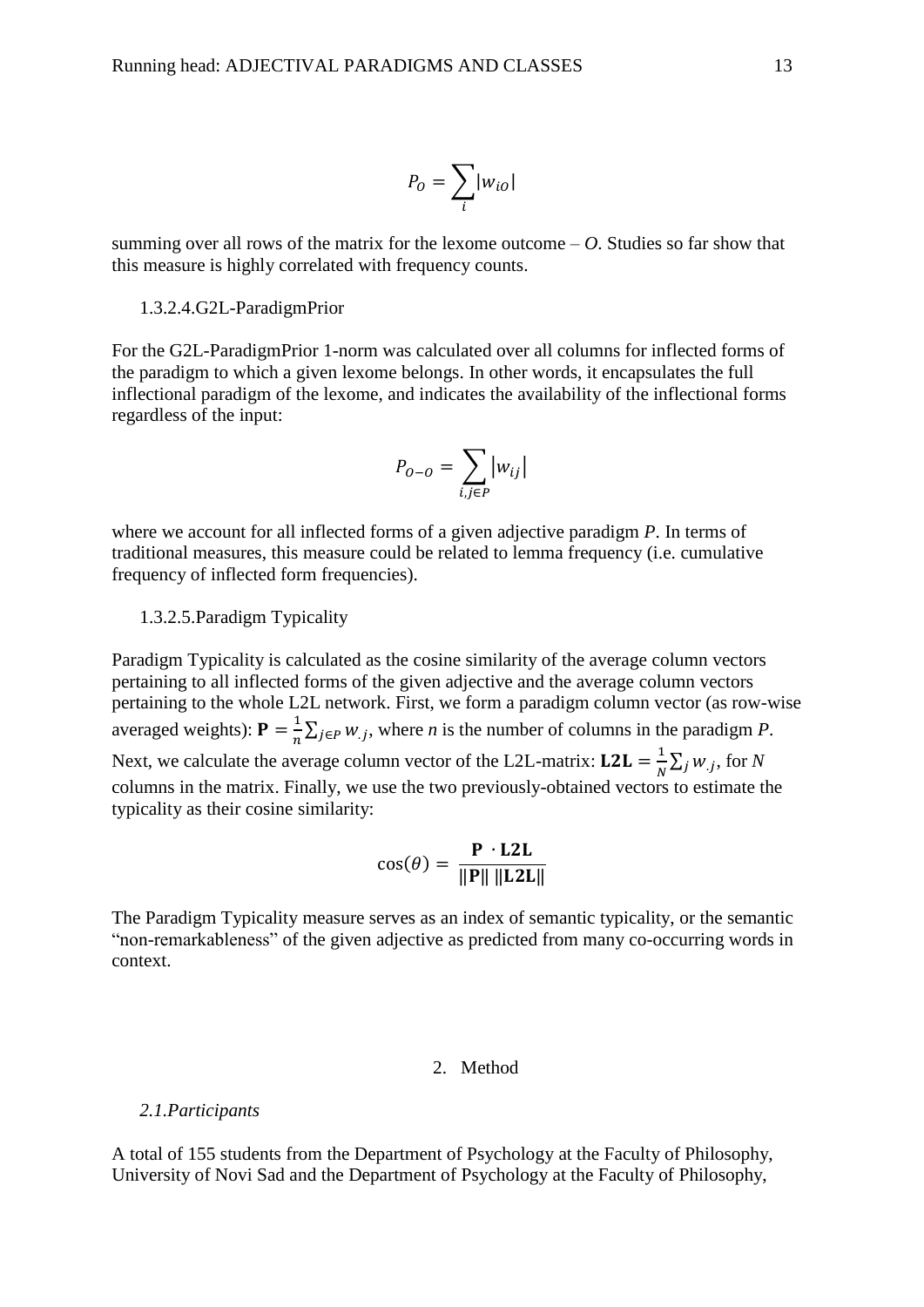University of Belgrade participated in the study as part of their course requirements. All were native speakers of Serbian and had normal or corrected-to-normal vision. They were randomly assigned to one of the six experimental conditions (26; 25; 25; 28; 26; 25). The participants signed a informed consent form prior to the study.

#### *2.2.Materials and design*

We presented 106 adjectives and 106 pseudo-words of Serbian. Adjectives were retrieved from the Frequency Dictionary of the Contemporary Serbian Language (Kostić, 1999), so as to have as high as possible non-zero form frequencies within a paradigm (in the final set they had at least 10 of possible 11 inflected forms with non-zero frequencies and at least 25 of possible 36 cases with non-zero frequencies). The frequencies of the nominative case were joined with those of the (nondistinct) vocative case, as suggested by Kostić (1965). For the purposes of relative entropy calculations, zero values were replaced with 0.1. We excluded adjective-verb homographs, to ensure that the final list consisted solely of adjectives (as listed in Appendix A).

All stimuli were presented in six separate experimental sessions, based on the manipulation of inflected form and the presentation condition (blocked, mixed). In half of the sessions, inflected forms were presented in separate blocks (one inflected form per participant), whereas in the other half, inflected forms were mixed (all participants saw all of the tested inflected forms). In the first session of the blocked design we presented the inflected form marked by an exponent *–og* (e.g. *novog* [new]), denoting the genitive singular of the masculine and neuter gender and the accusative singular of the masculine gender. In the second blocked session the exponent *–om* (e.g. *novom*) was presented, marking the dative and locative singular of the masculine and neuter gender, as well as the instrumental singular of the feminine gender. In the third blocked session we presented the exponent  $-oj$  (e.g. *novoj*), marking the dative singular of the feminine gender. In the remaining three sessions we presented all of the forms in a single list. The three sessions of the mixed presentation condition were introduced for the purposes of counterbalancing the inflected forms across the stimuli by using a Latin square design. In each session the exponents attached to pseudowords mirrored those attached to adjectives. The blocked versus mixed presentation condition was introduced to control for potential list effects.

In addition to the variable of inflected form (ambiguous gender – masculine/neuter [ *og*], ambiguous gender – masculine/feminine/neuter [*-om*], feminine gender [*-oj*]), our main independent variables were drawn from a group of information-theoretic measures (paradigmatic relative entropy and syntagmatic relative entropy) and from a group of discrimination learning based measures (G2L-Activations, G2L-Diversity, G2L-FormPrior, G2L-ParadigmPrior, and Paradigm Typicality), as described in the introduction. Adjectival frequencies were retrieved from Frequency Dictionary of Contemporary Serbian Language (Kostić, 1999), and preposition-adjective phrasal frequencies were calculated based on cooccurrences observed in the Ebart Media Database (with more than 65.5 million words of Serbian language; http://www.arhiv.rs). Phrasal frequencies were calculated for all selected adjectives, both with and without the large set of 73 typical Serbian prepositions immediately preceding the inflected adjectival form. Additionally, several variables were included in the regression model as covariate controls (all listed in Appendix B): presentation condition (blocked, mixed), word length in letters, (log) form frequency, (log) lemma frequency, and order of trial presentation. The dependent variable was reaction time.

*2.3.Procedure*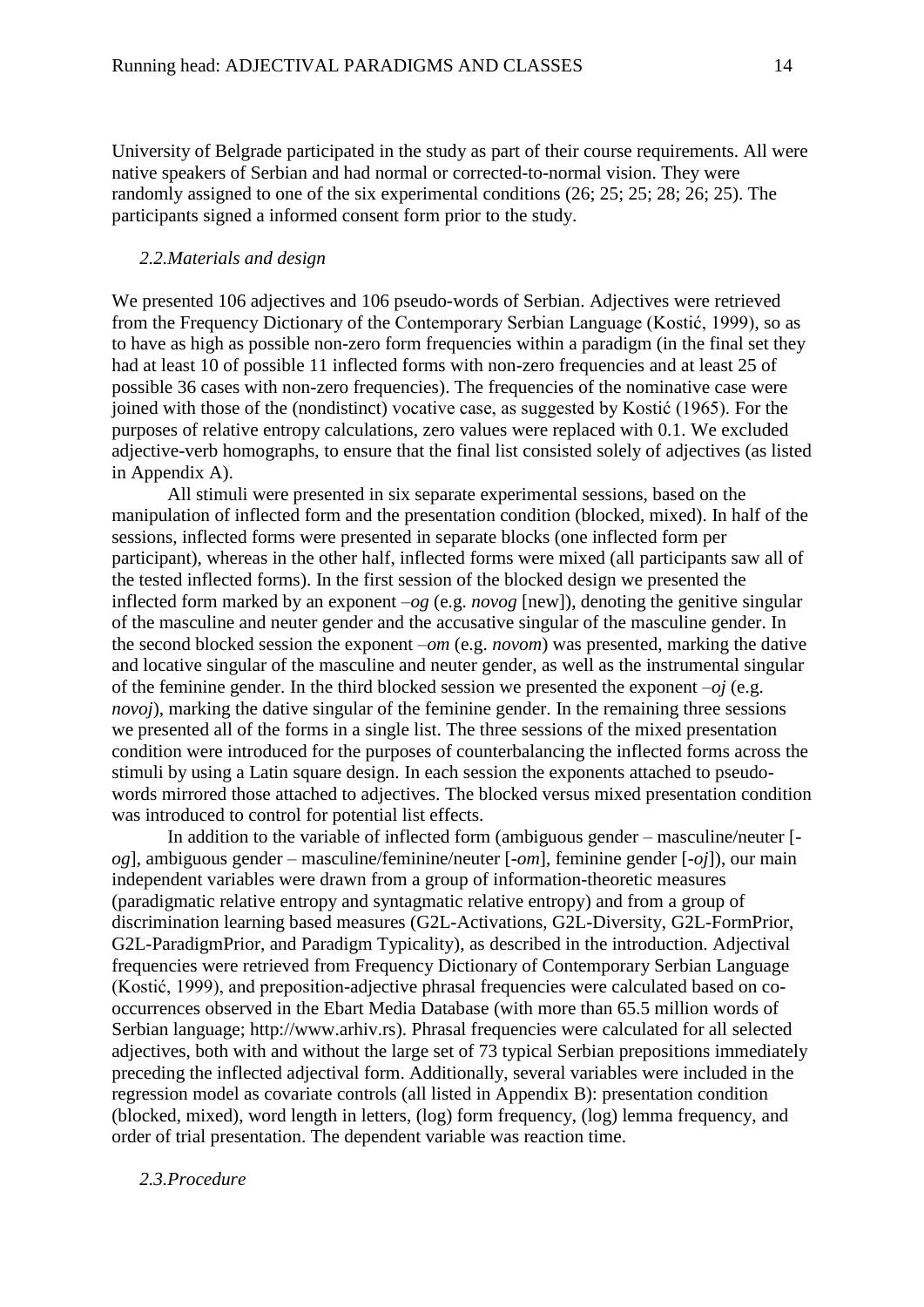Participants were presented with a visual lexical decision task. In each trial, a blank screen appeared for 500ms, followed by a fixation point that appeared for 1000ms, followed by a stimulus that remained on the screen until the response or time-out of 1500ms. Participants responded by pressing the left mouse-button with their right index finger for words or the right mouse-button with their right middle finger for pseudo-words. In the case of error or time-out, participants received feedback. Prior to the experiment, 10 practice trials were presented that were not analysed. The order of presentation was randomized individually for each participant. The presentation of stimuli was controlled by OpenSesame experimental software (Mathôt, Schreij, & Theeuwes, 2012).

### 3. Results

Prior to analysis, we excluded participants with an error rate exceeding 25% and stimuli that induced an error rate exceeding 25%. In total, we excluded nine participants and eight word items. We standardized all numeric predictors (by centring to zero and dividing by the standard deviation – z-scores, as suggested by Gelman & Hill, 2007). Reaction time was transformed by applying reciprocal transformation (-1000/RT), following Baayen and Milin (2010).

The data were analysed in **R** (http://www.r-project.org/), using **mgcv** (Wood, 2006; 2011), **itsadug** (van Rij, Wieling, Baayen, & van Rijn, 2016), and **gbm** (Ridgeway et al., 2017) packages. We fitted a Generalized Additive Mixed Model to reaction time latencies using Gaussian distribution as the appropriate functional form. In addition to testing the fixed effects, we controlled for two random effects. The random effect of words was taken into account by including by-item adjustments for word forms. The random effect of participants was dealt with by including by-participant factorial smooths over experimental trials, which accounted for fluctuations that could originate in fatigue, attentional slips, or adaptation to the task. Importantly, by bringing by-participant factor smooths into the model we took care of the inter-trial dependencies in the response latency time-series that occurred in the particular randomized trial sequence to which a participant was exposed. After the initial fit, we excluded standardized residuals that fell outside the -/+2.5 range, and then refitted the model. This model criticism proved that the final model is robust, as there were no substantial differences between the original and the models with influential residual values removed.

We proceed now to a discussion of the re-fitted model.

#### 3.1. Information theory based predictors

The final model in which we fitted lexical distributional and information-theoretical predictors is presented in Table 3 and in Figure 1. In addition to a significant non-linear inhibitory effect of word length, we observed significant a three-way interaction of lemma frequency, paradigmatic relative entropy, and syntagmatic relative entropy which we will discuss in detail below. As Figure 1 reveals, we see a fine interplay among the three predictors. First and foremost, both measures of relative entropy exhibit the predicted inhibitory effect on processing time. However, the strength of this effect is dependent on lemma frequency. The syntagmatic relative entropy effect is at its strongest when paradigmatic relative entropy and lemma frequency are at their lowest (Figure 1, leftmost panel). This effect gradually attenuates as lemma frequency increases (Figure 1, panels from left to right, showing upward trends on the left-hand side). At the same time, as lemma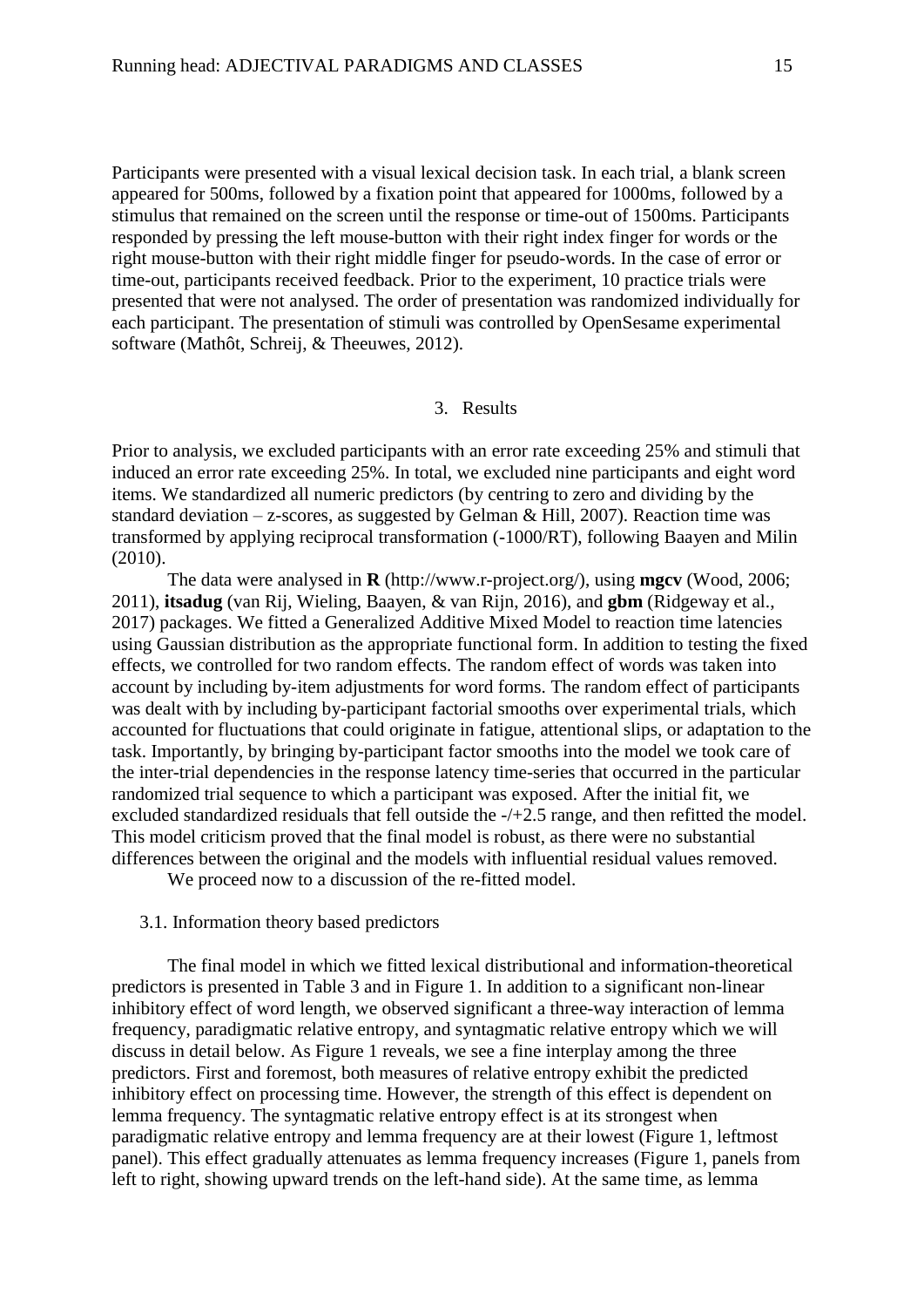frequency increases, paradigmatic relative entropy becomes more and more prominent (Figure 1, panels from left to right, horizontal trends for low and mid values of the Y-axis that is representing syntagmatic relative entropy). The paradigmatic relative entropy is most prominent for the words with the highest lemma frequency and where syntagmatic entropy distribution is the densest (as most adjectives exhibit close-to-average values of syntagmatic relative entropy, which is presented on Y-axis).

Finally, the panels on Figure 1 show large triangular-shaped white patches in the upper-right corners. This means that we were not able to observe *any adjective* that is *simultaneously highly divergent syntagmatically and paradigmatically*. Without drawing excessively bold and far-reaching conclusions, we find this a rather intriguing manifestation of adjectival complexity which certainly deserves further scrutiny, and which we will return to in subsequent sections of the manuscript.

| <b>Parametric coefficients:</b>       |          |            |           |                |
|---------------------------------------|----------|------------|-----------|----------------|
|                                       | Estimate | Std. Error | t value   | $Pr(>\mid t )$ |
| Intercept (Blocked presentation)      | $-1.524$ | .026       | $-57.771$ | < .0001        |
| Order of trial presentation           | $-.004$  | .006       | $-.703$   | 0.482          |
| <b>Presentation Condition (Mixed)</b> | $-.144$  | .036       | $-4.014$  | < .0001        |
|                                       |          |            |           |                |
| <b>Smooth terms:</b>                  |          |            |           |                |
|                                       | edf      | Ref.df     | F         | p-value        |
| Smooth for Word Length (in            | 1.965    | 1.972      | 35.198    | < .0001        |
| characters)                           |          |            |           |                |
| Tensor product smooth for (log)       | 15.423   | 15.914     | 5.316     | < .0001        |
| Lemma Frequency, Paradigmatic         |          |            |           |                |
| Relative Entropy, and Syntagmatic     |          |            |           |                |
| <b>Relative Entropy</b>               |          |            |           |                |
| By-Participant factor smooths for     | 540.550  | 1339.000   | 7.906     | < .0001        |
| <b>Order of Trial Presentation</b>    |          |            |           |                |
| By-Item random intercept              | 227.722  | 299.000    | 3.530     | < .0001        |

Table 3. Coefficients from the generalized additive mixed model of lexical-distributional predictors fitted to transformed response latencies.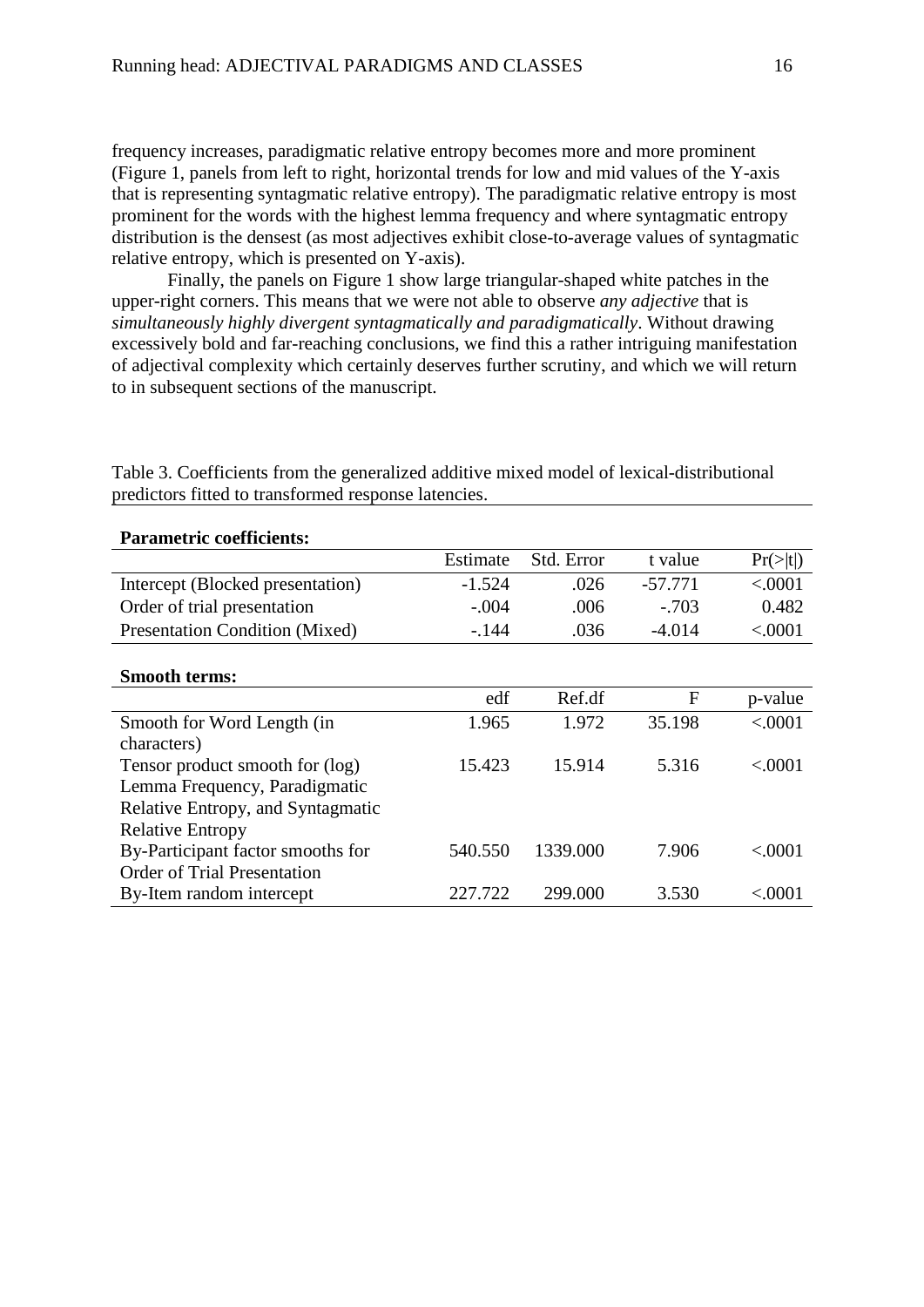Figure 1. Generalized additive model fitted to transformed response latencies; upper row: partial effects of by-participant smooths for the order of trial presentation and smooth for word length (in characters); bottom row: tensor product smooth for (log) lemma frequency, paradigmatic relative entropy, and syntagmatic relative entropy; colours indicate variation in transformed response latencies.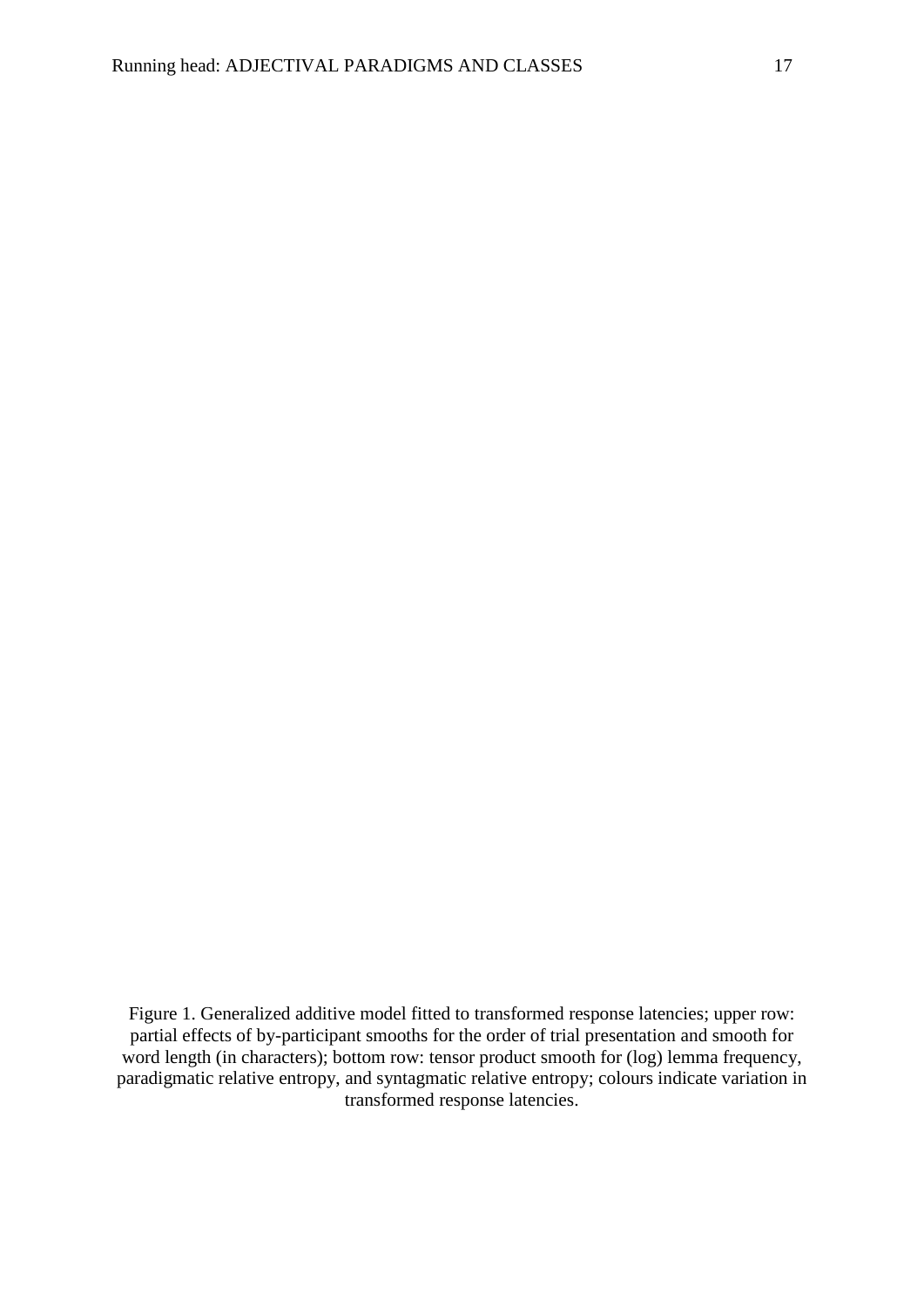#### 3.2.Naive Discrimination Learning (NDL) based predictors

Discrimination weights are distributed symmetrically but are exceptionally spiky (which can be described as a Generalized Hyperbolic distribution, or as its special case – the Normal-Inverse Gaussian distribution, as discussed in Milin et al., 2017). Hence, all discrimination based predictors (G2L-Activation, G2L-Diversity, G2L-FormPrior, G2L-ParadigmPrior, and Paradigm Typicality) were rank-transformed to standardized normally-distributed values (c.f., Johnson, 1949; Chou, Polansky, & Mason, 1998) to facilitate statistical modelling.

Prior to fitting a statistical model to reaction time, we performed a descriptive analysis and ran collinearity diagnostics on our predictor set. The matrix of correlations between two sets of predictors – lexical-distributional/information-theoretic vs. discrimination-based – revealed some significant relations, mainly weak-to-moderate (see Table 4, representing correlations  $> .19$ , which were all at significance level of  $p < 0.001$ ). Most of those significant correlations are concentrated between lexical-distributional predictors (lemma frequency and word length) and discrimination-based predictors, with one distinctively higher coefficient  $(r = .897)$  between word length and cue diversity. This suggests that longer adjectives simply have more trigraphs which, consequently, can induce stronger competition (as indicated by G2L-Diversity), even if by pure chance. Here we are not referring to the competition with orthographic neighbours as traditionally defined via number of words that can be obtained by replacing a single grapheme (the count of which is indeed smaller for long words). Instead, we refer to the competition of outcomes that are "fed" by individual orthographic cues (trigraphs) that constitute a given input word (and the number of which is simply larger for long words). Longer words have more trigraphs and this increases the chance that some will occur in a number of other words, which is then reflected in respective Diversity.

We also observed a positive correlation between G2L-ParadigmPrior and (log) lemma frequency (.244). Baayen, Milin, & Ramscar (2016) and Milin et al. (2017) argued that, in fact, G2L-Prior reflects the effect of frequency in discrimination learning. Importantly, in discrimination learning the effect of frequency is captured not only by positive evidence, but also by the instances when outcomes are absent (as mentioned in 1.2, the presence of the cue(s) which is not accompanied by the presence of the target(s) leads to a decrease in connection weights for the target(s) in question). Although originally related to G2L-FormPrior, this interpretation can be applied to G2L-ParadigmPrior, as well. Syntagmatic relative entropy was also negatively correlated with G2L-Activation, G2L-ParadigmPrior, G2L-FormPrior, and ParadigmTypicality. This suggested that inflected adjectives with an unusual pattern of prepositioning tended to produce less activation, were less entrenched in the system, and had a less typical activation profile, i.e., were contextually unusual.

| distributional/information-theoretic and discrimination-based predictors. |            |           |          |         |            |  |  |  |
|---------------------------------------------------------------------------|------------|-----------|----------|---------|------------|--|--|--|
|                                                                           | $G2L$ -    | G2L       | G2L      | $G2L$ - | Paradigm   |  |  |  |
|                                                                           | Activation | Diversity | Paradigm | Form    | Typicality |  |  |  |
|                                                                           |            |           | Prior    | Prior   |            |  |  |  |
| Word length (in characters)                                               |            | .897      |          |         |            |  |  |  |
| (log) Lemma Frequency                                                     |            | $-.191$   | .244     | .194    |            |  |  |  |
| <b>Paradigmatic Relative Entropy</b>                                      |            |           |          | .194    |            |  |  |  |
| <b>Syntagmatic Relative Entropy</b>                                       | $-.271$    |           | $-298$   | $-294$  | $-.286$    |  |  |  |

Table 4. Significant correlations ( $r > 0.19$ ;  $p < 0.001$ ) between lexicaldistributional/information-theoretic and discrimination-based predictors.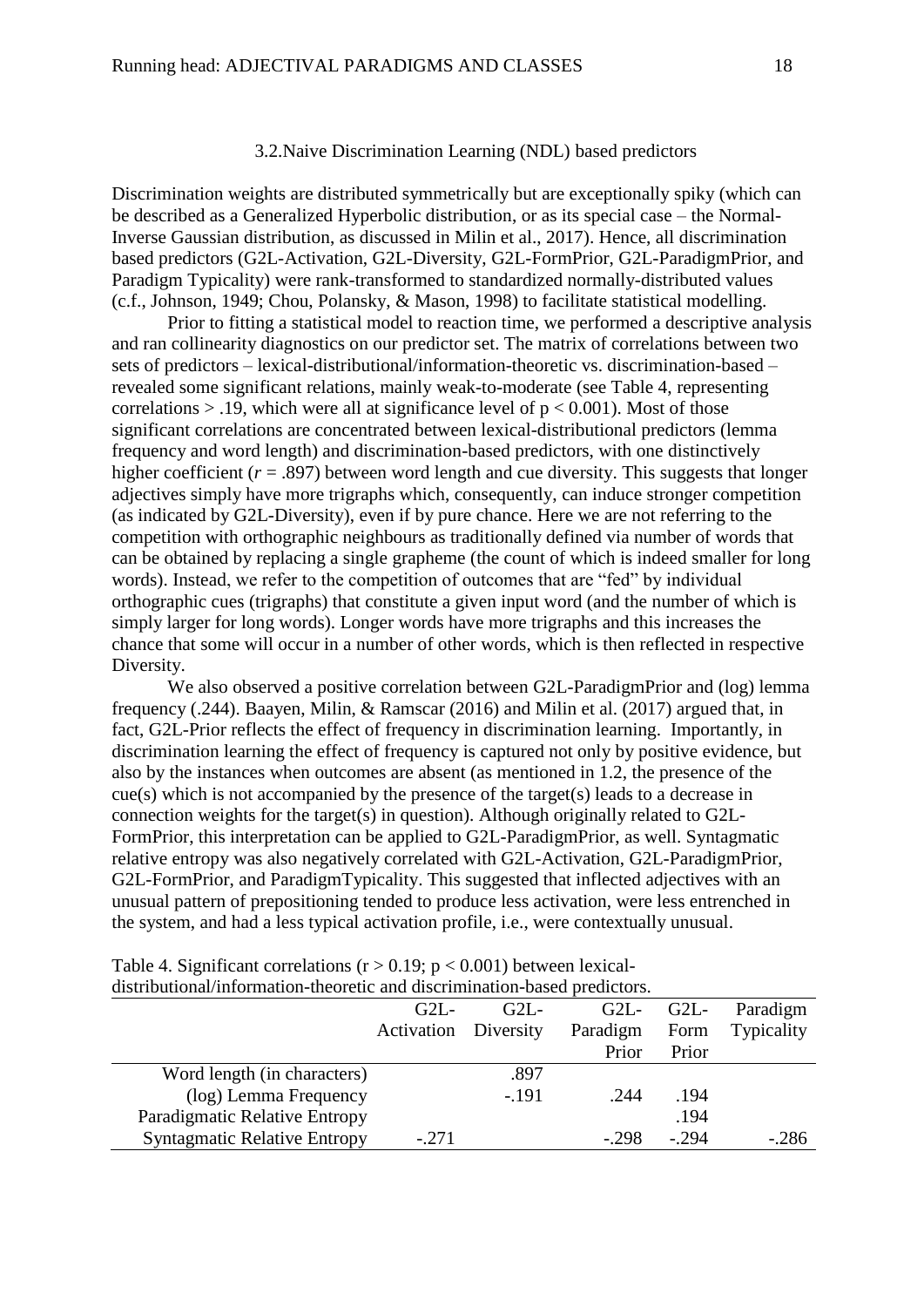Correlations between the four discrimination-based predictors also showed some strong relationships, particularly between G2L-FormPrior and G2L-Activation (*r* = .917), and between G2L-FormPrior and G2L-ParadigmPrior (*r* = .779). G2L-FormPrior was also one of the main suspected sources of collinearity issues in this set of predictors, with Variance Inflation Factor *VIF* = 11.146 (by comparison, the collinearity condition number  $\kappa$  shrunk more than three times after removing this measure, from 10.249 to 2.806). For these reasons we discarded G2L-FormPrior from further analyses.

Next, a variable importance analysis, using a Generalize Boosting Regression Modelling as implemented in **gbm** package in **R** (Ridgeway et al., 2017), showed higher importance of the discrimination based predictors as compared with the importance of lexical-distributional/information-theoretic predictors, for decision time latencies in our experiment (Figure 2). G2L-Diversity appeared to be the single most important predictor, followed by the group of three candidate predictors: G2L-ParadigmPrior, word length, and Paradigm Typicality. Paradigm-based relative entropy, lemma frequency, G2L-Activation, and Syntagmatic Relative Entropy follow as the group of predictors with the lowest, mutually similar importance.

This concludes our preliminary analyses and we now proceed to model reaction time latencies that engage discrimination-based predictors.



Figure 2. Relative importance of predictors, as revealed by Generalized Boosting Modelling.

We fitted a Generalized Additive Mixed Model to processing latencies. The model revealed a significant interaction of G2L-Diversity and Paradigm Typicality. However, this interaction was additionally modulated by the G2L-ParadigmPrior. The discrimination-based model gave a better statistical fit as compared to the model based on lexical-distributional and information-theoretic measures. The comparison between the lexicaldistributional/information-theoretic model and the discrimination-based model showed a

*fREML* difference of 5.546 (*p* < 0.0001).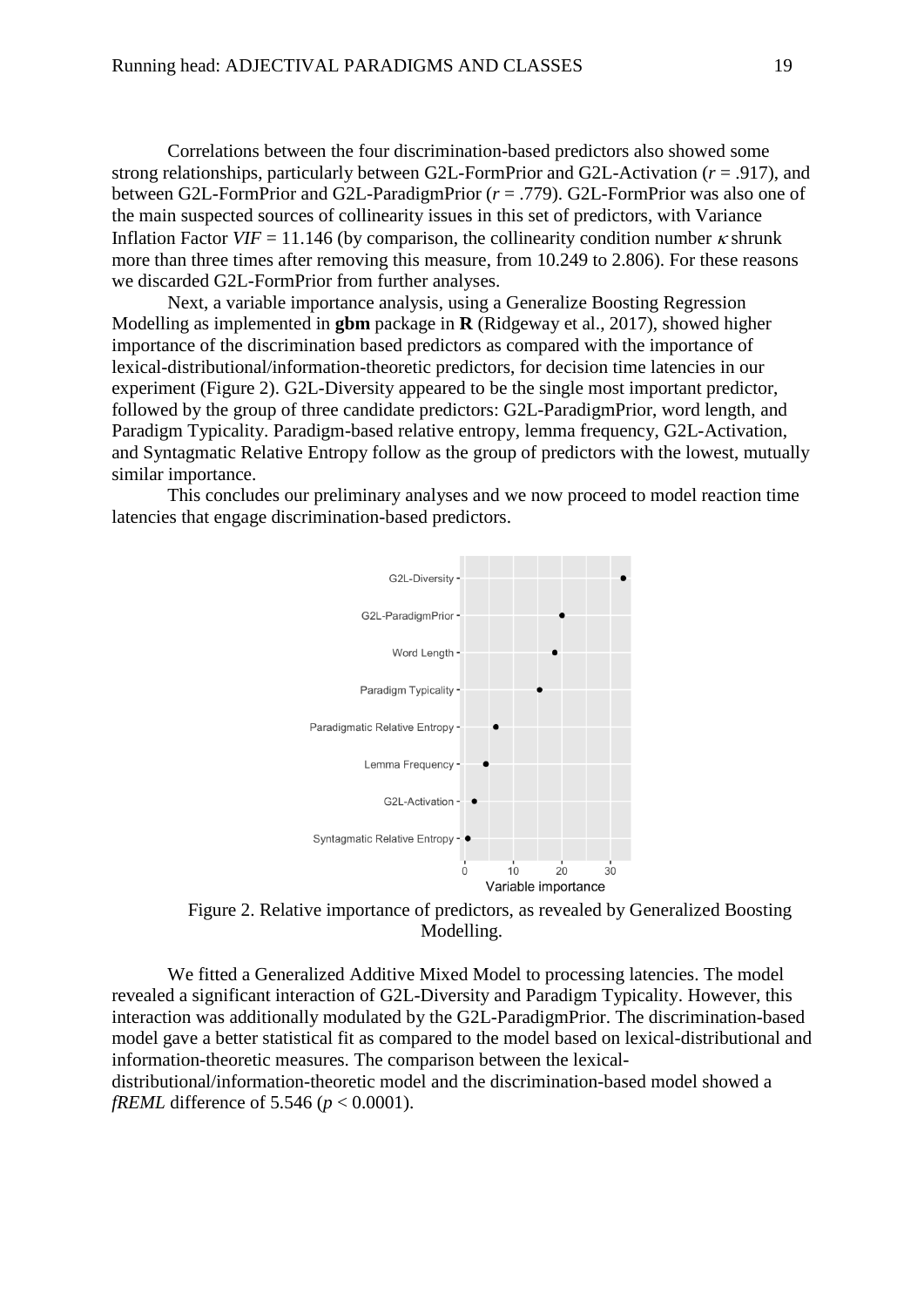| <b>Parametric coefficients:</b>                                 |          |          |           |                      |
|-----------------------------------------------------------------|----------|----------|-----------|----------------------|
|                                                                 | Estimate | Std.     | t value   | $Pr(>\vert t \vert)$ |
|                                                                 |          | Error    |           |                      |
| Intercept (Blocked presentation)                                | $-1.523$ | .026     | $-57.796$ | < .0001              |
| Order of trial presentation                                     | $-.004$  | .006     | $-.730$   | .466                 |
| <b>Presentation Condition (Mixed)</b>                           | $-.144$  | .036     | $-4.022$  | < .0001              |
| <b>Smooth terms:</b>                                            |          |          |           |                      |
|                                                                 | edf      | Ref.df   | F         | p-value              |
| Smooth for Word Length (in characters)                          | 1.964    | 1.971    | 21.701    | < .0001              |
| product<br>smooth for G2L-<br>Tensor                            | 10.665   | 10.880   | 7.488     | < .0001              |
| ParadigmPrior, ParadigmTypicality, and                          |          |          |           |                      |
| G2L-Diversity                                                   |          |          |           |                      |
| By-Participant factor smooth for Order<br>of Trial Presentation | 539.057  | 1339.000 | 7.887     | < .0001              |
| By-Item random intercept                                        | 232.588  | 299.000  | 3.673     | ${<}0001$            |

Table 5. Coefficients from the generalized additive model of discrimination-based predictors fitted to transformed response latencies.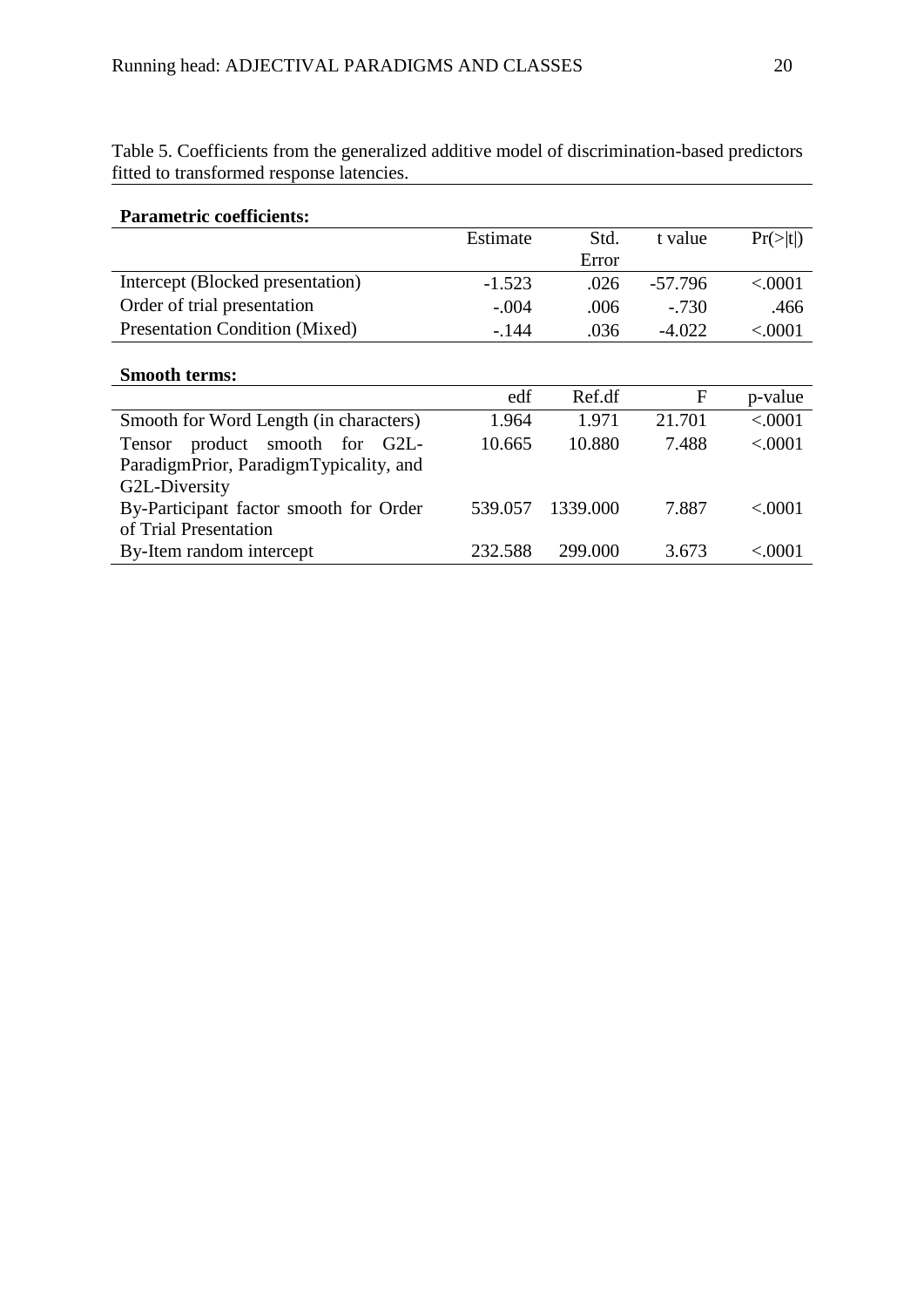

Figure 3. Generalized additive model fitted to transformed response latencies with predictors derived from Naïve Discrimination Learning framework – Paradigm Prior, Paradigm Typicality, and Specificity of cues, the latter being the additive inverse of the Diversity, plotted as such for the purposes of comparison with Figure 1; colours indicate variation in transformed response latencies.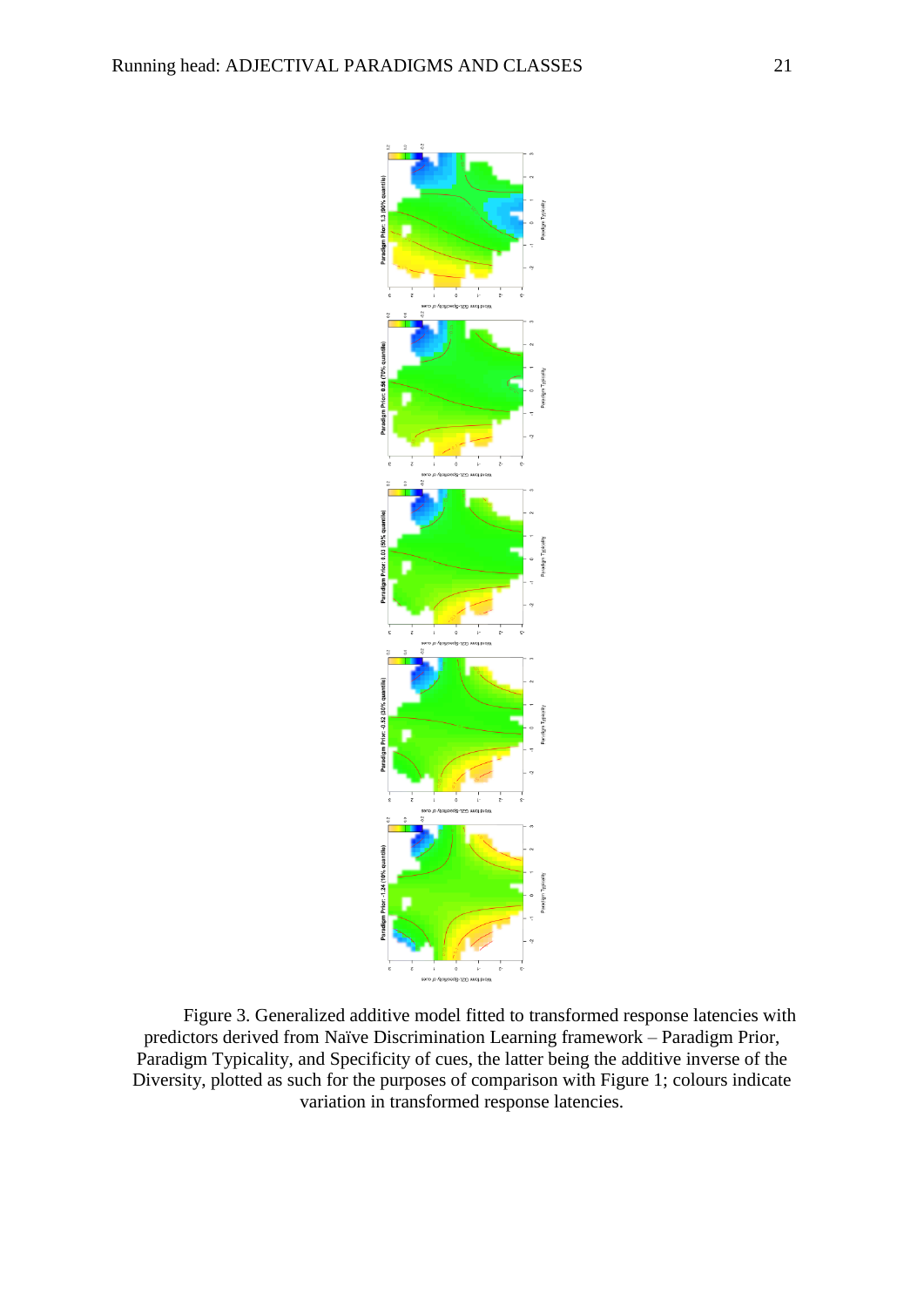The critical three-way interaction of Paradigm Typicality with G2L-Diversity with G2L-ParadigmPrior is presented on Figure 3. (Here, we did not plot the effect of word length because it shows a remarkable similarity with the effect presented on Figure 1.) For the purposes of comparison with the model reported in 3.1., we present G2L-Diversity as an additive inverse (i.e., by multiplying its values with -1) and label it, for consistency, as G2L-Specificity.

We observe the effect of both Specificity of cues and Paradigm Typicality across different values of ParadigmPrior (presented as separate panels). The dynamics between the two changes as ParadigmPrior values increase. The effect of G2L-Specificity is facilitatory for adjectives with lower entrenchment of the inflected paradigm forms (i.e., G2L-ParadigmPrior, compare changes across panels 1-4 on Figure 3). This effect attenuates and Paradigm Typicality takes over as a facilitation effect for the adjectives with the strongest Paradigm Prior (compare panels 4-5 on Figure 3). In addition, when G2L-ParadigmPrior is at its weakest (panels 1 and 2 on Figure 3), we find facilitatory effect of Specificity for cues for words that have below average (approximately <-1) values of Paradigm Typicality, and words that have above average (approximately >1) values. Taken together, we may argue that the Specificity of cues makes the decision easier (much as the Diversity of cues makes the decision harder, as demonstrated by Milin et al. 2017). However, the absence of competition incurred by Specificity of cues will be attenuated as the support from the long-term experience increases, which is when and where we see the greatest processing support attributable to Paradigm Typicality (i.e.,how typical a given adjectival paradigm is).

This pattern of effects resembles, to a certain extent, the three-way interaction of lemma frequency and two relative entropies (five lower row panels on Figure 1). In order to formalize the comparison of the two models, we looked at the squared correlation coefficient of the predicted values obtained by the two models. After partializing out random effects, the predictions derived from the two models share an astounding 85.83% of variance (i.e.,  $r^2$  = 0.858), thus confirming the parallel that we discussed based on the observed effects. The two models, however, offer complementary perspectives on the processing complexity of adjectival paradigms, providing a more comprehensive picture of the processing of adjectives in a morphologically rich language.

#### 4. General discussion

Our results showed a strikinglycomplex pattern of effects which predicted the time spent in deciding whether a visually presented string was a Serbian word form or not. The first statistical model, the one that tested a set of lexical-distributional and information-theoretic based predictors, shows that processing latency is co-determined by syntagmatic and paradigmatic properties of the given inflected adjectival form. This synergy, which is captured by the interaction between two relative entropies – two indicators of a word's usage complexity, is further modulated by lemma frequency. Adjectives with low-frequency and atypical prepositional realization require additional decision-making time; as lemma frequency becomes higher, the syntagmatic complexity effect attenuates and is overtaken by its paradigmatic counterpart. The two relative entropy effects show inhibitory tendencies which indicate that the more syntagmatically or paradigmatically atypical an adjective is, the more demanding the processing and, consequently, the harder the decision task becomes.

When it comes to the effect of paradigmatic relative entropy, our finding generalizes the effects that have been found in other word classes that exhibit nominal inflection. The present results thus support the conclusions suggested by Milin et al.'s (2009) study of the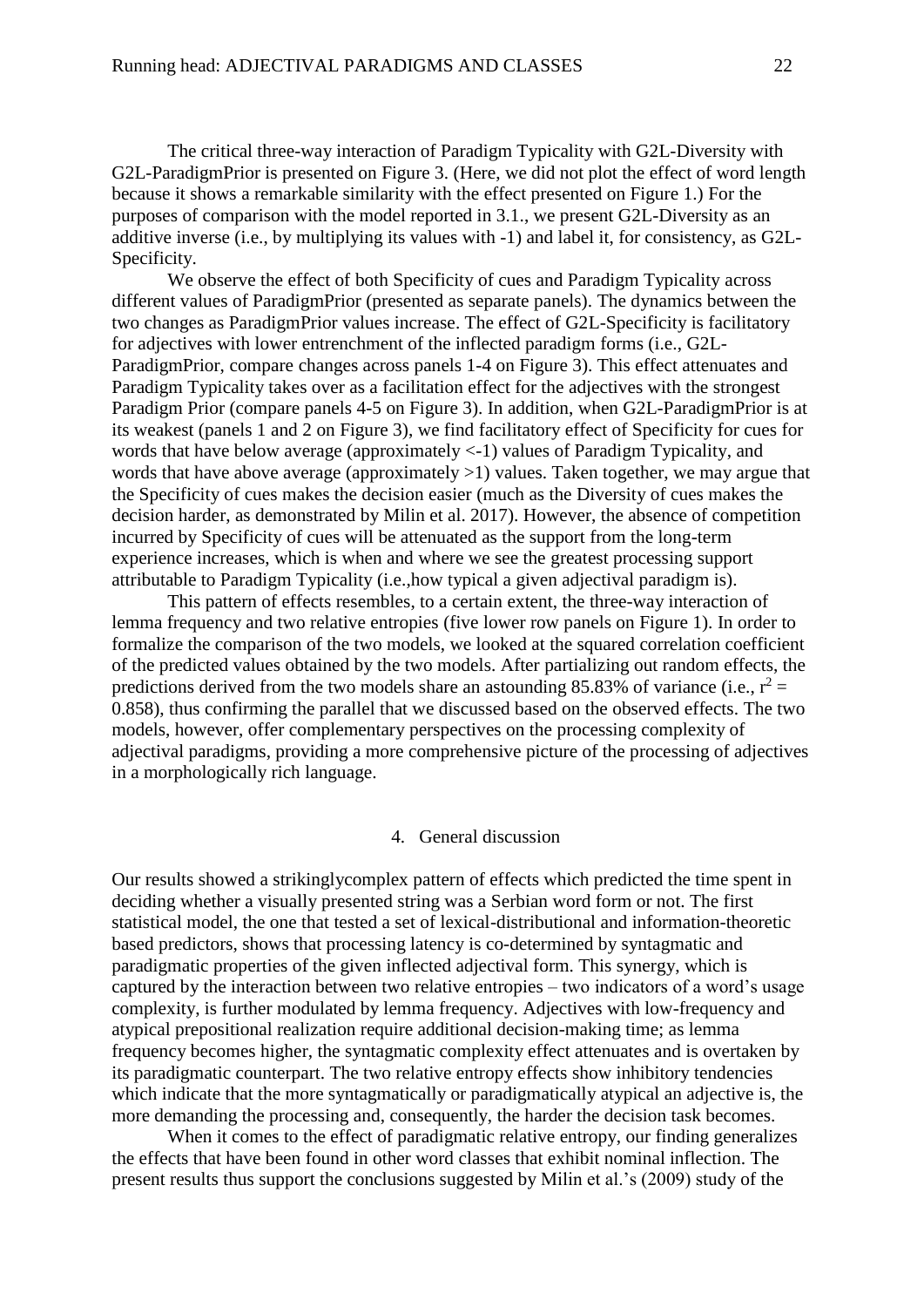processing of Serbian nouns, and reinforced by similar findings observed with visually presented Serbian verbs (Filipović Đurđević & Gatarić, in press), English nouns (Baayen, et al., 2011; Hendrix & Baayen, 2014; Kuperman et al., 2010; Linzen, et al., 2013; Milin, Kuperman et al., 2009), and auditorily presented Romanian verbs (Nenadić, et al. 2016). Taken together, these findings implicate a single principle that favours minimal divergence between the distribution of a paradigm and the distribution of its class. This principle, which appears to apply to different PoS categories and even across languages, would argue in favor of the frequency of encountering a word but, even more importantly, for that encodes sensitivity to a word's 'conformism' (i.e., prototypicality) in its use in a wider linguistic system.

As far as the effect of the syntagmatic relative entropy is concerned, we have argued that case/number ambiguity is resolved contextually, within the prepositional phrase which contains an adjective. The complexity of this prepositional phrase was captured by the use of syntagmatic relative entropy. The observed importance of syntactic complexity suggested that the cues for various grammatical features seem to be distributed across the successive units of utterance. If we generalize this to the wider linguistic context, we would say that, as the communication unfolds, the preposition clears the way for the adjective which, further, increases the expectations for the following noun.

A similar uncertainty-reducing role of gendered prenominal determiners in German is discussed by Dye, Milin, Futrell, and Ramscar (2017). The same authors demonstrated that gender markings in German serve the same role as prenominal adjectives in English (in Dye, Milin, Futrell, & Ramscar, 2018). However, whereas their findings referred to the identity of the noun (i.e. its semantics), we are focusing on the morpho-syntactic features of a word. In a complex inflectional system, such as Serbian, the syntactic ambiguity of the inflected form is more easily resolved if some of its grammatical features are previously disambiguated by the preceding words. For example, the disambiguated gender can reduce uncertainty about the inflectional paradigm/class, which then reduces the uncertainty about the grammatical case/number. Similarly, the disambiguated grammatical case/number can reduce uncertainty about the grammatical gender, and so on. However, uncertainty is not fully resolved by any of the prenominal words. Instead, during the course of communication, information flow is enabled by the very balancing of the uncertainty (c.f., Shannon, 1948; Ramscar & Baayen, 2013). At the point when a noun is encountered, the uncertainty about the gender (as well as gramatical case/number) is fully resolved and the communication can proceed navigating through further uncertainties. Any word – an adjective in this particular case – takes its 'part and parcel' in plays a role in reducing/has as its raison d'être the reduction of uncertainty in communication, and our present results convincingly show how complex this process must be; i.e., *how converging communicative forces remain in balance to achieve efficiency in message transmission*. 5 Importantly, it should be noted that our task did not involve successive presentation of phrasal constituents, nor the phrases themselves. We presented isolated inflected adjective forms, and yet observed the effects of the usage of the particular form across prepositional phrases relative to the average use of other adjectives in that

1

 $5$  Our accidental but striking finding – that we were not able to attest a single adjective that was highly atypical both syntagmatically and paradigmatically at the same time – could be seen as the exact reaffirmation of this point: language is complex adaptive system that may allow uncertainty peaks in one or another dimension but not in all, simultaneously. However, before building further on this finding, more research is needed to reject an alternative explanation that this double atypicality might also be a simple consequence of the mutual independence of the paradigmatic and syntagmatic atypicality (as the product of two low probabilities gives even lower probability value).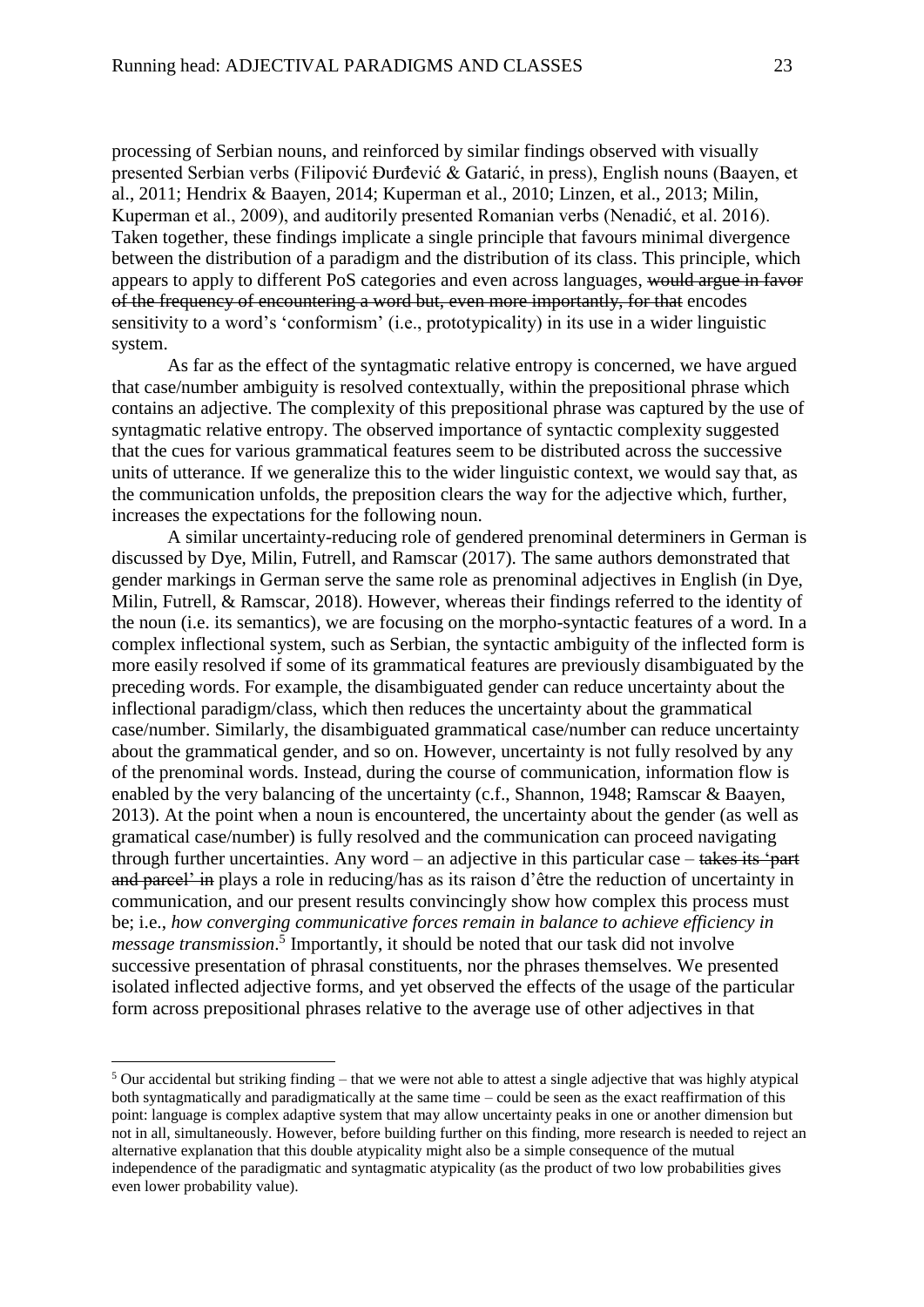inflected form across the same prepositional phrases. Similar remarks apply to the effect of paradigmatic entropy.

In addition to demonstrating the effects of paradigmatic and syntagmatic entropy, we have shown how the two act simultaneously. Moreover, we showed how their synergy is coupled with lemma frequency, i.e. how the importance of each is amplified by lemma frequency. This is exactly what the discrimination-based model emphasized by revealing different but equally intriguing reciprocation of various effects on lexical decision making: the adjectives that are not learned well will be 'punished' when input cues are co-activating multiple potential lexomic competitors. However, this drawback could still be compensated for if those cues, including the ones from the preceding words (such as prepositions), provided support to an outcome which is in the right range of typicality of meaning (i.e. it neither denotes a highly remarkable nor a highly neutral meaning). For well-entrenched (well-learned) adjectives, the cue competition (i.e., diversity) will be beneficial during decision making and no further support is needed.

From the Naive Discrimination Learning framework, paradigmatic effects are a consequence of the process of discrimination. Even though our main finding could be interpreted as simultaneous activation of all members of the given paradigm or class, an NDL perspective offers a simpler explanation, and one that does not require that all encountered exemplars be stored in memory (c.f., Baayen et al., 2011). This explanation reflects the fact that the elements of language, as traditionally conceived, are treated in NDL only as links between linguistic input (e.g. bigrams, trigrams, acoustic features) and knowledge of the world (which is distributed via weights of connections among cues and outcomes). From the standpoint of the NDL approach, the advantage of words with multiple morphological relations (in this case syntagmatic as well as paradigmatic) is expressed by a richer set of connections between forms and contextually distributed 'meanings'. Words with such abundant morpho-semantic relations have higher chances to be learned discriminatively  $- a$ consequence of being experienced across consistent yet diversified inflectional variants. Hence, the system is tuned to learn systematic discriminative mappings between forms and slight changes in their syntactic realizations (functions and meanings) of essentially the same lexome (Baayen et al., 2011; Baayen, Hendrix, & Ramscar, 2013; Hendrix et al., 2016). A further implication is that in languages that do not exhibit much morphological complexity, the system would achieve similar *discriminative potential* using the other linguistic means at its disposal (cf., Dye, Milin et al., 2017a; Dye, Milin et al., 2017b).

With respect to the relation between the set of measures derived from information theory and those derived from NDL, it could be argued that both capture the same probabilistic traits of language but engage with a (seemingly) different set of indicators. And in this study, the learning-based measures come out as the more convincing predictors, both in terms of the variable importance from Gradient Boosting Machines, and in terms of overall model fit from Generalized Additive Mixed Models. Although it is beyond the scope of this paper to go into the intricacies of the structural relationships between these two sets of measures, it is important to point out that both sets of measures may be complementary rather than mutually exclusive. The information-theoretic measures indicate a processing challenge in a specific part of the language system, while the learning-based measures are informative about how that challenge might be addressed, in particular, by biologically (i.e., cognitively) sound mechanisms.

In sum, this study combines information-theoretic and discrimination-based approaches to achieve in-depth understanding of the processing of inflected words. Whereas the former highlights important points about the complexity of the process itself, the latter portrays how all of the parts of the "language game" (in Wittgenstein's sense, 1953, p. 15)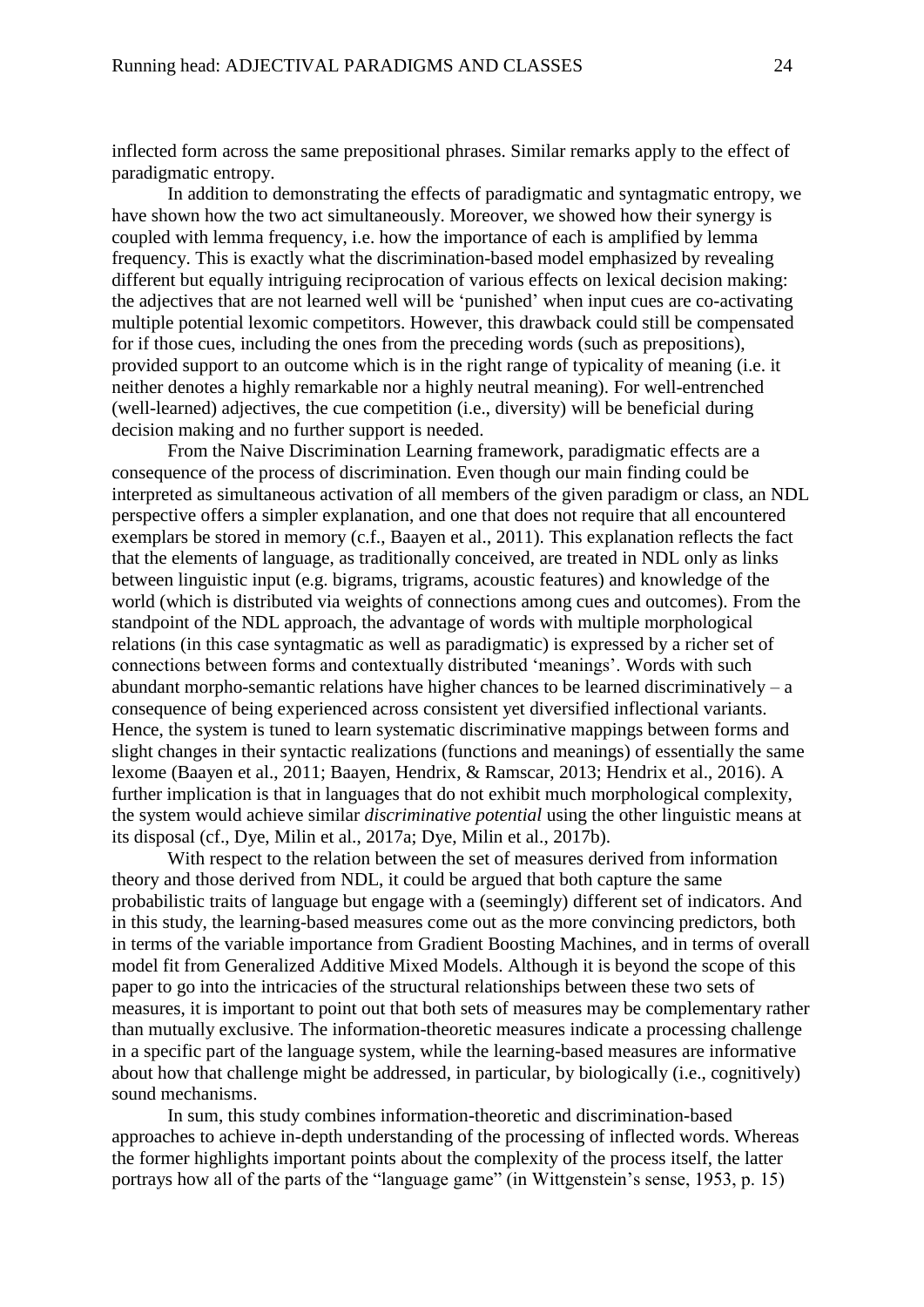could fall in place at the time of lexical decision making. Despite the fact that in the present task the 'message' was decontextualized, a carrier-system such as language and a carriermechanism such as learning are revealing how they manage to bring this rich dynamics to life: by discriminating for the sake of making minimal errors while "reproducing at one point either exactly or approximately a message selected at another point" (Shannon, 1949, p. 31).

#### 5. Conclusions

To summarize, this research brought several insights. Firstly, we demonstrated that the processing of isolated inflected adjectival forms was influenced by the divergence of the frequency distribution of the inflectional paradigm from the frequency distribution of the inflectional class (as operationalized via relative entropy). The more atypical the paradigm distribution is, the longer it takes to make the lexical decision for the presented inflected form. This is in accordance with the finding previously observed with nouns and verbs, thus revealing that the same principle applies across different parts of speech, modulo certain category dependencies (such as sensitivity to grammatical gender and case/number combinations etc.). We also demonstrated the immense complexity of information contained in language and how various parts of it could arise as a consequence of the process of discrimination in the service of efficient prediction of our (social) environment.

#### 6. Funding

This work was supported by Ministry of Education, Science and Technological Development of the Republic of Serbia (grant number: 179033 and 179006).

#### 7. Author note

All correspondence should be addressed to Dušica Filipović Đurđević, Department of Psychology, Faculty of Philosophy, Čika Ljubina 18-20, 11 000 Beograd, Serbia, e-mail: dmfilipo@f.bg.ac.rs; dfdurdevic@ff.uns.ac.rs, tel: +381 (0) 11 2630 542, fax: +381 (0) 11 2639 356

#### 8. Acknowledgements

The authors would like to express their gratitude to Christian Adam from The University of Sheffield whose help in NDL training was substantial. Ksenija Mišić, from the Laboratory for Experimental Psychology, Faculty of Philosophy, University of Belgrade, helped in the process of data collection and we are in great debt to her too. We would also like to thank the two anonymous reviewers whose in-depth comments contributed immensely to the quality of the manuscript, and to the audience and reviewers of the conferences where we presented parts of our research (First International Quantitative Morphology Meeting, July 11-15 2015, Belgrade, Serbia; International Meeting of the Psychonomic Society, May 5-8 2016, Granada, Spain; and Architectures and Mechanisms of Language Processes, September 6-8, 2018, Berlin, Germany). We are also thankful to Dagmar Divjak (The University of Sheffield), whose comments helped the development and articulation of several parts of the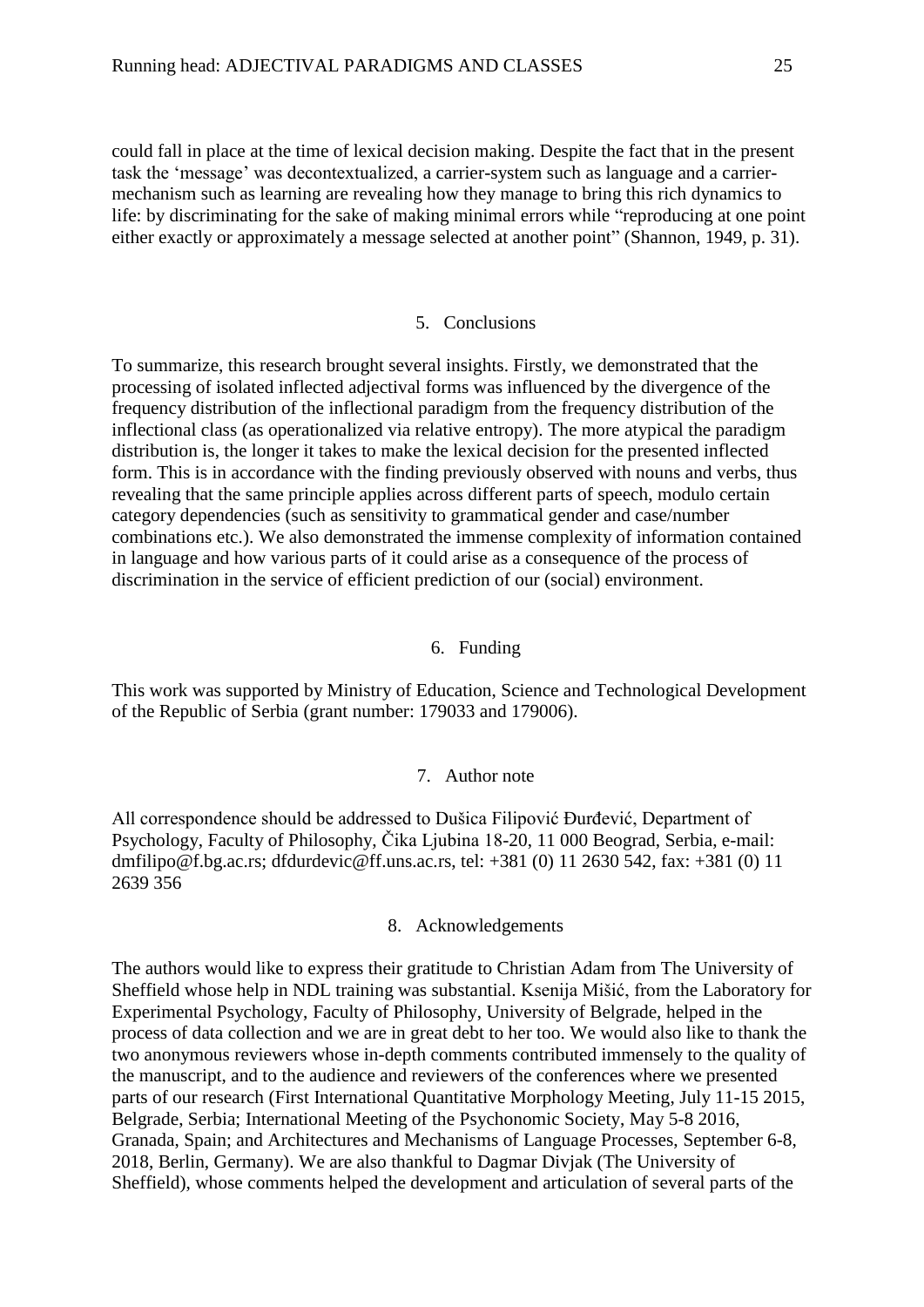manuscript. Last but not least, our deepest gratitude goes to James Blevins (University of Cambridge, UK) why helped us generously in making this manuscript more accessible and consistent throughout.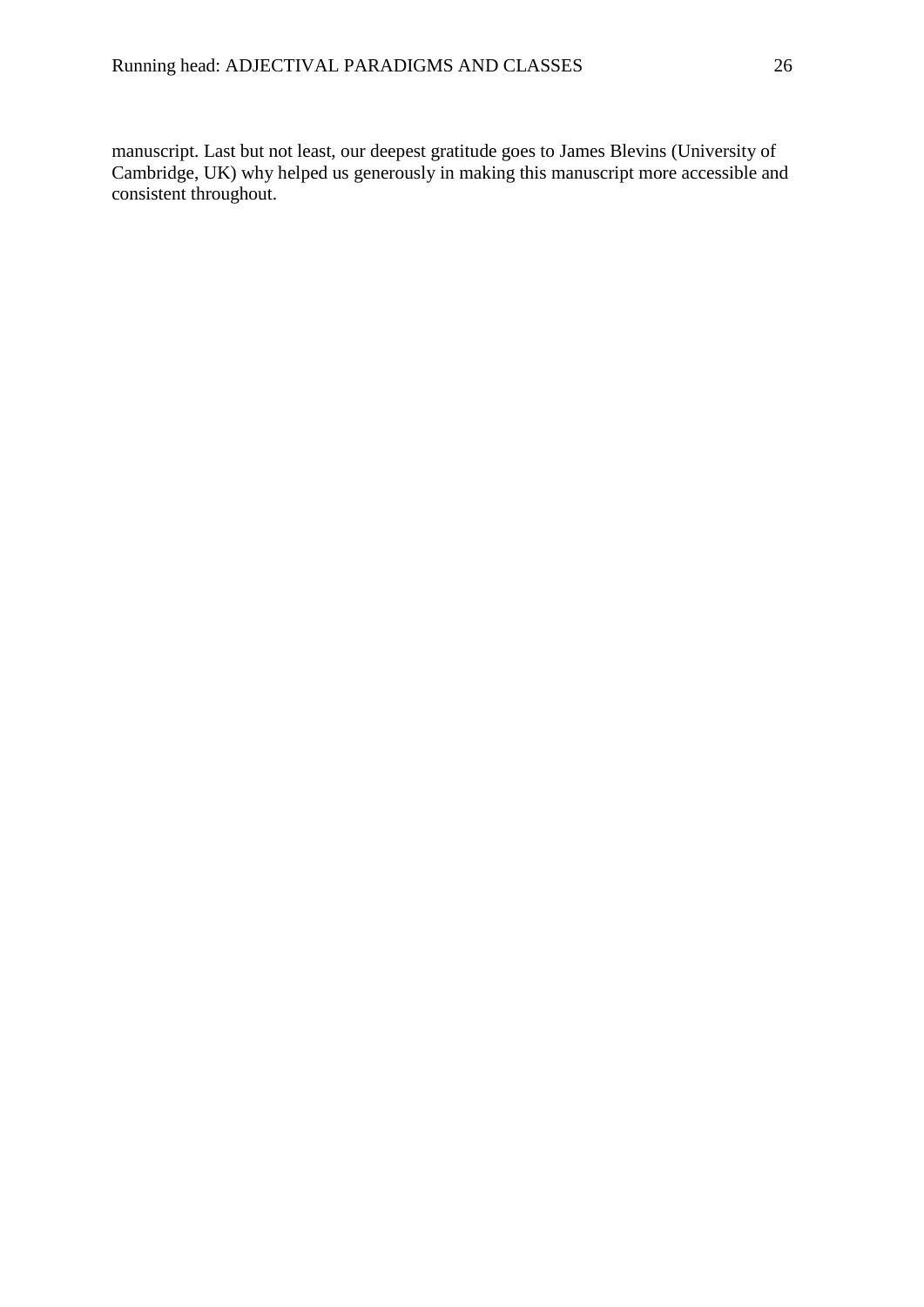#### 9. References

- Armstrong BC, Frost R, Christiansen MH. 2017. The long road of statistical learning research: Past, present and future. Philosophical Transactions of the Royal Society B: Biological Sciences. 372: 20160047.
- Arnon I, Ramscar M. 2012. Granularity and the acquisition of grammatical gender: How order of acquisition affects what gets learned. Cognition. 122(3): 292-305. https://doi.org/10.1016/j.cognition.2011.10.009
- Aronoff M. 1976. Word Formation in Generative Grammar. Massachussetts: The MIT Press.
- Baayen RH, Hendrix P, Ramscar M. 2013. Sidestepping the combinatorial explosion: An explanation of n-gram frequency effects based on naive discriminative learning. Language and Speech. 56: 329–347. https://doi.org/10.1177/0023830913484896
- Baayen RH, Milin, P. 2010. Analyzing reaction times. International Journal of Psychological Research. 32:12-28.
- Baayen RH, Milin P, Filipovic Đurđević D, Hendrix P, Marelli M. 2011. An amorphous model for morphological processing in visual comprehension based on naive discriminative learning. Psychological Review. 118:438-482.
- Baayen RH, Milin P, Ramscar M. 2016. Frequency in lexical processing. Aphasiology. 1-47.
- Belsley DA, Kuh, E. & Welsch, R. E. 1980. Regression Diagnostics. Identifying Influential Data and Sources of Collinearity, Wiley Series in Probability and Mathematical Statistics, New York.
- Blevins JP. 2003. Stems and paradigms. Language. 79: 737–767.
- Blevins JP. 2006. English inflection and derivation. In B. Aarts & A. M. McMahon Eds., Handbook of English linguistics. London, England: Blackwell. p 507–536.
- Boston MF, Hale JT, Patil U, Kliegl R, Vasishth, S. 2008. Parsing costs as predictors of reading difficulty: an evaluation using the Potsdam sentence corpus. Journal of Eye Movements Research. 2: 1–12.
- Brysbeart M, New B. 2009. Moving beyond Kučera and Francis: A critical evaluation of current word frequency norms and the introduction of a new and improved word frequency measure for American English. Behavior Research Methods. 414: 977–990. pmid:19897807
- Chou YM, Polansky AM, Mason RL. 1998. Transforming non-normal data to normality in statistical process control. Journal of Quality Technology. 302: 133-141.
- Cover TM, Thomas JA. 1991. Elements of information theory. New York: John Wiley & Sons.
- De Jong NH, Schreuder R, Baayen RH. 2000. The morphological family size effect and morphology. Language and Cognitive Processes. 15: 329-365.
- Demberg V, Keller F. 2008. Data from eye-tracking corpora as evidence for theories of syntactic processing complexity. Cognition. 109: 193–210.
- Dye M, Milin P, Futrell R, Ramscar M. 2017. A functional theory of gender paradigms. In F. Kiefer, J.P. Blevins, & H. Bartos Eds. Perspectives on Morphological Organization: Data and Analyses. Brill: Leiden.
- Dye M, Milin P, Futrell R, Ramscar M. 2018. Alternative solutions to a language design problem: The role of adjectives and gender marking in efficient communication. Topics in Cognitive Science. doi: 10.1111/tops.12316
- Filipović Đurđević D, Gatarić I. In press. Simultaneous effects of inflectional paradigms and classes in processing of Serbian verbs. Psihologija. https://doi.org/10.2298/PSI170811015F
- Filipović D, Kostić A. 2003. Kognitivna obrada prideva. Psihologija. 363: 353-378.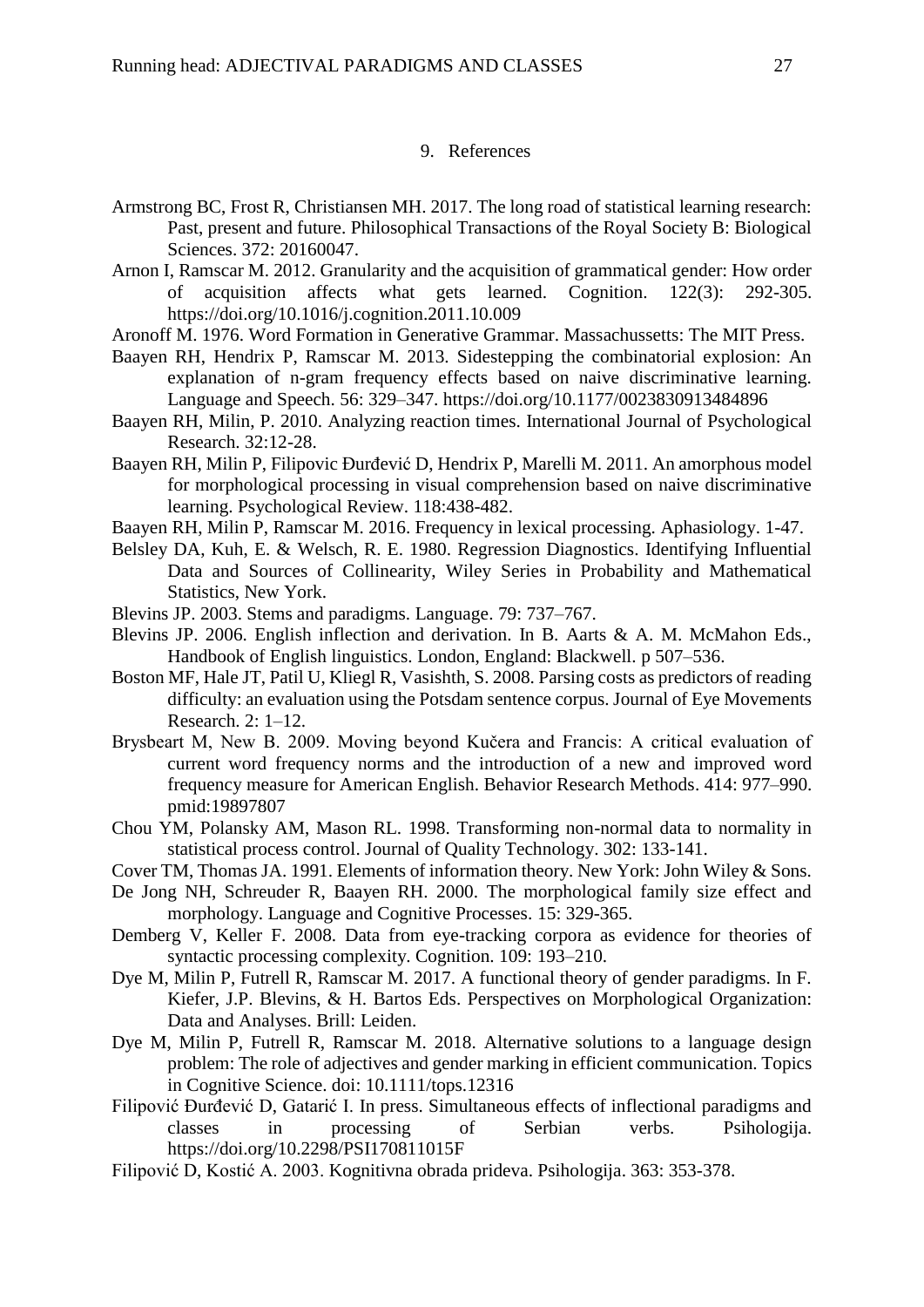- Filipović D, Kostić A. 2004. Kognitivni status roda prideva u srpskom jeziku. Psihološka istraživanja. 14: 125-168.
- Frank SL. 2013. Uncertainty reduction as a measure of cognitive processing load in sentence comprehension. Topics in Cognitive Science. 5: 475–494.
- Frank SL, Otten LJ, Galli G, Vigliocco, G. 2015. The ERP response to the amount of information conveyed by words in sentences. Brain and Language. 140: 1-11.
- Gelman A, Hill J. 2007. Data Analysis Using Regression and Multilevel/Hierarchical Models. Cambridge: Cambridge University Press.
- Hale JT. 2001. A probabilistic early parser as a psycholinguistic model. Proceedings of the 2nd Conference of the North American Chapter of the Association for Computational Linguistics (Vol. 2, pp. 159–166). Pittsburgh, PA: Association for Computational Linguistics.
- Hale JT. 2003. The information conveyed by words. Journal of Psycholinguistic Research. 32: 101–123.
- Hale JT. 2006. Uncertainty about the rest of the sentence. Cognitive Science. 30: 643–672.
- Henderson JM, Choi W, Lowder M, Ferreira, F. 2016. Language structure in the brain: A fixation-related fMRI study of syntactic surprisal in Reading. NeuroImage. 132: 293- 300.
- Hendrix P, Baayen RH. 2016. Distinct ERP signatures of word frequency, phrase frequency, and prototypicality in speech production. Journal of Experimental Psychology: Learning, Memory and Cognition. 43(1): 128-149.
- Jakić, M. (2016). Pridevska antonimija u rečniku, kontekstu i kognitivnom sistemu. Unpublished doctoral dissertation. Faculty of Philology, University of Belgrade.
- Johnson NL. 1949. Systems of Frequency Curves Generated by Methods of Translation. Biometrika. 36 1/2: 149-176.
- Jost E, Christiansen MH. (2016). Statistical learning as a domain-general mechanism of entrenchment. In H.-J. Schmid (Ed.), Entrenchment, memory and automaticity: The psychology of linguistic knowledge and language learning. Boston: APA and Walter de Gruyter. p 227-244
- Kostić A. 1991. Informational approach to processing inflected morphology: Standard data reconsidered. Psychological Research. 53(1): 62-70.
- Kostić A. 1995. Informational load constraints on processing inflected morphology. In L. B. Feldman Ed., Morphological Aspects of Language Processing. New Jersey. Lawrence Erlbaum, Inc., Publishers.
- Kostić A, Marković T, Baucal A. 2003. Inflected morphology and word meaning: orthogonal or co-implicative cognitive domains? In H. Baayen & R. Schreuder Eds.. Morphological Structure in Language Processing. Berlin: Mouton de Gruyter. p 1-44.
- Kostić A, Mirković J. 2002. Processing of inflected nouns and levels of cognitive sensitivity. Psihologija. 35(3-4): 287-299. https://doi.org/10.2298/PSI0203287K
- Kostić Đ. 1965. Sintaksičke funkcije padežnih oblika u srpskohrvatskom jeziku. Beograd: Institut za eksperimentalnu fonetiku i patologiju govora.
- Kostić Đ. 1999. Frekvencijski rečnik savremenog srpskog jezika. Beograd: Institut za eksperimentalnu fonetiku i patologiju govora i Laboratorija za eksperimentalnu psihologiju.
- Kuperman V, Bertram R, Baayen RH. 2010. Processing trade-offs in the reading of Dutch derived words. Journal of Memory and Language. 62: 83–97. https://doi.org/10.1016/j.jml.2009.10.001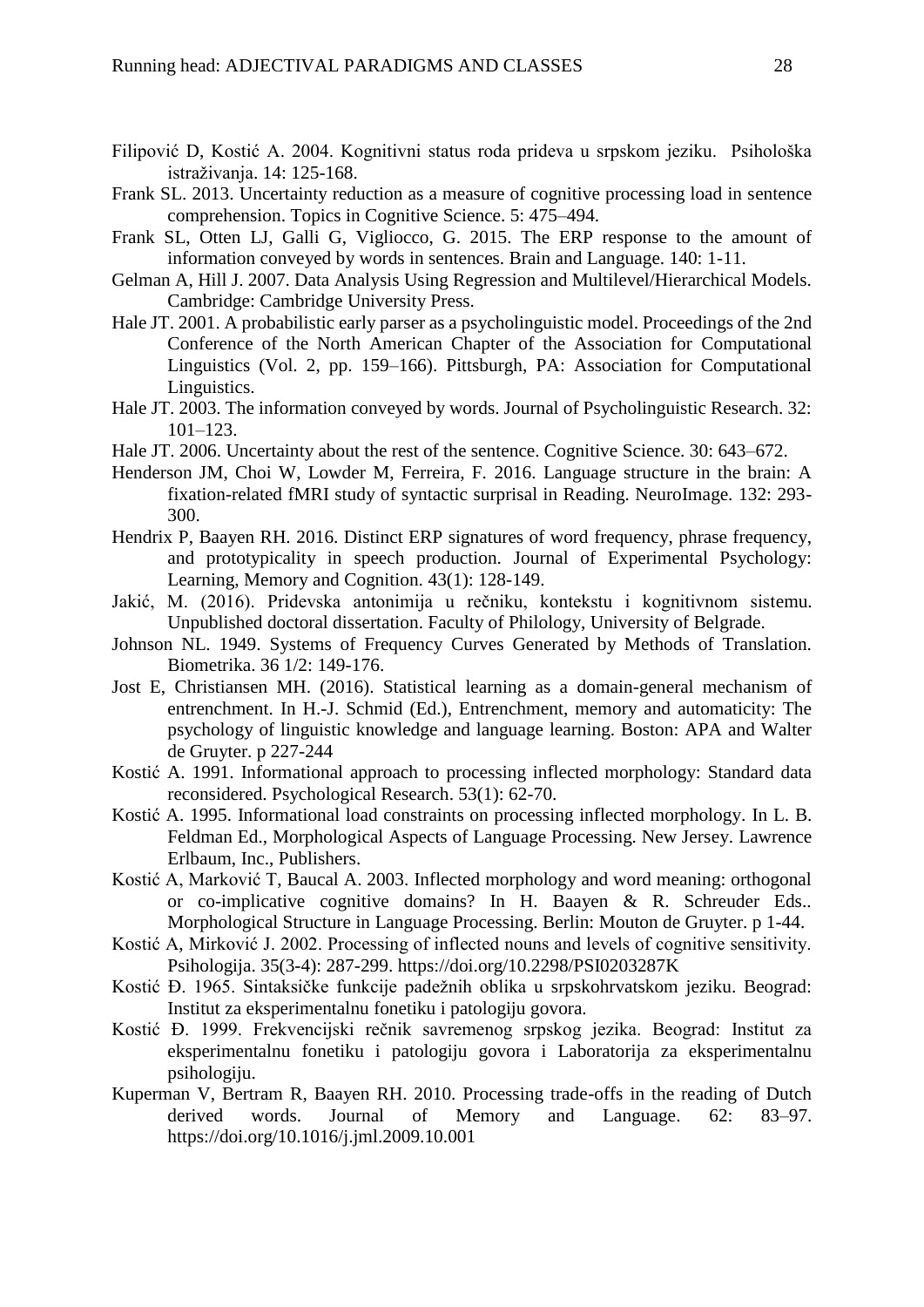- Linzen T, Marantz A, Pylkkänen L. 2013. Syntactic context effects in single word recognition: An MEG study. The Mental Lexicon. 82: 117-139. DOI: http://dx.doi.org/10.1075/ml.8.2.01lin
- Mathôt S, Schreij D, Theeuwes J. 2012. OpenSesame: An open-source, graphical experiment builder for the social sciences. Behavior Research Methods. 442: 314-324.
- Milin P, Feldman LB, Ramscar M, Hendrix P, Baayen RH 2017. Discrimination in lexical decision. PLoS One. 122. e0171935-e0171935.
- Milin P, Filipović Đurđević D, Moscoso del Prado Martín F. 2009. The simultaneous effects of inflectional paradigms and classes on lexical recognition: Evidence from Serbian. Journal of Memory and Language. 60: 50–64.
- Milin P, Kuperman V, Kostić A, Baayen RH. 2009. Paradigms bit by bit: An informationtheoretic approach to the processing of paradigmatic structure in inflection and derivation. In J. P. Blevins & J. Blevins Eds., Analogy in grammar: Form and acquisition. Oxford, England: Oxford University Press. p 214–252.
- Moscoso del Prado Martín F, Kostić A, Baayen RH. 2004. Putting the bits together: An information theoretical perspective on morphological processing. Cognition. 94: 1–18.
- Nenadić F, Tucker BV, Milin P. 2016. Relative entropy effects on lexical recognition of spoken Romanian verbs. Paper presented at the conference "XXII naučni skup Empirijska istraživanja u psihologiji", Beograd, 18. – 20. March 2016. The Book of Abstracts: 52- 53.
- Ramscar M, Baayen RH. 2013. Production, comprehension and synthesis: A communicative perspective on language. Frontiers in Language Sciences. 4: 233. doi: 10.3389/fpsyg.2013.00233
- Ramscar M, Port R. 2016. How spoken languages work in the absence of an inventory of discrete units. Language Sciences. 53: 58-74.
- Ramscar M, Yarlett D. 2007. Linguistic self-correction in the absence of feedback: A new approach to the logical problem of language acquisition. Cognitive Science. 31: 927- 960.
- Ramscar M, Yarlett D, Dye M, Denny K, Thorpe K. 2010. The effects of feature-label-order and their implications for symbolic learning. Cognitive Science. 34: 909 –957.
- Rescorla RA, Wagner AR. 1972. A theory of Pavlovian conditioning: Variations in the effectiveness of reinforcement and nonreinforcement. In A.H. Black & W.F. Prokasy Eds., Classical Conditioning II, Appleton-Century-Crofts. p 64–99.
- Ridgeway G, with contributions from others 2017. gbm: Generalized Boosted Regression Models. R package version 2.1.3. https://CRAN.R-project.org/package=gbm
- Schmidtke D, Kuperman V, Gagné CL, Spalding TL. 2016. Competition between conceptual relations affects compound recognition: the role of entropy. Psychonomic Bulletin & Review. 23: 556-570.
- Shannon CE. 1948. A mathematical theory of communication. Bell System Technical Journal, XXVII: 379-423.
- Stanojčić Ž, Popović Lj. 1992. Gramatika srpskog jezika. Beograd: Zavod za udžbenike i nastavna sredstva.
- Tiedemann J. 2012. Parallel Data, Tools and Interfaces in OPUS. In: Choukri, K., Declerck, T., Dogan, M.U., Maegaard, B, Mariani, J., et al. editors, Proceedings of the Eight International Conference on Language Resources and Evaluation. Istanbul, Turkey: European Language Resources Association. p 2214–2218.
- Widrow B, Hoff ME. 1960. Adaptive switching circuits. 1960 WESCON Convention Record Part IV. p 96–104.
- Wittgenstein L. 1953. Philosophical Investigations. Oxford (UK): Blackwell Publishing.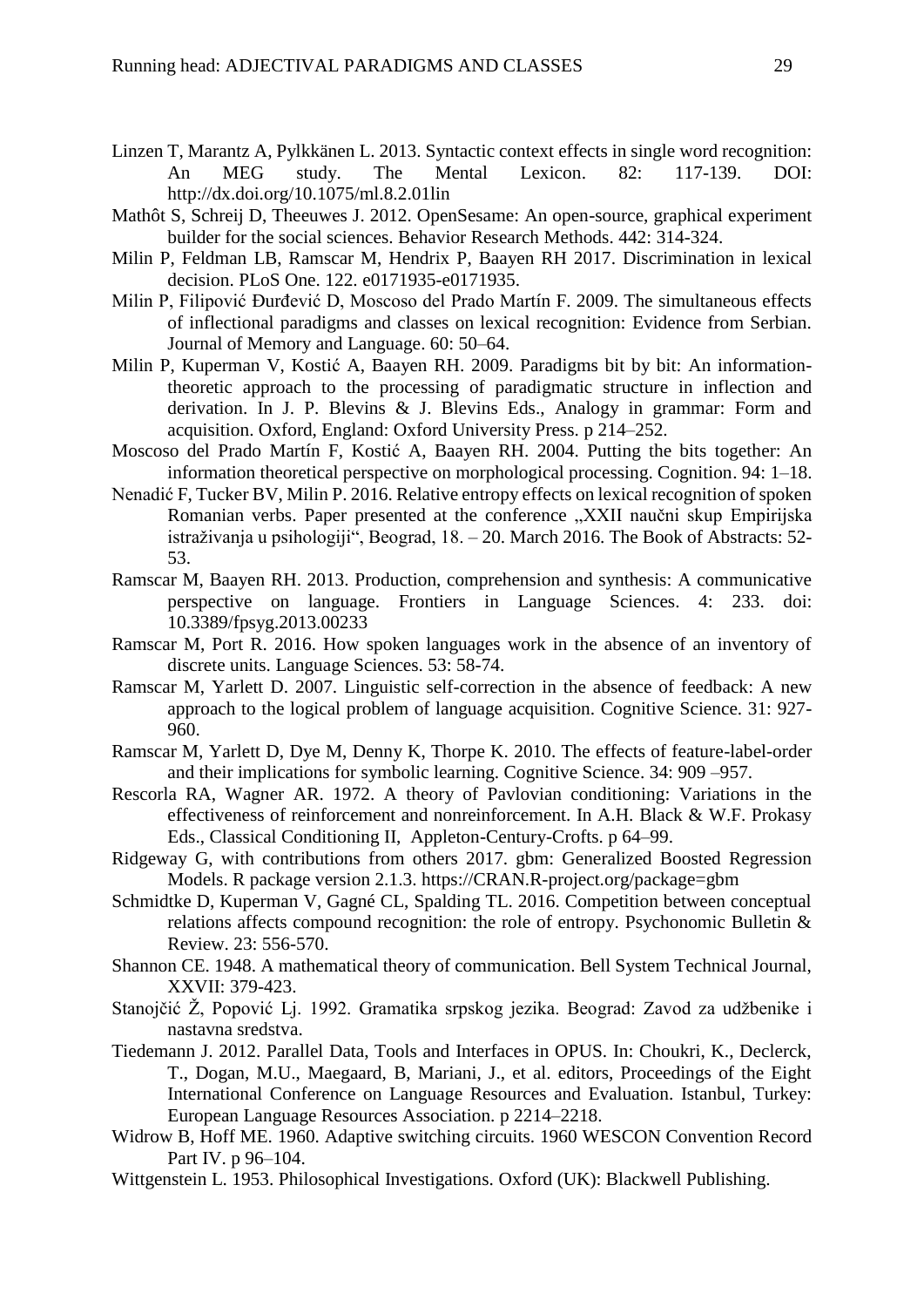- Wood SN. 2006. Generalized Additive Models: An Introduction with R. Chapman and Hall/CRC.
- Wood SN. 2011. Fast stable restricted maximum likelihood and marginal likelihood estimation of semiparametric generalized linear models. Journal of the Royal Statistical Society B 731. p 3-36.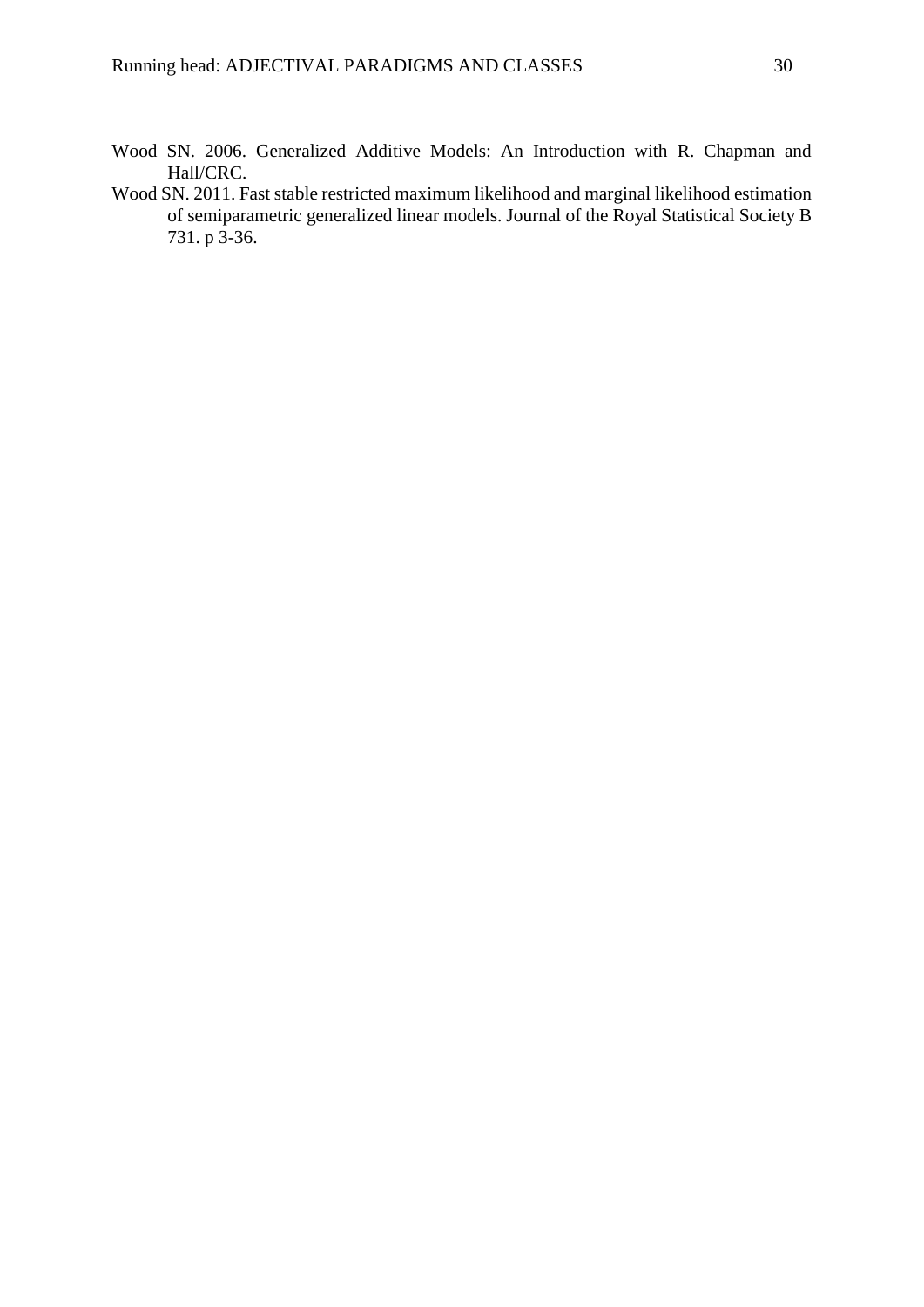# Appendix A

Stimuli presented in the experiment.

| Form -OG          |           | Form - OM         |           | Form -OJ          |                |
|-------------------|-----------|-------------------|-----------|-------------------|----------------|
|                   | Surface   |                   | Surface   |                   | Surface        |
|                   | frequency |                   | frequency |                   | frequency      |
|                   | (per 2)   |                   | (per 2)   |                   | (per 2)        |
| Word form         | millions) | Word form         | millions) | Word form         | millions)      |
| <b>ATOMSKOG</b>   | 8         | <b>ATOMSKOM</b>   | 4         | <b>ATOMSKOJ</b>   | 3              |
| <b>BESKRAJNOG</b> | 17        | <b>BESKRAJNOM</b> | 31        | <b>BESKRAJNOJ</b> | 9              |
| <b>BLISKOG</b>    | 8         | <b>BLISKOM</b>    | 6         | <b>BLISKOJ</b>    | 3              |
| <b>BOLESNOG</b>   | 10        | <b>BOLESNOM</b>   | 12        | <b>BOLESNOJ</b>   | 6              |
| <b>BUDNOG</b>     | 6         | <b>BUDNOM</b>     | 3         | <b>BUDNOJ</b>     | 3              |
| <b>BURNOG</b>     | 5         | <b>BURNOM</b>     | 15        | <b>BURNOJ</b>     | $\overline{4}$ |
| ČELIČNOG          | 5         | ČELIČNOM          | 4         | ČELIČNOJ          | 1              |
| ČITAVOG           | 57        | ČITAVOM           | 25        | ČITAVOJ           | 33             |
| ČUDNOG            | 13        | ČUDNOM            | 31        | ČUDNOJ            | 10             |
| ČUDESNOG          | 5         | ČUDESNOM          | 1         | ČUDESNOJ          | 3              |
| ČVRSTOG           | 16        | ČVRSTOM           | 16        | ČVRSTOJ           | 3              |
| <b>DAVNOG</b>     | 18        | <b>DAVNOM</b>     | 13        | <b>DAVNOJ</b>     | 3              |
| <b>DESNOG</b>     | 9         | <b>DESNOM</b>     | 18        | <b>DESNOJ</b>     | 11             |
| <b>DNEVNOG</b>    | 19        | <b>DNEVNOM</b>    | 16        | <b>DNEVNOJ</b>    | 9              |
| <b>DRUŠTVENOG</b> | 64        | <b>DRUŠTVENOM</b> | 24        | <b>DRUŠTVENOJ</b> | 3              |
| <b>DUBOKOG</b>    | 16        | <b>DUBOKOM</b>    | 43        | <b>DUBOKOJ</b>    | 6              |
| <b>EKONOMSKOG</b> | 31        | <b>EKONOMSKOM</b> | 29        | <b>EKONOMSKOJ</b> | 13             |
| <b>FILMSKOG</b>   | 5         | <b>FILMSKOM</b>   | 6         | <b>FILMSKOJ</b>   | 5              |
| <b>GLAVNOG</b>    | 78        | <b>GLAVNOM</b>    | 29        | <b>GLAVNOJ</b>    | 17             |
| <b>GORKOG</b>     | 22        | <b>GORKOM</b>     | 10        | <b>GORKOJ</b>     | 8              |
| <b>GORSKOG</b>    | 16        | <b>GORSKOM</b>    | 12        | <b>GORSKOJ</b>    | $\overline{4}$ |
| <b>GRADSKOG</b>   | 111       | <b>GRADSKOM</b>   | 48        | <b>GRADSKOJ</b>   | 26             |
| <b>GUSTOG</b>     | 13        | <b>GUSTOM</b>     | 19        | <b>GUSTOJ</b>     | 11             |
| <b>JAKOG</b>      | 3         | <b>JAKOM</b>      | 43        | <b>JAKOJ</b>      | 3              |
| <b>JUŽNOG</b>     | 10        | <b>JUŽNOM</b>     | 11        | <b>JUŽNOJ</b>     | 6              |
| <b>KONAČNOG</b>   | 15        | <b>KONAČNOM</b>   | 1         | KONAČNOJ          | 7              |
| <b>KONKRETNOG</b> | 6         | <b>KONKRETNOM</b> | 4         | <b>KONKRETNOJ</b> | 1              |
| <b>KRATKOG</b>    | 20        | <b>KRATKOM</b>    | 29        | <b>KRATKOJ</b>    | 6              |
| KUĆNOG            | 5         | <b>KUĆNOM</b>     | 16        | KUĆNOJ            | 1              |
| <b>KULTURNOG</b>  | 26        | <b>KULTURNOM</b>  | 27        | <b>KULTURNOJ</b>  | 14             |
| <b>LAKOG</b>      | 5         | <b>LAKOM</b>      | 16        | <b>LAKOJ</b>      | 8              |
| LAŽNOG            | 8         | LAŽNOM            | 6         | LAŽNOJ            | 1              |
| LIČNOG            | 9         | LIČNOM            | 3         | LIČNOJ            | 3              |
| <b>LJUDSKOG</b>   | 61        | <b>LJUDSKOM</b>   | 20        | <b>LJUDSKOJ</b>   | 16             |
| <b>MALENOG</b>    | 3         | <b>MALENOM</b>    | 2         | <b>MALENOJ</b>    | $\overline{2}$ |
| <b>MASOVNOG</b>   | 8         | <b>MASOVNOM</b>   | 7         | <b>MASOVNOJ</b>   | 1              |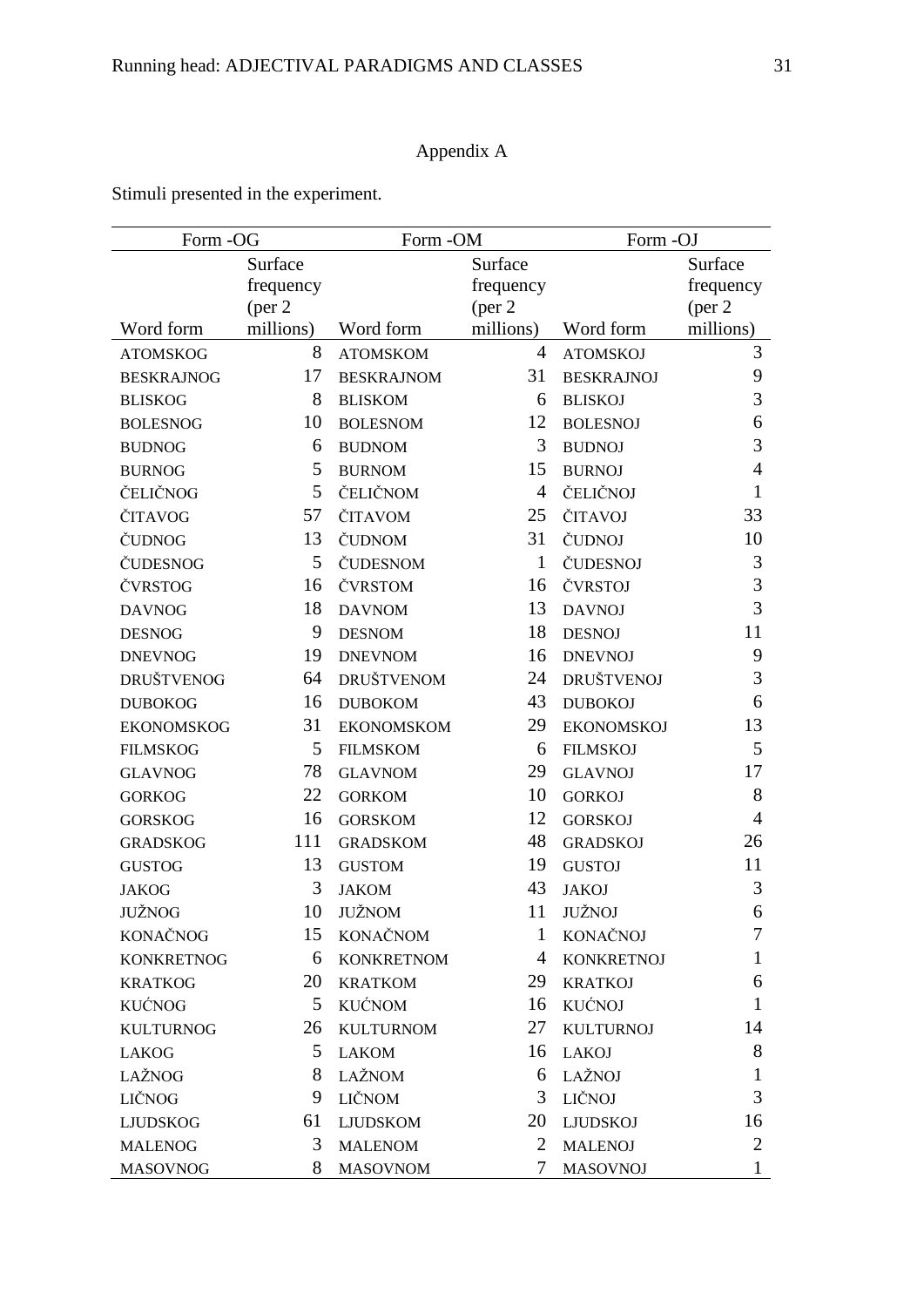| Form -OG           |           | Form - OM          |                | Form -OJ           |                |
|--------------------|-----------|--------------------|----------------|--------------------|----------------|
|                    | Surface   |                    | Surface        |                    | Surface        |
|                    | frequency |                    | frequency      |                    | frequency      |
|                    | (per 2)   |                    | (per 2)        |                    | (per 2)        |
| Word form          | millions) | Word form          | millions)      | Word form          | millions)      |
| <b>MEKOG</b>       | 19        | <b>MEKOM</b>       | 22             | <b>MEKOJ</b>       | 21             |
| <b>MIRISNOG</b>    | 0.1       | <b>MIRISNOM</b>    | 6              | <b>MIRISNOJ</b>    | 3              |
| MOĆNOG             | 3         | <b>MOĆNOM</b>      | 6              | MOĆNOJ             | $\overline{4}$ |
| <b>MORSKOG</b>     | 17        | <b>MORSKOM</b>     | 10             | <b>MORSKOJ</b>     | 11             |
| MRAČNOG            | 11        | MRAČNOM            | 19             | MRAČNOJ            | 13             |
| <b>MUTNOG</b>      | 26        | <b>MUTNOM</b>      | 23             | <b>MUTNOJ</b>      | 16             |
| MUZIČKOG           | 14        | MUZIČKOM           | $\overline{2}$ | MUZIČKOJ           | 7              |
| <b>NAUČNOG</b>     | 10        | <b>NAUČNOM</b>     | $\overline{2}$ | <b>NAUČNOJ</b>     | 5              |
| <b>NEBESKOG</b>    | 26        | <b>NEBESKOM</b>    | 18             | <b>NEBESKOJ</b>    | 12             |
| NEČUJNOG           | 3         | NEČUJNOM           | 8              | NEČUJNOJ           | $\mathbf{1}$   |
| <b>NEMIRNOG</b>    | 17        | <b>NEMIRNOM</b>    | 14             | <b>NEMIRNOJ</b>    | 15             |
| <b>NEPOZNATOG</b>  | 21        | <b>NEPOZNATOM</b>  | 19             | <b>NEPOZNATOJ</b>  | 12             |
| <b>NEVIDLJIVOG</b> | 18        | <b>NEVIDLJIVOM</b> | 11             | <b>NEVIDLJIVOJ</b> | 5              |
| <b>NEVINOG</b>     | 7         | <b>NEVINOM</b>     | 6              | <b>NEVINOJ</b>     | 3              |
| <b>NEŽNOG</b>      | 7         | <b>NEŽNOM</b>      | 9              | <b>NEŽNOJ</b>      | 3              |
| <b>NEZNANOG</b>    | 15        | <b>NEZNANOM</b>    | 11             | <b>NEZNANOJ</b>    | $\overline{2}$ |
| <b>NISKOG</b>      | 11        | <b>NISKOM</b>      | 9              | <b>NISKOJ</b>      | 8              |
| <b>NOĆNOG</b>      | 14        | <b>NOĆNOM</b>      | 11             | <b>NOĆNOJ</b>      | 23             |
| <b>OBIČNOG</b>     | 12        | OBIČNOM            | 9              | <b>OBIČNOJ</b>     | $\mathbf{1}$   |
| ODLIČNOG           | 13        | ODLIČNOM           | 29             | ODLIČNOJ           | 3              |
| <b>OGROMNOG</b>    | 17        | <b>OGROMNOM</b>    | 15             | <b>OGROMNOJ</b>    | 13             |
| <b>OTVORENOG</b>   | 12        | <b>OTVORENOM</b>   | 16             | <b>OTVORENOJ</b>   | 1              |
| <b>OZBILJNOG</b>   | 5         | <b>OZBILJNOM</b>   | 5              | <b>OZBILJNOJ</b>   | 1              |
| <b>PLEMENITOG</b>  | 5         | <b>PLEMENITOM</b>  | 7              | <b>PLEMENITOJ</b>  | $\overline{2}$ |
| POLITIČKOG         | 38        | POLITIČKOM         | 48             | POLITIČKOJ         | 12             |
| <b>POSEBNOG</b>    | 8         | <b>POSEBNOM</b>    | 12             | <b>POSEBNOJ</b>    | $\overline{2}$ |
| <b>POVOLJNOG</b>   | 2         | <b>POVOLJNOM</b>   | 5              | <b>POVOLJNOJ</b>   | 7              |
| <b>POZNATOG</b>    | 25        | <b>POZNATOM</b>    | 14             | <b>POZNATOJ</b>    | 6              |
| <b>PRAVILNOG</b>   | 11        | <b>PRAVILNOM</b>   | 7              | <b>PRAVILNOJ</b>   | 1              |
| <b>PRIRODNOG</b>   | 11        | <b>PRIRODNOM</b>   | 2              | <b>PRIRODNOJ</b>   | $\overline{2}$ |
| <b>PRIVREDNOG</b>  | 39        | <b>PRIVREDNOM</b>  | 17             | <b>PRIVREDNOJ</b>  | 10             |
| <b>PRLJAVOG</b>    | 7         | <b>PRLJAVOM</b>    | 10             | <b>PRLJAVOJ</b>    | 8              |
| <b>PROKLETOG</b>   | 6         | <b>PROKLETOM</b>   | 3              | <b>PROKLETOJ</b>   | $\mathbf{1}$   |
| <b>RADOSNOG</b>    | 5         | <b>RADOSNOM</b>    | 7              | <b>RADOSNOJ</b>    | 5              |
| <b>RANJENOG</b>    | 19        | <b>RANJENOM</b>    | 7              | <b>RANJENOJ</b>    | 0.1            |
| <b>RATNOG</b>      | 30        | <b>RATNOM</b>      | 5              | <b>RATNOJ</b>      | 8              |
| <b>REDOVNOG</b>    | 15        | <b>REDOVNOM</b>    | 7              | <b>REDOVNOJ</b>    | 5              |
| <b>RODNOG</b>      | 31        | <b>RODNOM</b>      | 37             | <b>RODNOJ</b>      | 20             |
| SELJAČKOG          | 4         | SELJAČKOM          | 7              | SELJAČKOJ          | 5              |
| <b>SEVERNOG</b>    | 6         | <b>SEVERNOM</b>    | 19             | <b>SEVERNOJ</b>    | 13             |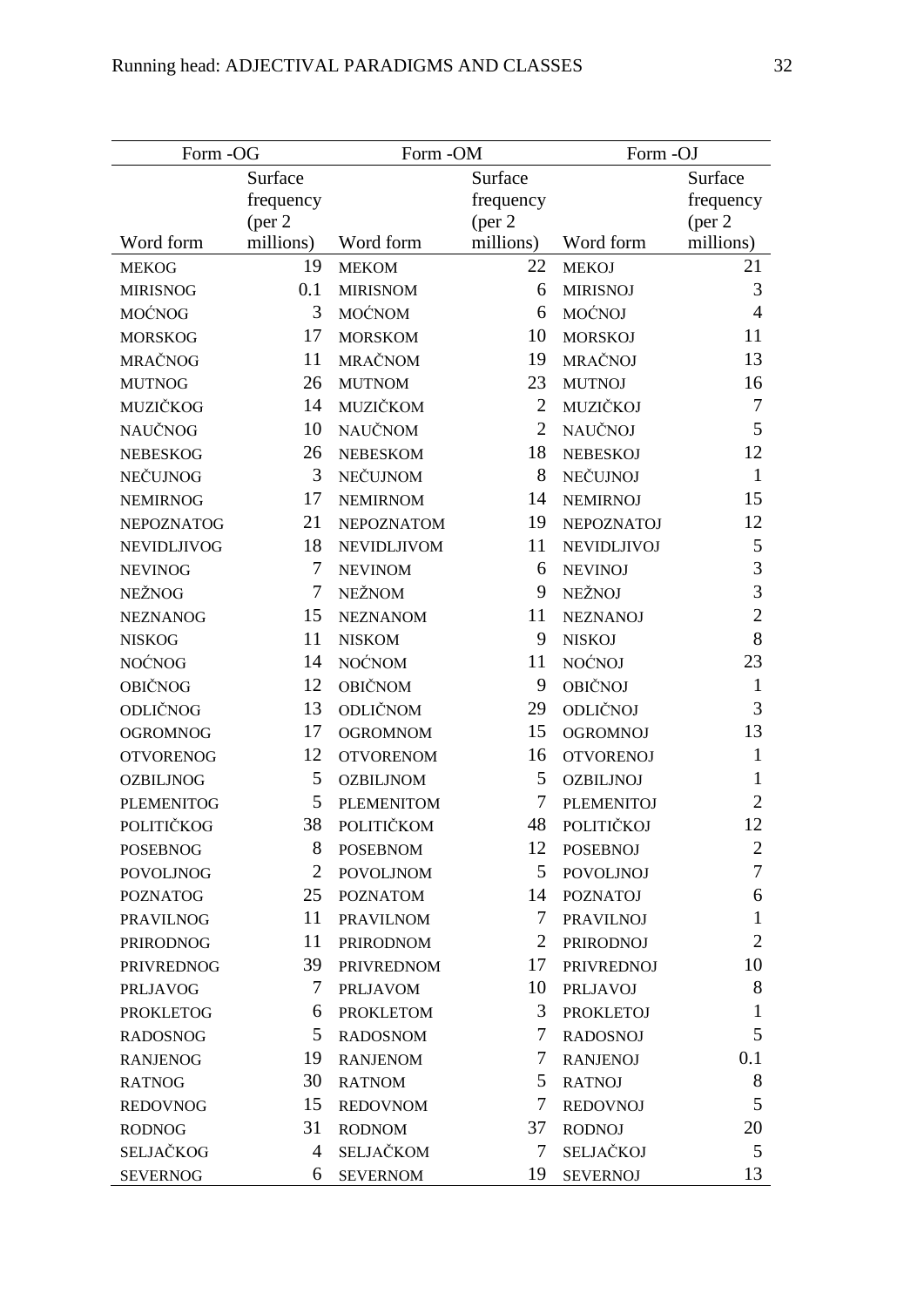| Form -OG         |                | Form -OM         |                | Form -OJ         |                |
|------------------|----------------|------------------|----------------|------------------|----------------|
|                  | Surface        |                  | Surface        |                  | Surface        |
|                  | frequency      |                  | frequency      |                  | frequency      |
|                  | (per 2)        |                  | (per 2)        |                  | (per 2)        |
| Word form        | millions)      | Word form        | millions)      | Word form        | millions)      |
| ŠIROKOG          | 17             | ŠIROKOM          | 36             | ŠIROKOJ          | 20             |
| <b>SJAJNOG</b>   | 5              | <b>SJAJNOM</b>   | 19             | <b>SJAJNOJ</b>   | 10             |
| <b>SLAVNOG</b>   | 15             | <b>SLAVNOM</b>   | 6              | <b>SLAVNOJ</b>   | $\mathbf{1}$   |
| <b>SLIČNOG</b>   | $\overline{4}$ | <b>SLIČNOM</b>   | 9              | <b>SLIČNOJ</b>   | $\overline{4}$ |
| <b>SLOBODNOG</b> | 28             | <b>SLOBODNOM</b> | 17             | <b>SLOBODNOJ</b> | 29             |
| <b>SMRTNOG</b>   | 11             | <b>SMRTNOM</b>   | 8              | <b>SMRTNOJ</b>   | 1              |
| <b>SPORTSKOG</b> | 10             | <b>SPORTSKOM</b> | 7              | <b>SPORTSKOJ</b> | 1              |
| <b>STAKLENOG</b> | $\overline{4}$ | <b>STAKLENOM</b> | 6              | <b>STAKLENOJ</b> | $\overline{2}$ |
| <b>STALNOG</b>   | 44             | <b>STALNOM</b>   | 22             | <b>STALNOJ</b>   | 6              |
| STRAŠNOG         | 23             | <b>STRAŠNOM</b>  | 29             | STRAŠNOJ         | 6              |
| STRUČNOG         | 22             | <b>STRUČNOM</b>  | 19             | <b>STRUČNOJ</b>  | 5              |
| ŠUMSKOG          | 14             | <b>ŠUMSKOM</b>   | 13             | <b>ŠUMSKOJ</b>   | 12             |
| <b>SUROVOG</b>   | 7              | <b>SUROVOM</b>   | 9              | <b>SUROVOJ</b>   | 3              |
| <b>SVETSKOG</b>  | 54             | <b>SVETSKOM</b>  | 23             | <b>SVETSKOJ</b>  | 15             |
| TAČNOG           | $\overline{2}$ | <b>TAČNOM</b>    | 7              | TAČNOJ           | $\overline{2}$ |
| <b>TANKOG</b>    | 17             | <b>TANKOM</b>    | 25             | <b>TANKOJ</b>    | 12             |
| TEHNIČKOG        | 22             | TEHNIČKOM        | 18             | TEHNIČKOJ        | 13             |
| TUŽNOG           | 34             | TUŽNOM           | 16             | TUŽNOJ           | 6              |
| <b>UMORNOG</b>   | 28             | <b>UMORNOM</b>   | 17             | <b>UMORNOJ</b>   | 5              |
| <b>UPORNOG</b>   | $\overline{2}$ | <b>UPORNOM</b>   | $\overline{4}$ | <b>UPORNOJ</b>   | 3              |
| VAŽNOG           | 12             | VAŽNOM           | 10             | VAŽNOJ           | $\overline{2}$ |
| <b>VISOKOG</b>   | 31             | <b>VISOKOM</b>   | 29             | <b>VISOKOJ</b>   | 25             |
| VLAŽNOG          | 7              | VLAŽNOM          | 22             | <b>VLAŽNOJ</b>   | $\overline{7}$ |
| <b>VRELOG</b>    | 18             | <b>VRELOM</b>    | 26             | <b>VRELOJ</b>    | 11             |
| ŽALOSNOG         | $\overline{2}$ | ŽALOSNOM         | $\overline{2}$ | ŽALOSNOJ         | $\overline{2}$ |
| <b>ZLOG</b>      | 6              | <b>ZLOM</b>      | 9              | <b>ZLOJ</b>      | 3              |
| <b>ZIMSKOG</b>   | 12             | <b>ZIMSKOM</b>   | 14             | <b>ZIMSKOJ</b>   | 9              |
| ŽIVOTNOG         | 15             | ŽIVOTNOM         | 4              | ŽIVOTNOJ         | 4              |
| <b>ZLATNOG</b>   | 25             | <b>ZLATNOM</b>   | 35             | <b>ZLATNOJ</b>   | 12             |
| ZNAČAJNOG        | 5              | ZNAČAJNOM        | 3              | ZNAČAJNOJ        | $\overline{2}$ |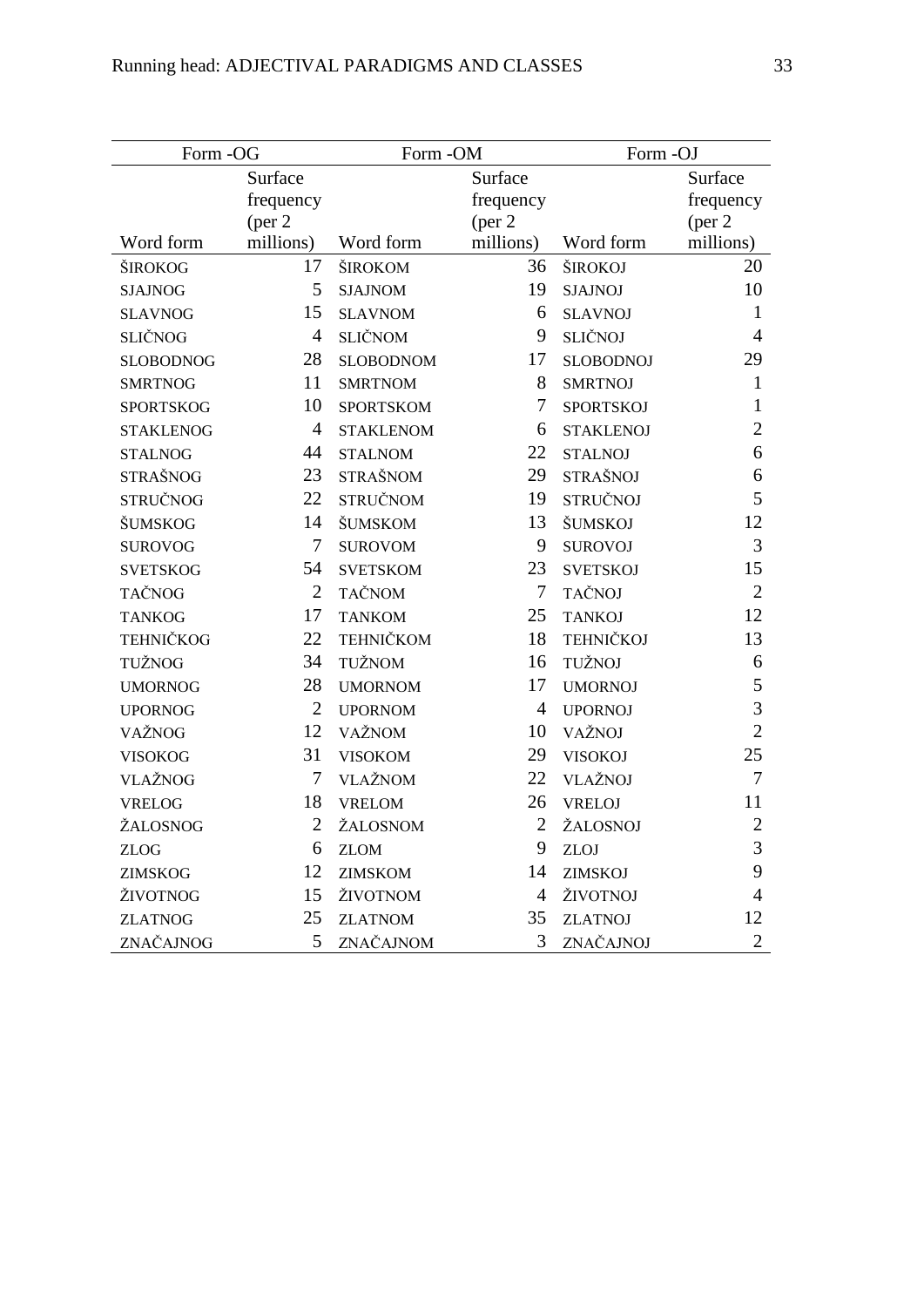# Appendix B

## Lemmas and their properties

|           |           |                  | <b>Relative Entropy</b> |          |        |                 |             |
|-----------|-----------|------------------|-------------------------|----------|--------|-----------------|-------------|
|           |           |                  | Case/number             |          |        | Inflected forms |             |
|           | Lemma     | Lemma            |                         |          |        |                 |             |
|           | frequency | length           |                         |          |        |                 | Prepositon- |
|           | (per 2)   | (in              | Across                  |          | Across |                 | adjectival  |
| Lemma     | millions) | letters)         | gender                  | Feminine | gender | Feminine        | phrases     |
| atomski   | 105       | $\tau$           | 0.210                   | 0.168    | 0.159  | 0.086           | 1.719       |
| beskrajan | 303       | 9                | 0.038                   | 0.034    | 0.069  | 0.024           | 0.768       |
| blizak    | 248       | 6                | 0.071                   | 0.116    | 0.105  | 0.046           | 0.711       |
| bolestan  | 172       | $8\,$            | 0.089                   | 0.100    | 0.062  | 0.057           | 0.676       |
| budan     | 182       | 5                | 0.123                   | 0.137    | 0.123  | 0.074           | 3.039       |
| buran     | 136       | 5                | 0.060                   | 0.117    | 0.092  | 0.059           | 0.619       |
| čeličan   | 94        | $\overline{7}$   | 0.068                   | 0.094    | 0.119  | 0.014           | 0.970       |
| čitav     | 478       | 5                | 0.050                   | 0.123    | 0.086  | 0.097           | 1.200       |
| čudan     | 407       | 5                | 0.038                   | 0.026    | 0.052  | 0.012           | 0.649       |
| čudesan   | 78        | $\boldsymbol{7}$ | 0.030                   | 0.026    | 0.061  | 0.034           | 0.522       |
| čvrst     | 232       | 5                | 0.035                   | 0.090    | 0.059  | 0.058           | 0.481       |
| davni     | 280       | 5                | 0.022                   | 0.035    | 0.167  | 0.031           | 1.589       |
| desni     | 125       | 5                | 0.100                   | 0.177    | 0.135  | 0.075           | 1.241       |
| dnevni    | 150       | 6                | 0.128                   | 0.091    | 0.129  | 0.033           | 0.675       |
| društven  | 288       | 8                | 0.083                   | 0.098    | 0.100  | 0.034           | 0.389       |
| dubok     | 646       | 5                | 0.033                   | 0.035    | 0.072  | 0.049           | 0.796       |
| ekonomski | 333       | $\mathbf{9}$     | 0.074                   | 0.085    | 0.111  | 0.024           | 0.532       |
| filmski   | 136       | $\boldsymbol{7}$ | 0.113                   | 0.152    | 0.170  | 0.054           | 0.417       |
| glavni    | 418       | 6                | 0.076                   | 0.043    | 0.171  | 0.012           | 0.737       |
| gorak     | 362       | 5                | 0.024                   | 0.027    | 0.049  | 0.031           | 0.713       |
| gorski    | 115       | 6                | 0.063                   | 0.107    | 0.117  | 0.040           | 2.350       |
| gradski   | 618       | $\tau$           | 0.061                   | 0.054    | 0.106  | 0.036           | 0.495       |
| gust      | 385       | $\overline{4}$   | 0.043                   | 0.020    | 0.079  | 0.026           | 1.040       |
| jak       | 528       | 3                | 0.104                   | 0.166    | 0.119  | 0.079           | 0.552       |
| južni     | 122       | 5                | 0.076                   | 0.116    | 0.133  | 0.024           | 1.501       |
| konačan   | 102       | $\boldsymbol{7}$ | 0.077                   | 0.227    | 0.104  | 0.163           | 0.968       |
| konkretan | 77        | $\mathbf{9}$     | 0.135                   | 0.173    | 0.077  | 0.071           | 0.400       |
| kratak    | 404       | 6                | 0.060                   | 0.062    | 0.039  | 0.015           | 0.567       |
| kućni     | 150       | 5                | 0.134                   | 0.101    | 0.254  | 0.031           | 0.801       |
| kulturan  | 239       | 8                | 0.057                   | 0.049    | 0.148  | 0.036           | 0.360       |
| lak       | 471       | 3                | 0.065                   | 0.068    | 0.113  | 0.073           | 1.347       |
| lažan     | 98        | 5                | 0.053                   | 0.045    | 0.079  | 0.047           | 0.315       |
| lični     | 120       | 5                | 0.049                   | 0.087    | 0.127  | 0.056           | 0.302       |
| ljudski   | 567       | $\boldsymbol{7}$ | 0.053                   | 0.011    | 0.088  | 0.011           | 1.273       |
| malen     | 153       | 5                | 0.103                   | 0.075    | 0.146  | 0.124           | 2.139       |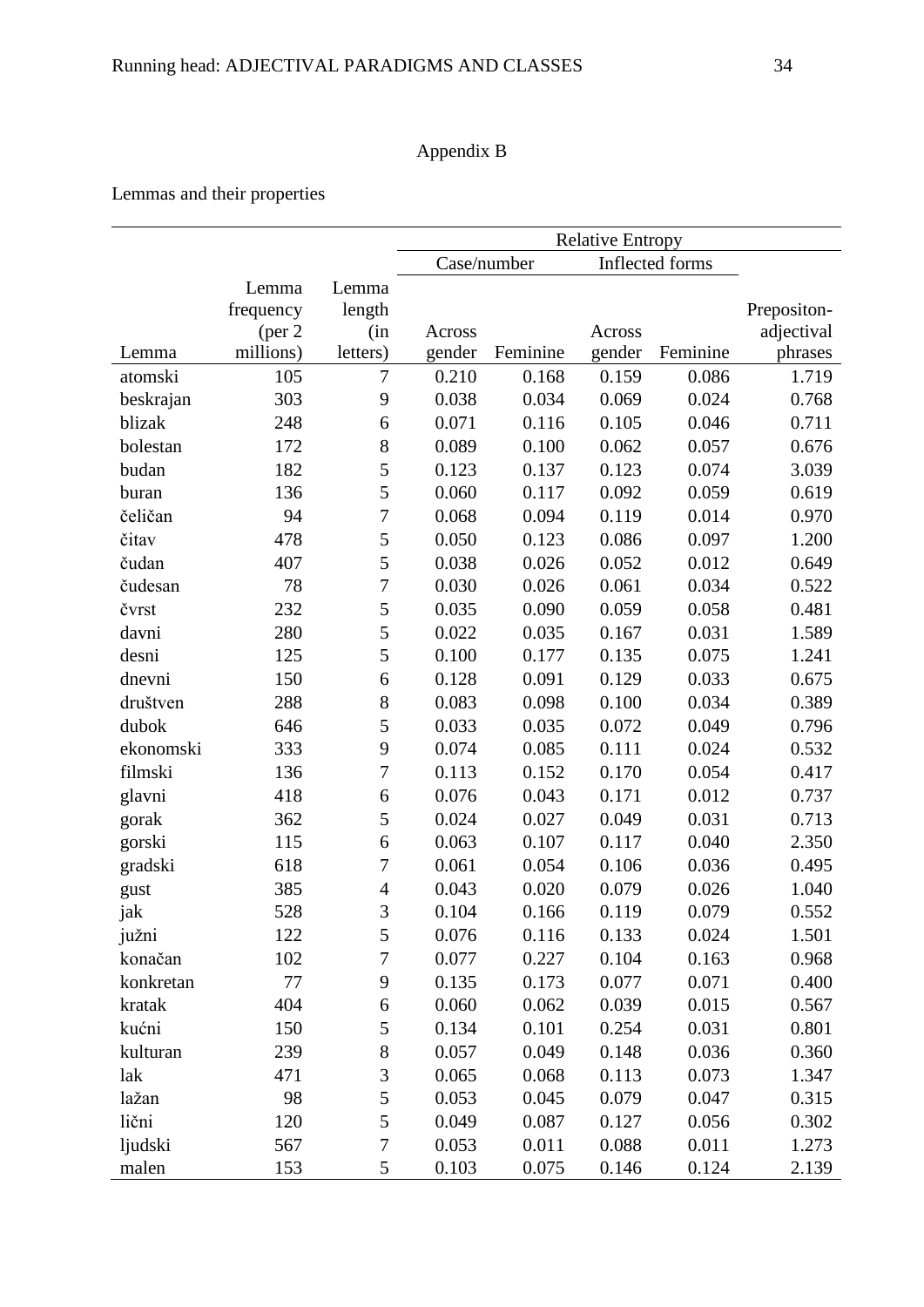|           |           |                  | <b>Relative Entropy</b> |             |        |                 |             |
|-----------|-----------|------------------|-------------------------|-------------|--------|-----------------|-------------|
|           |           |                  |                         | Case/number |        | Inflected forms |             |
|           | Lemma     | Lemma            |                         |             |        |                 |             |
|           | frequency | length           |                         |             |        |                 | Prepositon- |
|           | (per 2)   | (in              | Across                  |             | Across |                 | adjectival  |
| Lemma     | millions) | letters)         | gender                  | Feminine    | gender | Feminine        | phrases     |
| masovan   | 147       | $\overline{7}$   | 0.172                   | 0.281       | 0.126  | 0.078           | 1.254       |
| mek       | 522       | 3                | 0.037                   | 0.044       | 0.084  | 0.021           | 0.896       |
| mirisan   | 160       | $\overline{7}$   | 0.028                   | 0.022       | 0.083  | 0.023           | 2.920       |
| moćan     | 127       | 5                | 0.038                   | 0.037       | 0.055  | 0.017           | 0.341       |
| morski    | 174       | 6                | 0.057                   | 0.019       | 0.099  | 0.014           | 0.628       |
| mračan    | 294       | 6                | 0.030                   | 0.026       | 0.030  | 0.002           | 0.426       |
| mutan     | 481       | 5                | 0.023                   | 0.043       | 0.037  | 0.007           | 1.335       |
| muzički   | 151       | $\overline{7}$   | 0.035                   | 0.112       | 0.191  | 0.029           | 0.358       |
| naučni    | 103       | 6                | 0.053                   | 0.120       | 0.164  | 0.090           | 0.274       |
| nebeski   | 213       | $\overline{7}$   | 0.051                   | 0.080       | 0.116  | 0.033           | 0.485       |
| nečujan   | 101       | $\overline{7}$   | 0.089                   | 0.116       | 0.110  | 0.057           | 4.646       |
| nemiran   | 294       | $\boldsymbol{7}$ | 0.037                   | 0.070       | 0.037  | 0.020           | 1.074       |
| nepoznat  | 303       | 8                | 0.033                   | 0.053       | 0.068  | 0.019           | 0.477       |
| nevidljiv | 211       | 9                | 0.016                   | 0.029       | 0.025  | 0.005           | 0.619       |
| nevin     | 154       | 5                | 0.041                   | 0.050       | 0.034  | 0.013           | 0.720       |
| nežan     | 313       | 5                | 0.037                   | 0.033       | 0.056  | 0.021           | 0.602       |
| neznan    | 227       | 6                | 0.051                   | 0.054       | 0.103  | 0.011           | 1.974       |
| nizak     | 239       | 5                | 0.036                   | 0.046       | 0.047  | 0.011           | 0.763       |
| noćan     | 289       | 5                | 0.030                   | 0.049       | 0.121  | 0.025           | 0.482       |
| običan    | 223       | 6                | 0.045                   | 0.071       | 0.053  | 0.037           | 0.555       |
| odličan   | 174       | $\overline{7}$   | 0.102                   | 0.077       | 0.084  | 0.082           | 0.583       |
| ogroman   | 345       | $\boldsymbol{7}$ | 0.030                   | 0.019       | 0.030  | 0.013           | 0.704       |
| otvoren   | 332       | $\overline{7}$   | 0.044                   | 0.068       | 0.059  | 0.034           | 0.748       |
| ozbiljan  | 166       | 8                | 0.074                   | 0.097       | 0.072  | 0.063           | 0.425       |
| plemenit  | 93        | $8\,$            | 0.112                   | 0.227       | 0.199  | 0.142           | 0.357       |
| politički | 488       | 9                | 0.048                   | 0.058       | 0.140  | 0.020           | 0.379       |
| poseban   | 173       | $\boldsymbol{7}$ | 0.072                   | 0.059       | 0.048  | 0.032           | 1.253       |
| povoljan  | 177       | $8\,$            | 0.098                   | 0.096       | 0.121  | 0.040           | 0.776       |
| poznat    | 314       | 6                | 0.050                   | 0.048       | 0.116  | 0.012           | 0.470       |
| pravilan  | 95        | $8\,$            | 0.166                   | 0.107       | 0.087  | 0.069           | 1.135       |
| prirodan  | 87        | $8\,$            | 0.072                   | 0.172       | 0.046  | 0.039           | 0.187       |
| privredni | 240       | $\mathbf{9}$     | 0.121                   | 0.152       | 0.122  | 0.073           | 0.516       |
| prljav    | 135       | 6                | 0.032                   | 0.051       | 0.046  | 0.008           | 0.382       |
| proklet   | 99        | $\boldsymbol{7}$ | 0.068                   | 0.108       | 0.086  | 0.069           | 1.046       |
| radostan  | 212       | $8\,$            | 0.057                   | 0.045       | 0.063  | 0.019           | 1.947       |
| ranjen    | 234       | 6                | 0.042                   | 0.066       | 0.048  | 0.037           | 1.344       |
| ratni     | 275       | 5                | 0.094                   | 0.088       | 0.158  | 0.068           | 1.121       |
| redovan   | 110       | $\boldsymbol{7}$ | 0.055                   | 0.158       | 0.060  | 0.051           | 0.392       |
| rodan     | 330       | 5                | 0.036                   | 0.047       | 0.140  | 0.043           | 1.321       |